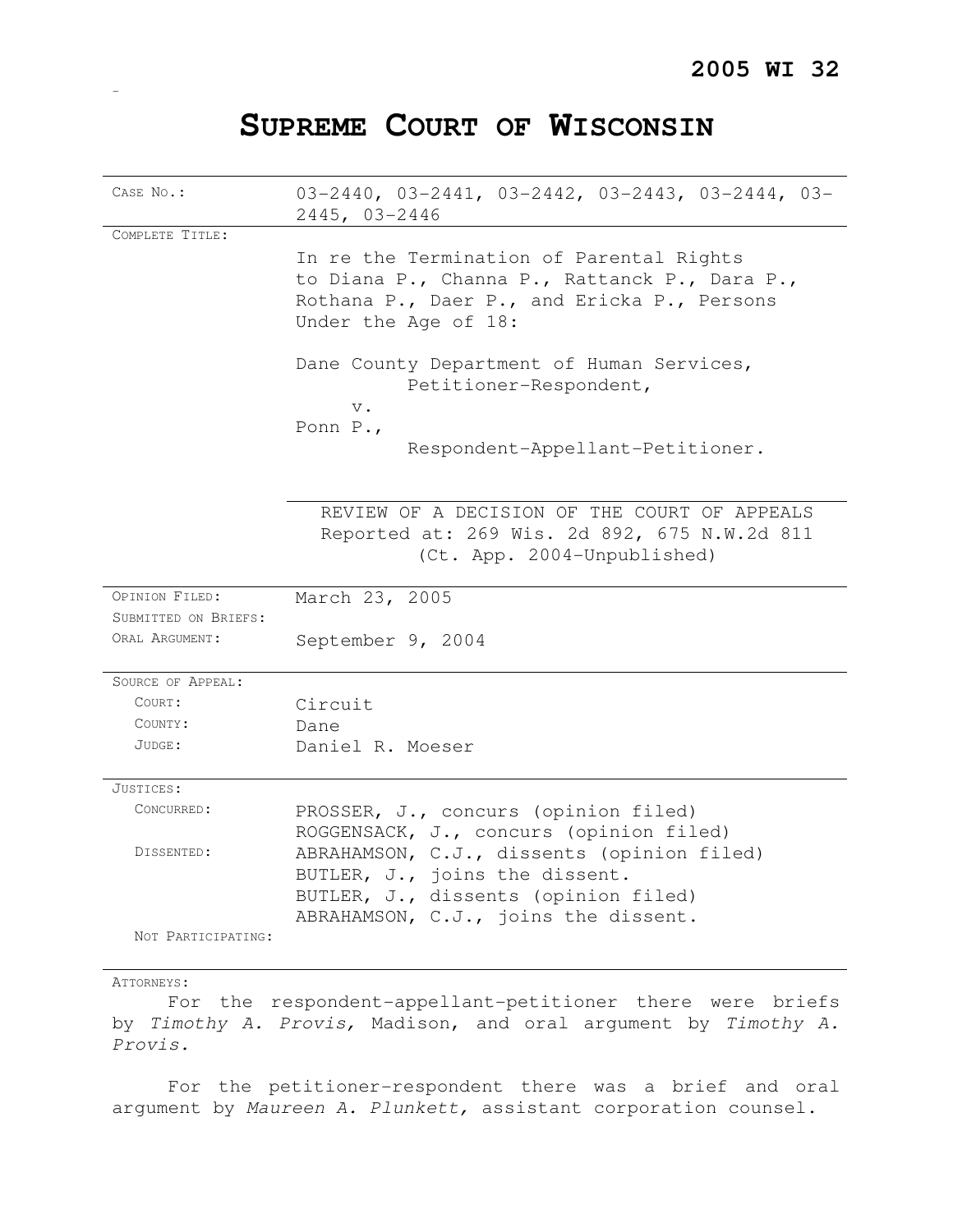An amicus curiae brief was filed by Scott Horne, LaCrosse, on behalf of the Wisconsin District Attorney's Association; E. Michael McCann, Milwaukee, on behalf of the Milwaukee County District Attorney's Office; and Elisabeth Mueller, Wauwatosa, on behalf of the Milwaukee County District Attorney's Office.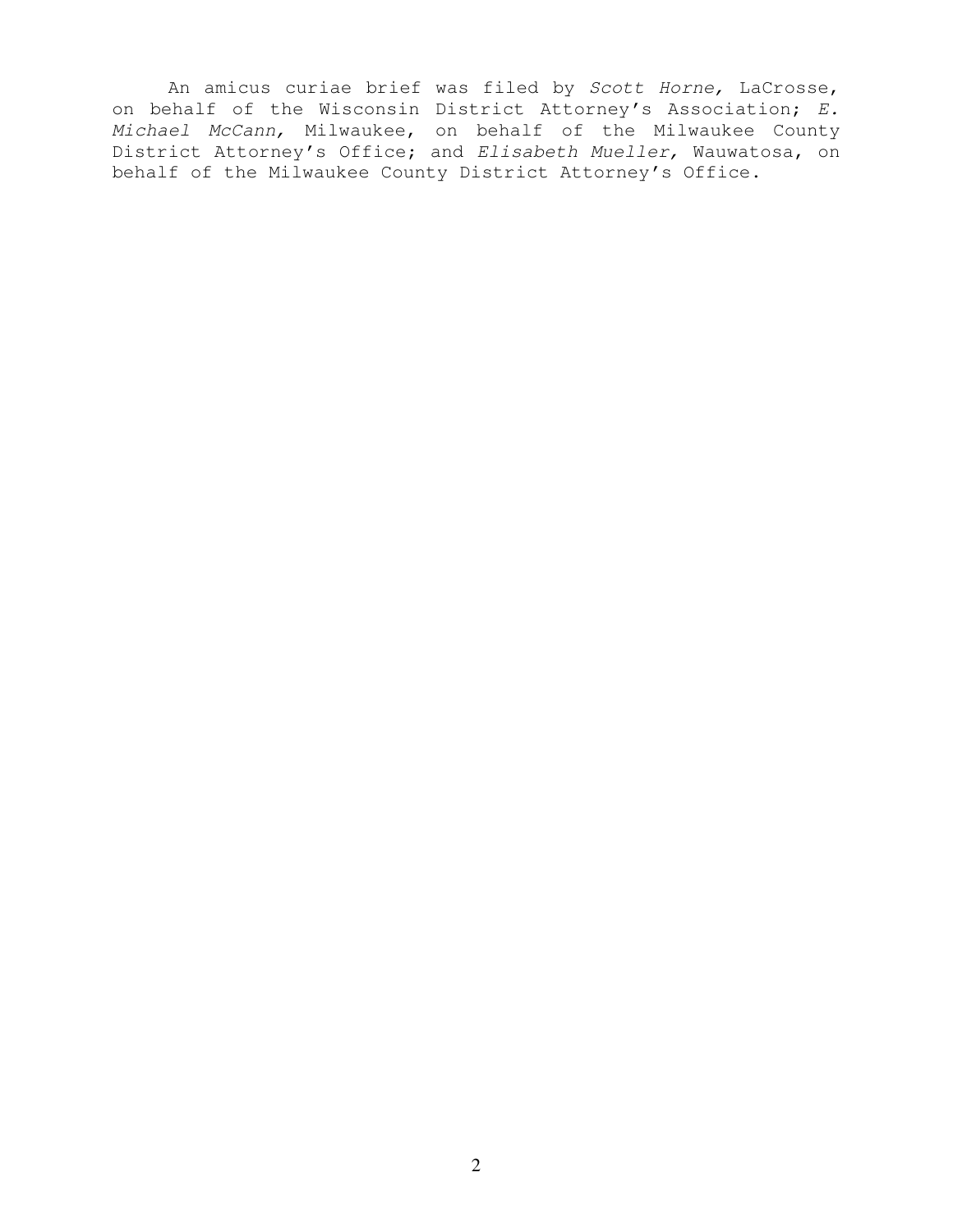# **2005 WI 32**

NOTICE

**This opinion is subject to further editing and modification. The final version will appear in the bound volume of the official reports.** 

No. 03-2440, 03-2441, 03-2442, 03-2443, 03-2444, 03-2445 & 03-2446 (L.C. Nos. 02 TP 107, 02 TP 108, 02 TP 109, 02 TP 110, 02 TP 111, 02 TP 112 & 02 TP 113) STATE OF WISCONSIN  $\cdot$  in Supreme court

**In re the Termination of Parental Rights to Diana P., a Person Under the Age of 18:** 

**Dane County Department of Human Services,** 

 **Petitioner-Respondent,** 

**FILED** 

**MAR 23, 2005** 

Cornelia G. Clark Clerk of Supreme Court

 **v.** 

**P.P.,** 

 **Respondent-Appellant-Petitioner.** 

**In re the Termination of Parental Rights to Channa P., a Person Under the Age of 18:** 

**Dane County Department of Human Services,** 

 **Petitioner-Respondent,** 

 **v.** 

**P.P.,** 

 **Respondent-Appellant-Petitioner.**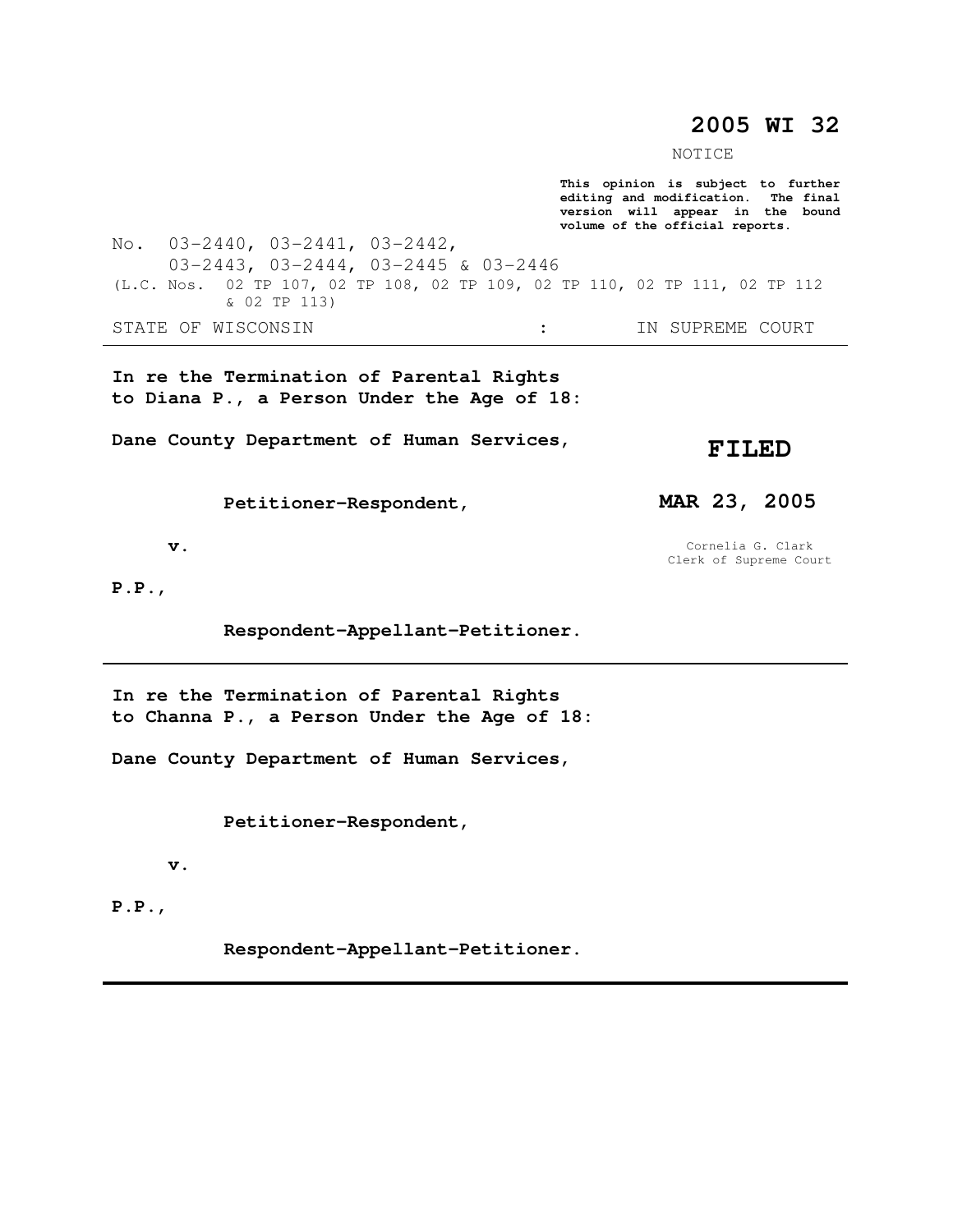**In re the Termination of Parental Rights to Rattanck P., a Person Under the Age of 18:** 

**Dane County Department of Human Services,** 

 **Petitioner-Respondent,** 

 **v.** 

**P.P.,** 

 **Respondent-Appellant-Petitioner.** 

**In re the Termination of Parental Rights to Dara P., a Person Under the Age of 18:** 

**Dane County Department of Human Services,** 

 **Petitioner-Respondent,** 

 **v.** 

**P.P.,** 

 **Respondent-Appellant-Petitioner.** 

**In re the Termination of Parental Rights to Rothana P., a Person Under the Age of 18:** 

**Dane County Department of Human Services,** 

 **Petitioner-Respondent,** 

 **v.** 

**P.P.,** 

 **Respondent-Appellant-Petitioner.**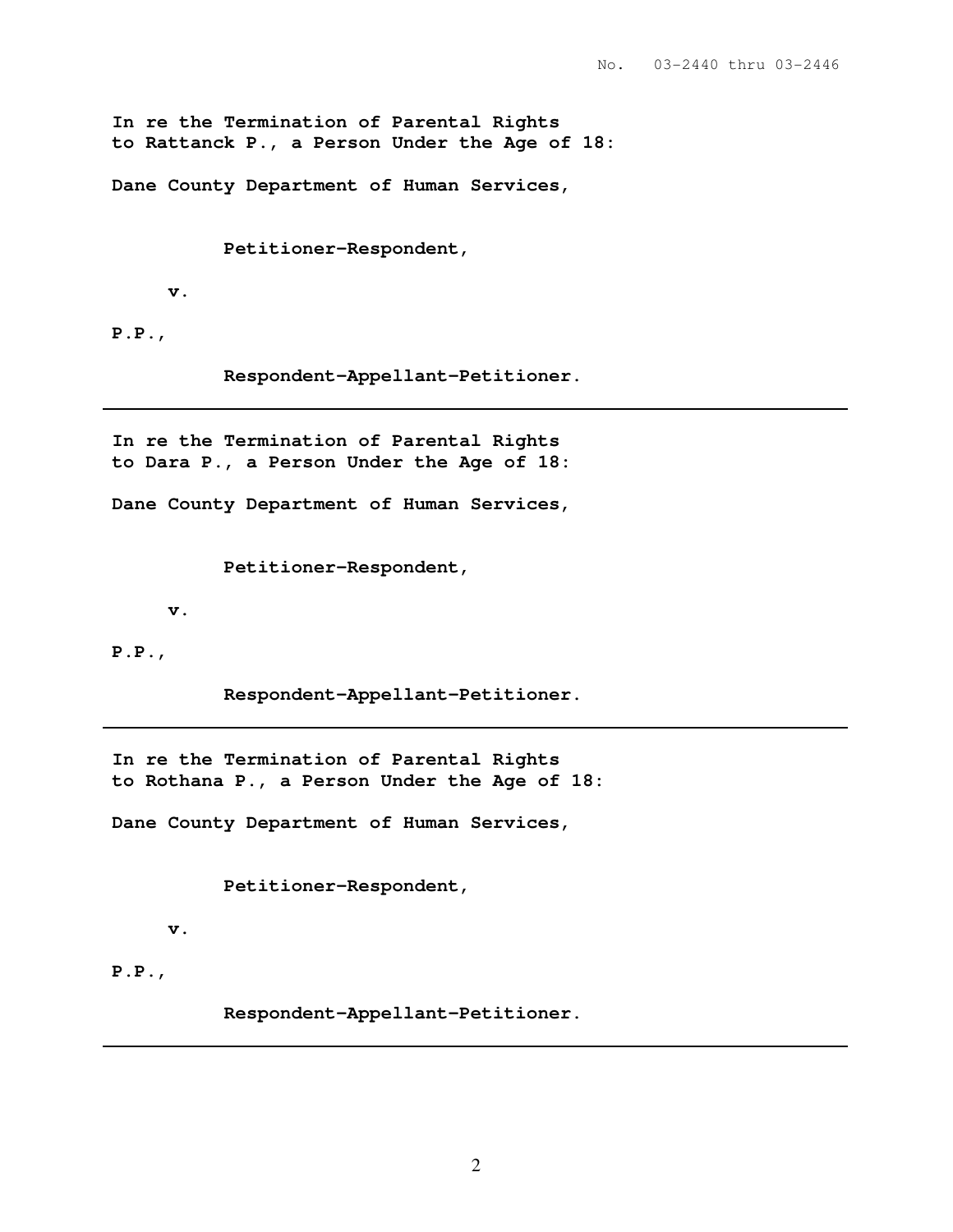**In re the Termination of Parental Rights to Dera P., a Person Under the Age of 18:** 

**Dane County Department of Human Services,** 

### **Petitioner-Respondent,**

 **v.** 

**P.P.,** 

 **Respondent-Appellant-Petitioner.** 

**In re the Termination of Parental Rights to Ericka P., a Person Under the Age of 18:** 

**Dane County Department of Human Services,** 

 **Petitioner-Respondent,** 

 **v.** 

**P.P.,** 

 **Respondent-Appellant-Petitioner.** 

REVIEW of a decision of the Court of Appeals. Affirmed.

¶1 PATIENCE DRAKE ROGGENSACK, J. Because we conclude that P.P.'s parental rights were terminated by use of a statutory scheme that requires a showing of unfitness before termination of parental rights can occur, that such a showing was made and that P.P. did not contest the validity of the order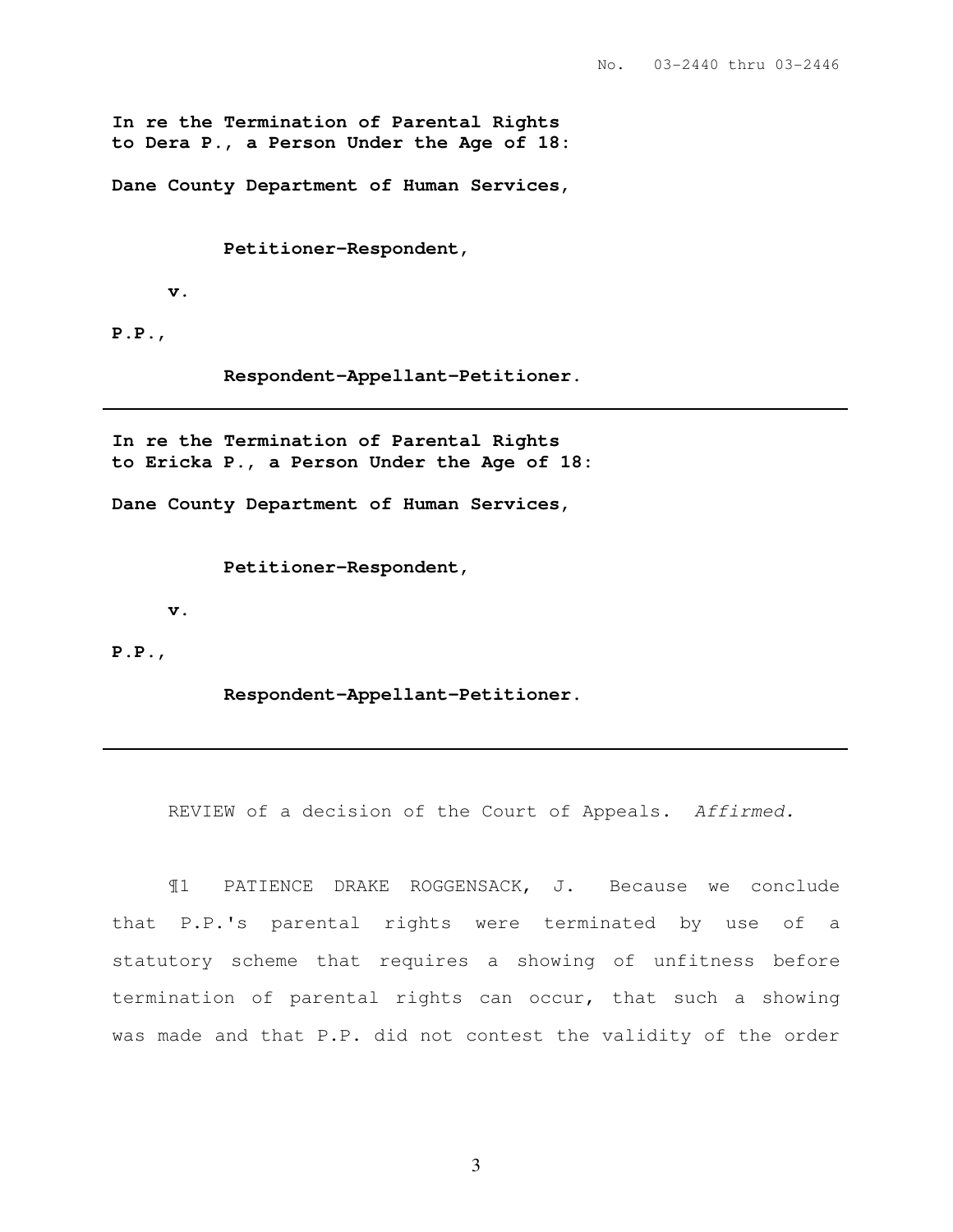that formed the basis for the State's petition, we affirm the decision of the court of appeals.

#### I. BACKGROUND

¶2 This case arises out of a petition by Dane County Department of Human Services (DCDHS) to terminate the parental rights of P.P. to seven minor children, Ericka P., Diana P., Channa P., Rattanck P., Dara P., Rothana P., and Dera P. (collectively "the children"), and an order for termination, the Honorable Daniel R. Moeser, presiding.<sup>1</sup> The children currently range in age from 17 to 6.

¶3 County human services agencies first became involved with the family in 1988, based on allegations of physical abuse of the children in Rock County. In 1990, Rock County took custody of the children and placed them in foster care. Visitation was suspended in October 1991, and P.P. did not have any contact with his children between October 1991 and October 1992. The children were later returned to their parents' home, against the recommendation of Rock County Human Services.

¶4 The family moved to Madison in February 1994. DCDHS became involved in April 1994. In March 2001, one of the children disclosed that P.P. had sexually assaulted her. DCDHS subsequently substantiated reports that P.P. had sexually abused one of the children and that both parents had physically abused

l.

 $1$  The mother's parental rights have been terminated, and she is not a party to this review.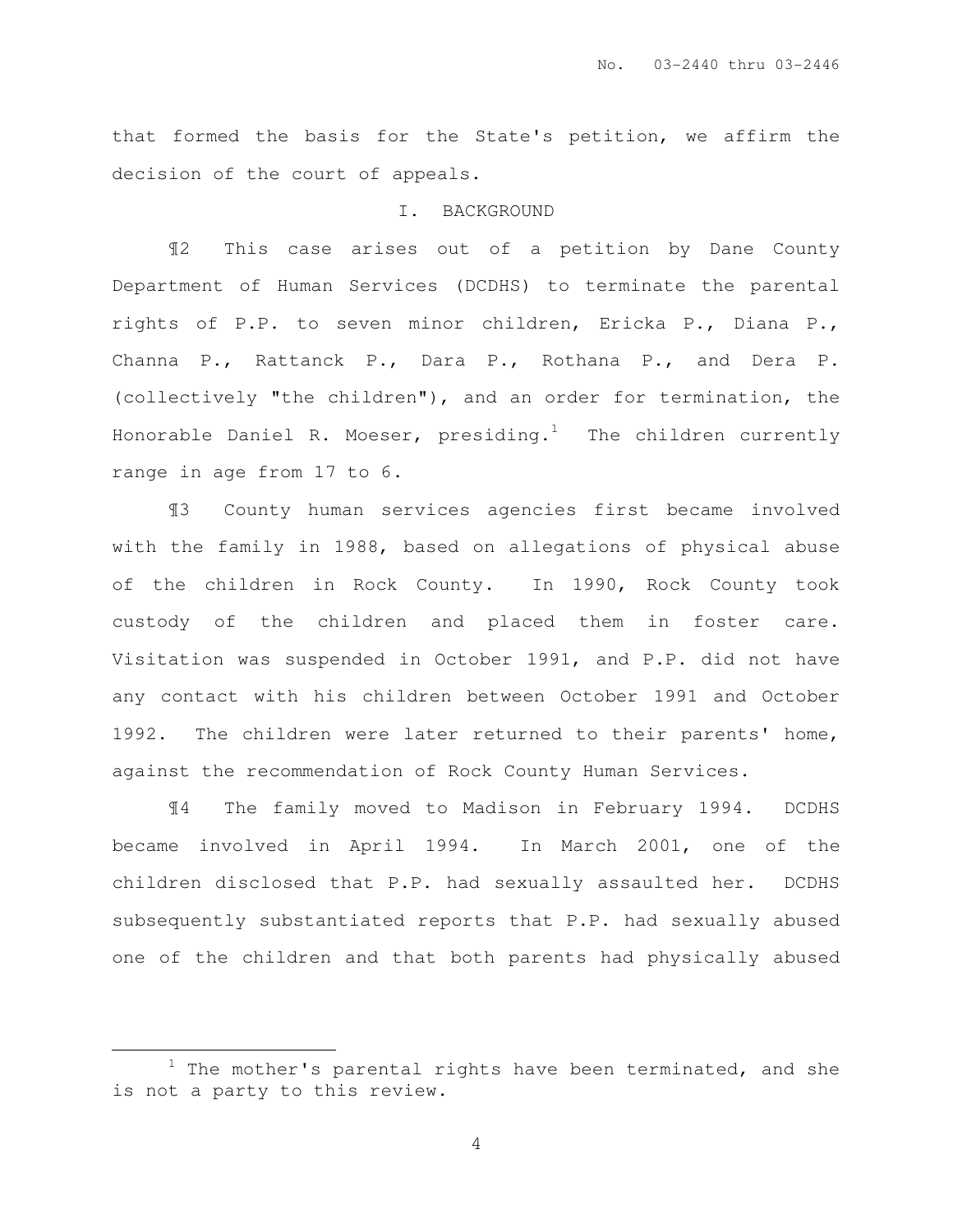and neglected all of the children. P.P. was arrested, and the children were placed in foster care on March 21, 2001.

¶5 The children were determined to be in need of protection or services (CHIPS) on July 18, 2001. On August 12, 2002, DCDHS filed a petition for termination of parental rights. The petition alleged that grounds existed for involuntary termination of P.P.'s parental rights under Wis. Stat.  $$48.415(1)$ , (2) and (6) (2001-02)<sup>2</sup> based on abandonment, continuing need of protection or services, and failure to assume parental responsibility, respectively.

¶6 In the meantime, P.P. pled guilty to felony child abuse and was in prison until November 12, 2002. Upon release, he lived in a halfway house for about three months, and then he was taken into custody by federal immigration authorities.

¶7 On March 4, 2003, DCDHS filed an amendment to its petition for termination of parental rights, restating the ground for involuntary termination stated in Wis. Stat. § 48.415(2), "Continuing need of protection or services," and adding § 48.415(4), "Continuing denial of periods of physical placement or visitation." Regarding the latter ground, DCDHS made two allegations. First, it alleged that P.P. was denied visitation with the children, pursuant to a February 27, 2002 Dane County Circuit Court order that contained the notice required by Wis. Stat. § 48.356(2). Second, DCDHS alleged, "As

l.

 $2$  All subsequent references to the Wisconsin Statutes are to the 2001-02 version unless otherwise indicated.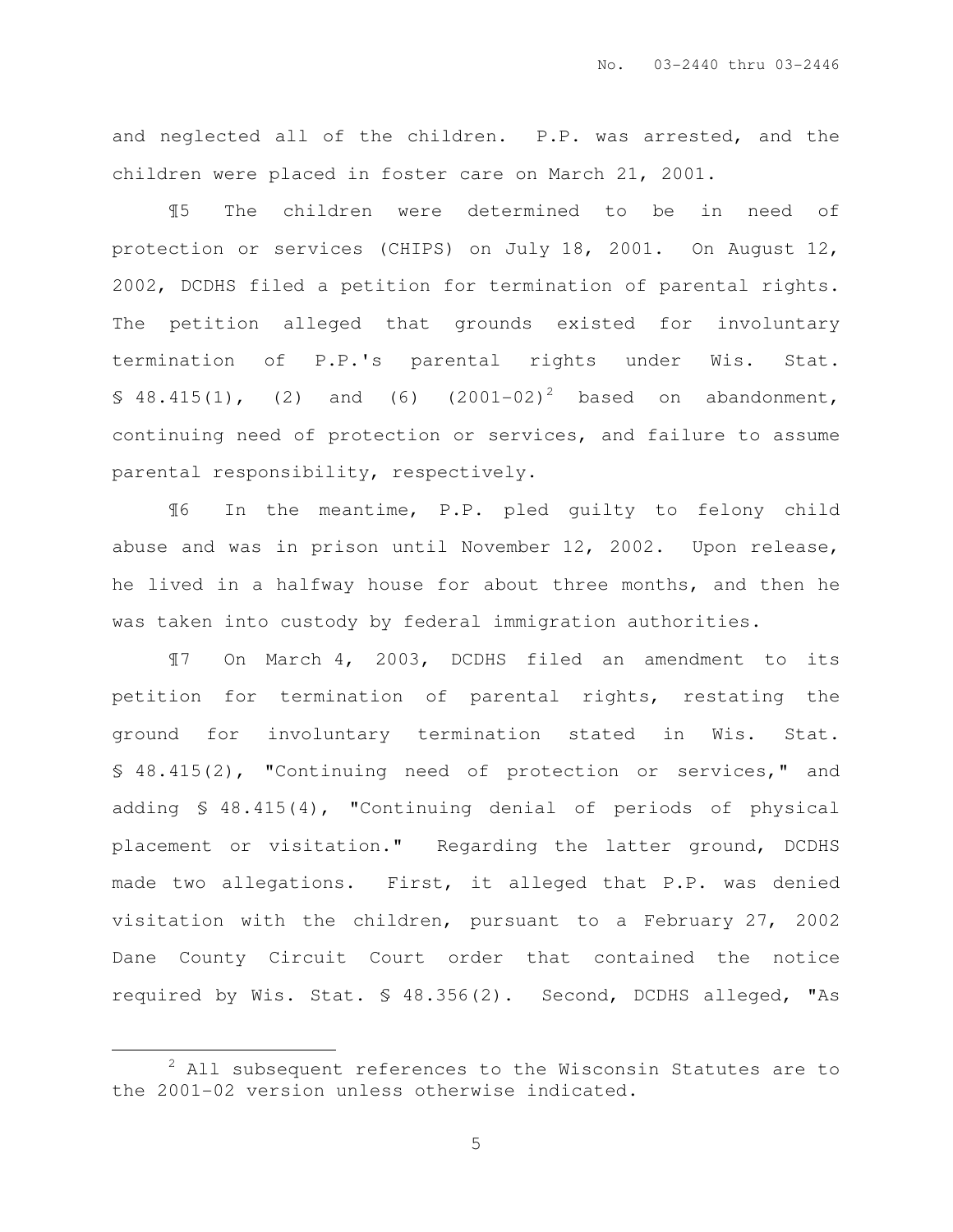of February 28, [2]003, at least one year elapsed since the order denying visitation. The court has not subsequently modified its order so as to permit visitation."

¶8 On April 16, 2003, P.P. denied the allegations and requested a jury trial. However, on June 2, 2003, P.P. entered a no contest plea to the DCDHS allegations establishing grounds for termination of parental rights under Wis. Stat. § 48.415(4) and waived his right to a trial. P.P. stipulated that there was a factual basis for his plea. The court accepted his plea and stated that it would place in the record the earlier court orders and their underlying factual findings denying visitation. They would provide a factual basis for the ground pled to by P.P. Only one order, the one signed October 31, 2002 from an August 12, 2002 hearing, is found in the record with P.P.'s signed no contest plea and waiver statement.

¶9 The October 31, 2002 order, which revised and extended a prior dispositional order, required that the parents have no contact, either direct or indirect, with the children and denied the parents visitation. It set out in detail the conditions in P.P.'s home that required no contact by the parents. For example, it explained that the children had been removed from their parents' home because "[r]eports of physical and sexual abuse of the children by both parents" had been substantiated and reports of "severe neglect of the children by both parents" had also been substantiated. The order that formed the factual basis for the plea to Wis. Stat. § 48.415(4) also established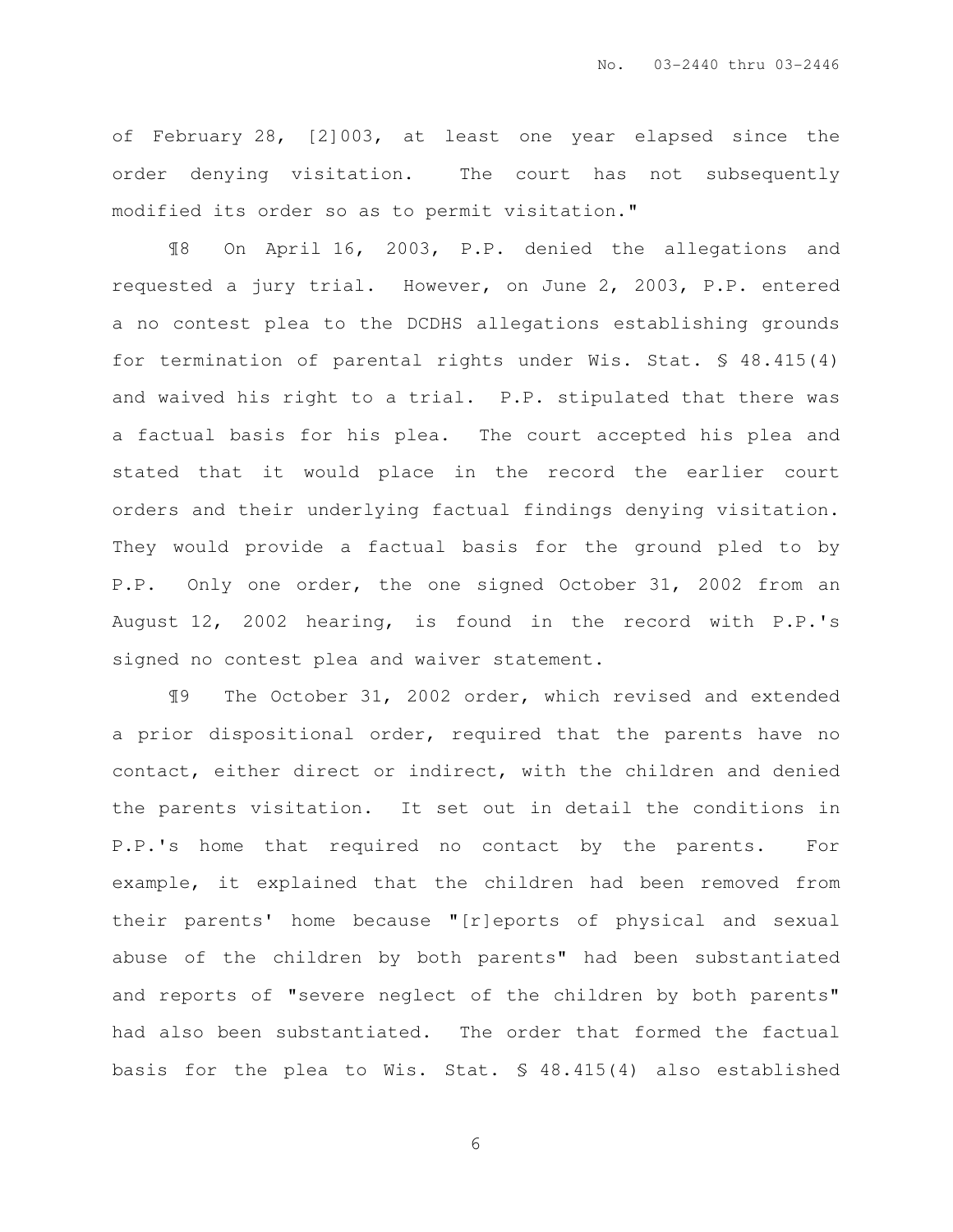that "[n]o known services could ensure the safety of the children in the parental home."

¶10 The October 31, 2002 order also established that the following conditions had to be met before the parents could be granted visitation:

A. Each parent must participate in individual therapy until such time that the children's therapists, in consultation with the parent's therapists, believe[] that the children can be physically and emotionally safe with the parent in any setting for visitation;

B. Each parent must demonstrate a 3 month period of sobriety, as determined by the Court, and submit all requested samples for urinalysis. Failure to submit a sample for urinalysis shall be considered the same as a test result indicating the presence of controlled substances or alcohol in the parent's urine;

C. Each parent must sign each and every consent for release of information that is requested by the assigned social worker;

D. Each parent must not be incarcerated.

¶11 On June 10, 2003, the court held a dispositional hearing to determine whether the parents' parental rights should be terminated. The court heard testimony from a DCDHS social worker, who had prepared a report for the court, and from P.P. The court then adopted the facts and conclusions of the social worker's report, which detailed the following: the parents' mental health and substance abuse issues; the extreme physical abuse, sexual abuse, and neglect of the children; the children's fear of their parents, including their legitimate fear that their father would kill them; the children's desire never to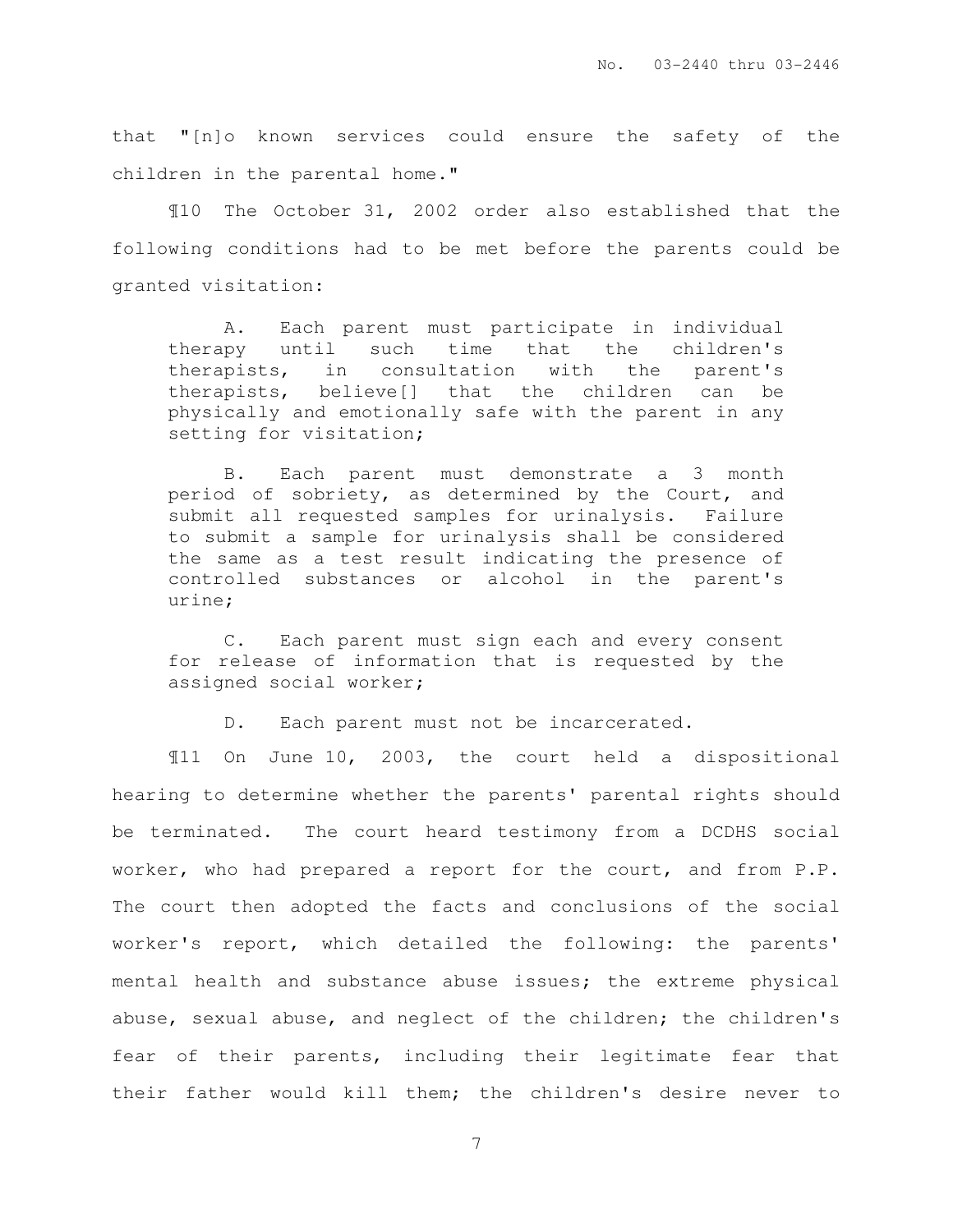return to their parents' home; the health, emotional and behavioral problems the children continue to experience; the services offered and provided to the parents; and the children's continuing need for foster care placement, despite the intensive provision of services.

¶12 The court noted that the children had been subject to "egregious" physical, mental and sexual abuse and that DCDHS had provided services to the parents and despite those services, conditions had not been met to return the children to their parental home. The court also noted that the children had been separated from both parents for the prior 26 or 27 months. The court explained that termination of parental rights was in the best interests of the children, six of whom were likely to be adopted and the eldest of whom would be living safely with a guardian. The court stated that severing the children's relationships with their parents would be beneficial to the children and that the children had strong relationships with caregivers in their current placements. In addition, the court explained that DCDHS had made reasonable, even extraordinary, efforts to prevent removal. The court found the parents unfit pursuant to Wis. Stat. § 48.424(4) and entered an order terminating parental rights to all the children.

¶13 P.P. appealed, and the court of appeals affirmed. P.P. then filed a petition for review, which we granted.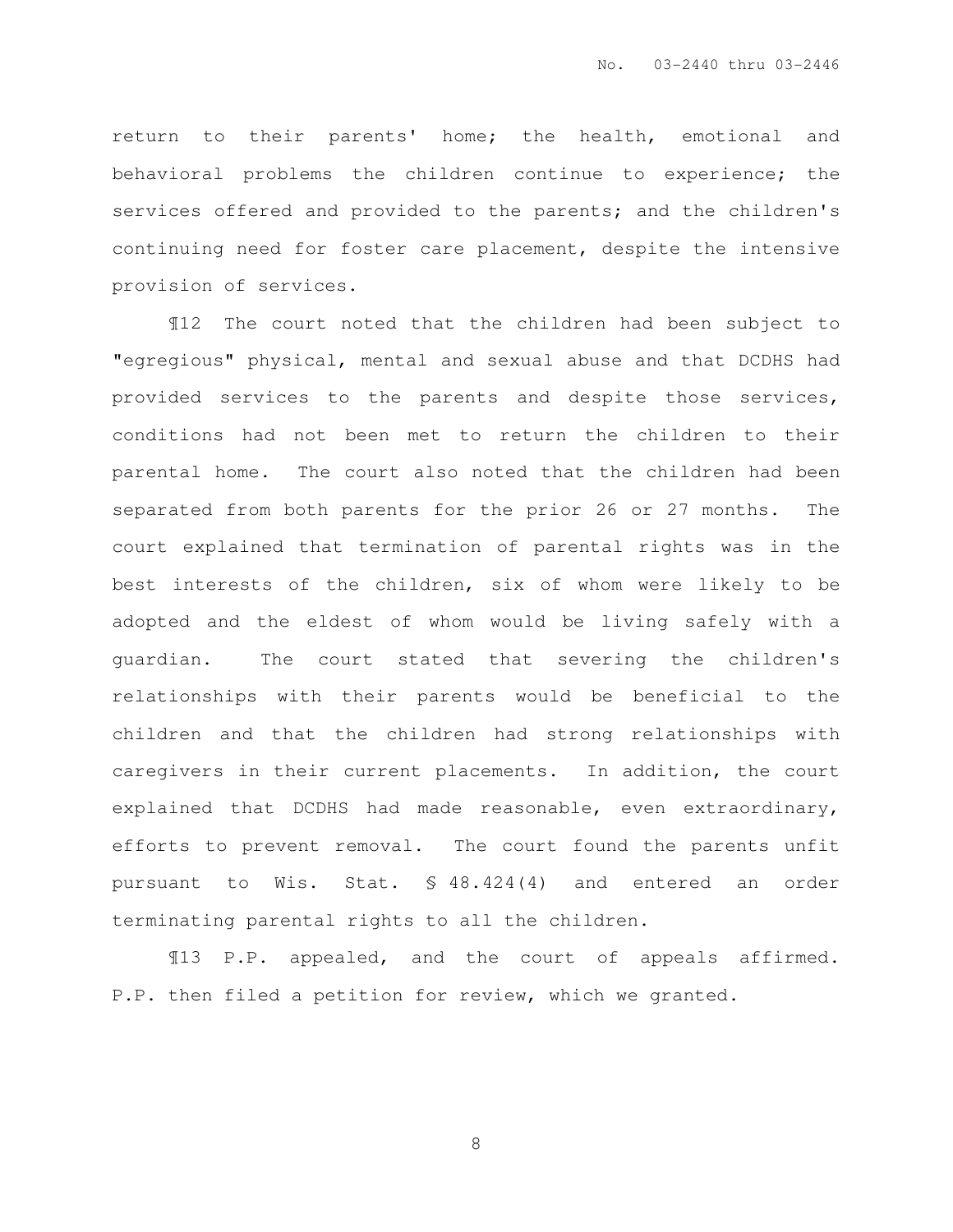#### II. DISCUSSION

A. Standard of Review

 $\overline{a}$ 

¶14 Whether a statute is constitutional presents a question of law that we review de novo. State v. Cole, 2003 WI 112, ¶10, 264 Wis. 2d 520, 665 N.W.2d 328.

B. Facial Constitutional Challenge

 $\texttt{N15}$  P.P. raises a substantive due process challenge<sup>3</sup> to Wis. Stat. § 48.424(4) because that statute provides that a finding under Wis. Stat. § 48.415(4) is sufficient to prove that a parent is unfit. Such a challenge may be raised based on the assertion that the statute is unconstitutional as applied, see Monroe County Department of Human Services v. Kelli B., 2004 WI 48, ¶1, 271 Wis. 2d 51, 678 N.W.2d 831, or that the statute is facially unconstitutional, see State v. Rachel, 2002 WI 81, ¶1, 254 Wis. 2d 215, 647 N.W.2d 762. Here, P.P. makes a facial challenge, but not an as-applied challenge. He contends that

<sup>3</sup> P.P. does not tell us whether he bases his challenge solely on a fundamental liberty interest that is secured by the Due Process Clause of the United States Constitution or whether there is a state constitutional issue involved too. However, he cites only federal law to identify the fundamental liberty interest he claims the State violated. Accordingly, we conclude that the Fourteenth Amendment to the United States Constitution is the foundation for his argument. The Due Process Clause of the Fourteenth Amendment has been held to protect certain unstated fundamental rights, including those relating to parent/child relationships. See Quilloin v. Walcott, 434 U.S. 246, 255 (1978) (instructing that it is only when a parent has a substantial relationship with his or her child that he or she has a fundamental liberty interest in the society and companionship of the child that is protected by the Due Process Clause of the Fourteenth Amendment).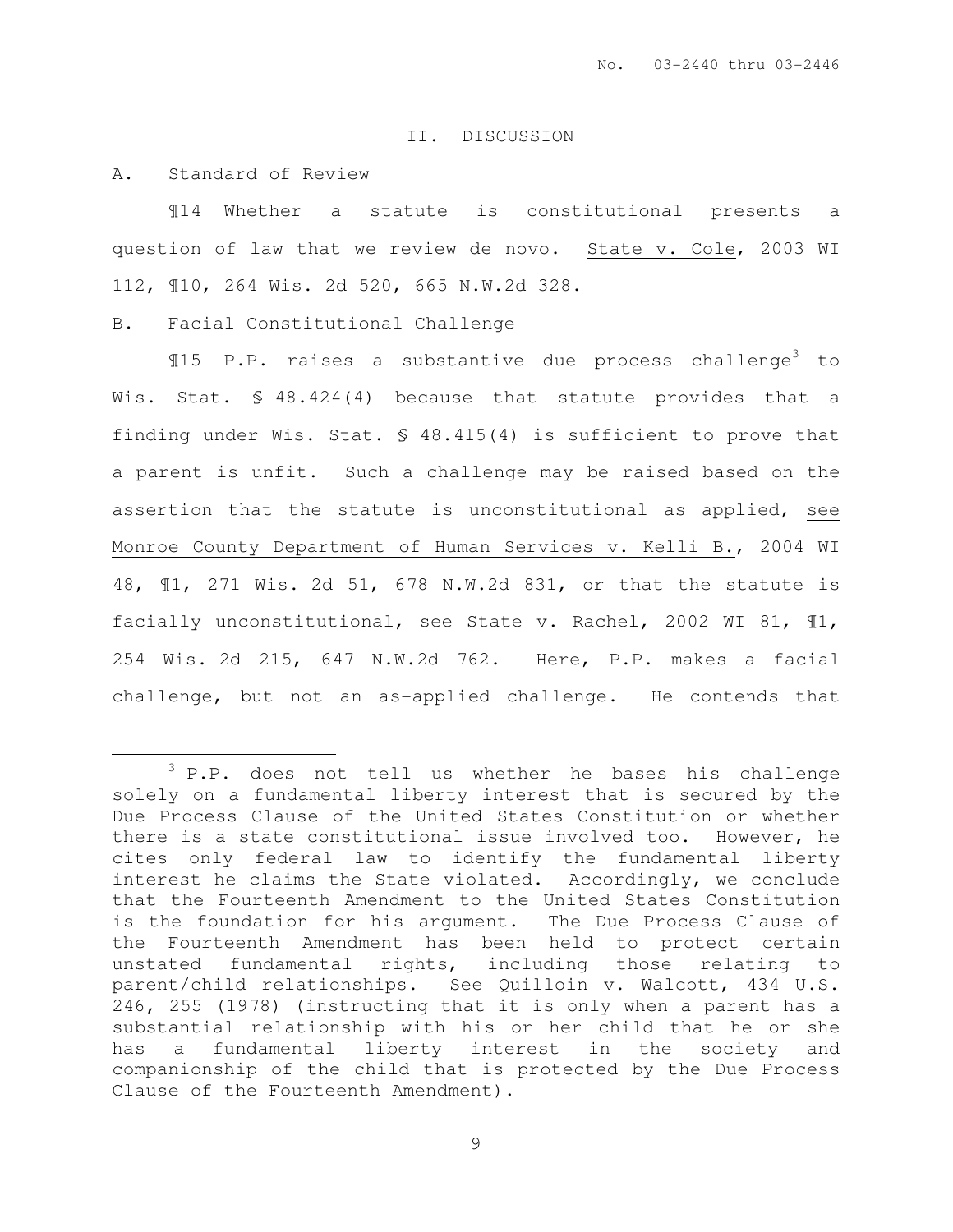the statute is an invalid rule because it is so sweeping that it may be used to terminate parental rights without a finding of parental unfitness, as is required by Stanley v. Illinois, 405 U.S. 645 (1972).

¶16 Generally, a challenged statute is presumed to be constitutional. Cole, 264 Wis. 2d 520, ¶11; Lounge Mgmt., Ltd. v. Town of Trenton, 219 Wis. 2d 13, 20, 580 N.W.2d 156 (1998); State v. Konrath, 218 Wis. 2d 290, 302, 577 N.W.2d 601 (1998). This presumption is based on our respect for a co-equal branch of government and is meant to promote due deference to legislative acts. Cole, 264 Wis. 2d 520, ¶18. "[E]very presumption must be indulged to sustain the law." Jackson v. Benson, 218 Wis. 2d 835, 853, 578 N.W.2d 602 (1998); accord Cole, 264 Wis. 2d 520, ¶11.

¶17 The court must resolve any doubt about the constitutionality of a statute in favor of upholding its constitutionality. Kelli B., 271 Wis. 2d 51, ¶16; Cole, 264 Wis. 2d 520,  $\text{11.}$  Further, "'[g]iven a choice of reasonable interpretations of a statute, this court must select the construction which results in constitutionality.'" American Family Mut. Ins. Co. v. Wisconsin Dep't of Revenue, 222 Wis. 2d 650, 667, 586 N.W.2d 872 (1998) (quoting State ex rel. Strykowski v. Wilkie, 81 Wis. 2d 491, 526, 261 N.W.2d 434 (1978)).

¶18 A party challenging a statute's constitutionality bears a heavy burden to overcome the presumption of constitutionality. Dowhower v. West Bend Mut. Ins. Co., 2000 WI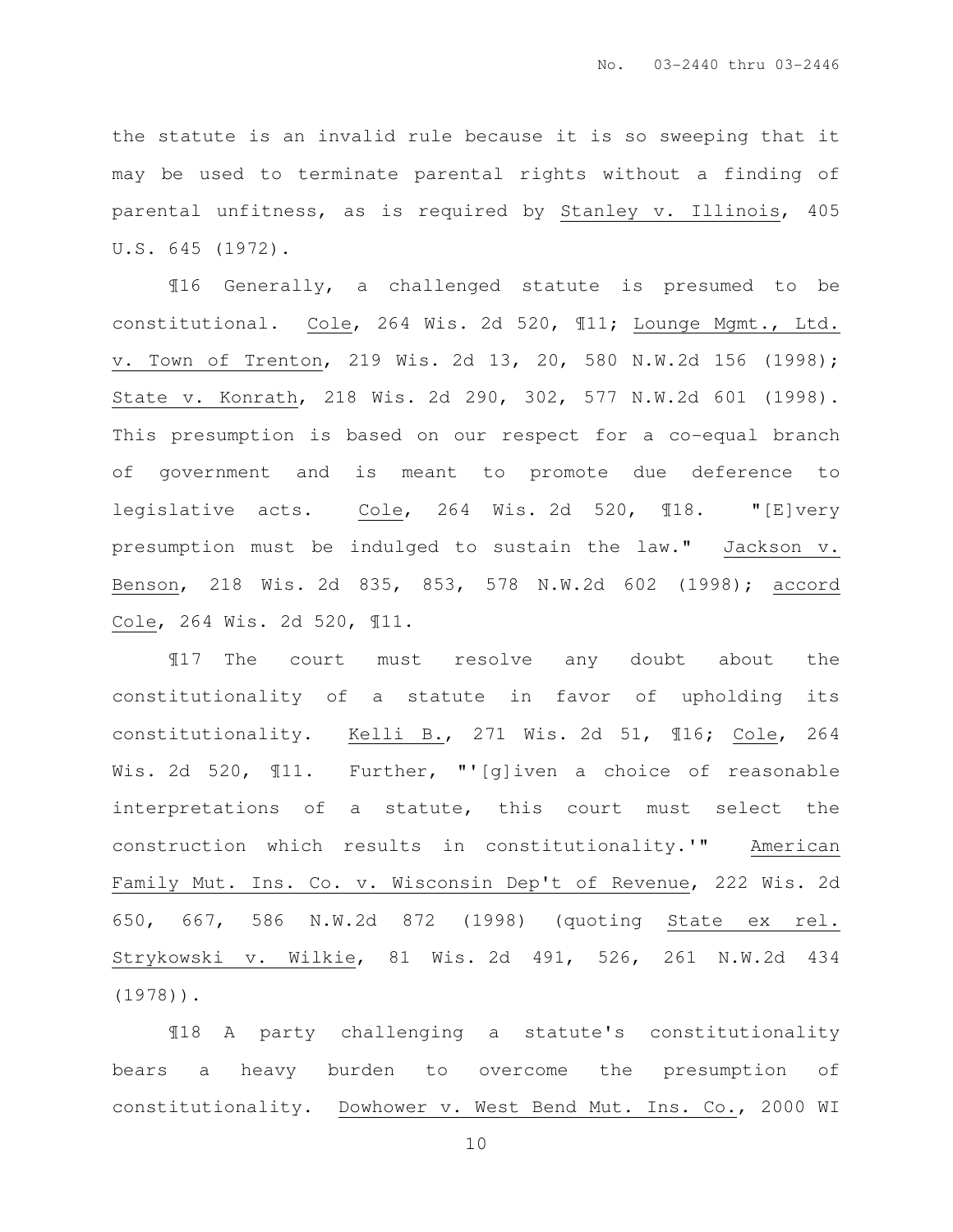73, ¶10, 236 Wis. 2d 113, 613 N.W.2d 557. Therefore, it is insufficient for the party challenging the statute to establish either that the statute's constitutionality is doubtful or that the statute is probably unconstitutional. Cole, 264 Wis. 2d 520, ¶11; Jackson, 218 Wis. 2d at 853. Instead, a party challenging a statute's constitutionality must demonstrate that the statute is unconstitutional beyond a reasonable doubt. Cole, 264 Wis. 2d 520, ¶11; Jackson, 218 Wis. 2d at 853; Konrath, 218 Wis. 2d at 302. While this language implies the evidentiary burden of proof most commonly used for factual determinations in a criminal case, in this context, the phrase, "beyond a reasonable doubt," establishes the force or conviction with which a court must conclude, as a matter of law, that a statute is unconstitutional before the statute or its application can be set aside. See Guzman v. St. Francis Hosp., Inc., 2001 WI App 21, ¶4 n.3, 240 Wis. 2d 559, 623 N.W.2d 776.

C. Substantive Due Process

l.

¶19 P.P.'s constitutional challenge to Wis. Stat. § 48.415(4) is based on substantive due process.<sup>4</sup> The right to substantive due process addresses "the content of what government may do to people under the guise of the law." Reginald D. v. State, 193 Wis. 2d 299, 307, 533 N.W.2d 181 (1995). It protects against governmental action that either

<sup>&</sup>lt;sup>4</sup> The Due Process Clause of the Fourteenth Amendment of the United States Constitution provides in part that no state shall "deprive any person of life, liberty, or property, without due process of law." U.S. Const. amend. XIV, § 1. See also Wis. Const. art. 1, §§ 1 and 8.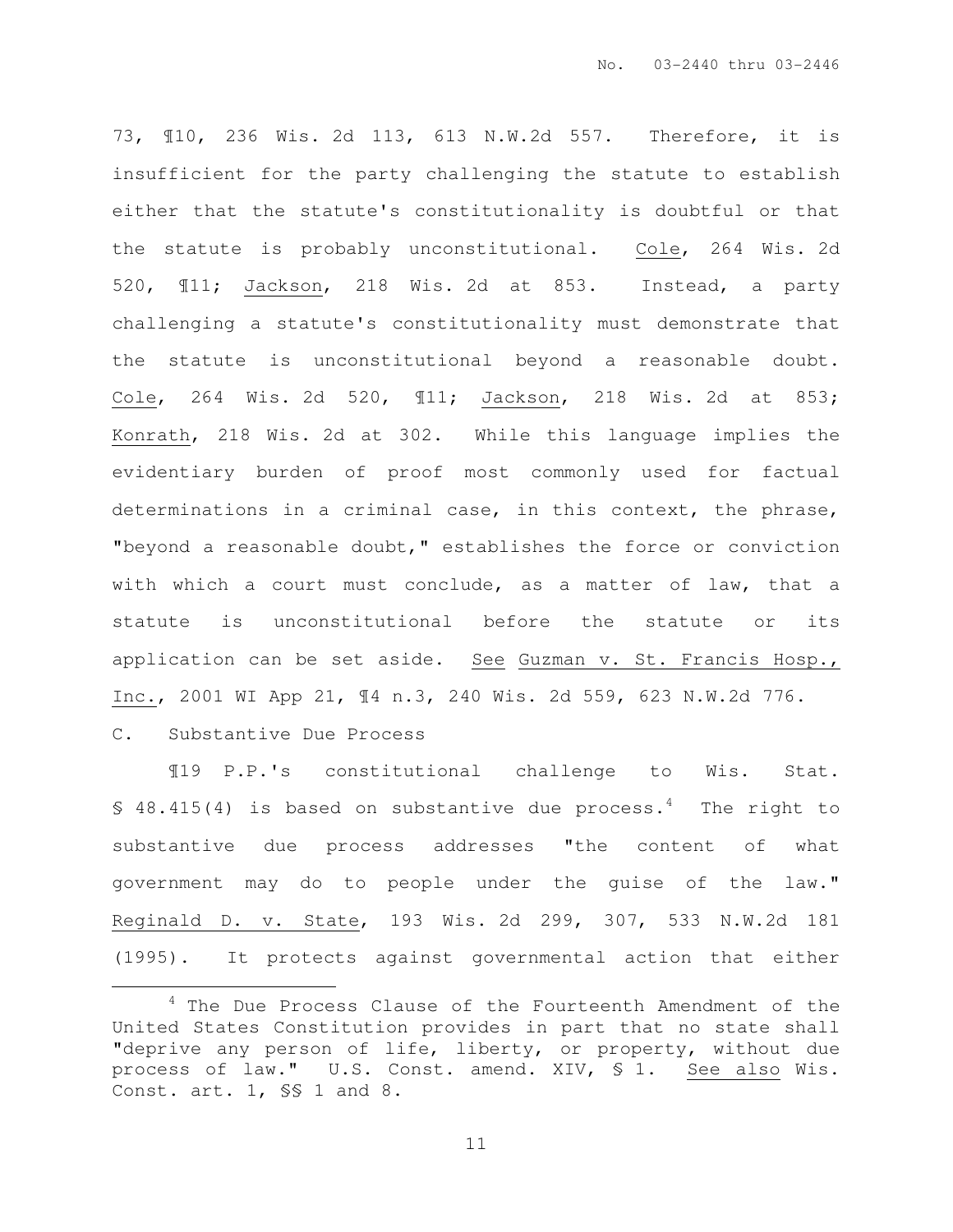"shocks the conscience . . . or interferes with rights implicit in the concept of ordered liberty." State v. Jorgensen, 2003 WI 105, ¶33, 264 Wis. 2d 157, 667 N.W.2d 318 (quotation omitted); see also State v. Laxton, 2002 WI 82, ¶10 n.8, 254 Wis. 2d 185, 647 N.W.2d 784. The right of substantive due process protects against a state act that is arbitrary, wrong or oppressive, regardless of whether the procedures applied to implement the action were fair. Kelli B., 271 Wis. 2d 51, ¶19 (citation omitted).

 ¶20 The threshold inquiry here is whether P.P. has a fundamental liberty interest at stake. Id., ¶20; see Dowhower, 236 Wis. 2d 113, ¶14. DCDHS does not contest P.P.'s assertion that he has a fundamental liberty interest in parenting his children. Therefore, any statute that impinges on that right must withstand strict scrutiny. Kelli B., 271 Wis. 2d 51, ¶24. In order to withstand strict scrutiny, a statute must be narrowly tailored to meet a compelling state interest. Id., ¶25. Here, the compelling state interest is to protect children from unfit parents. Id. Accordingly, the statutory scheme at issue must be narrowly tailored to advance the State's interest in protecting children from unfit parents. See id.,  $\text{I17}$ ; Winnebago County Dep't of Soc. Servs. v. Darrell A., 194 Wis. 2d 627, 639, 534 N.W.2d 907 (Ct. App. 1995).

¶21 The legislature has explained that this compelling state interest includes a temporal component. For example, in explaining its legislative purposes for enacting the Children's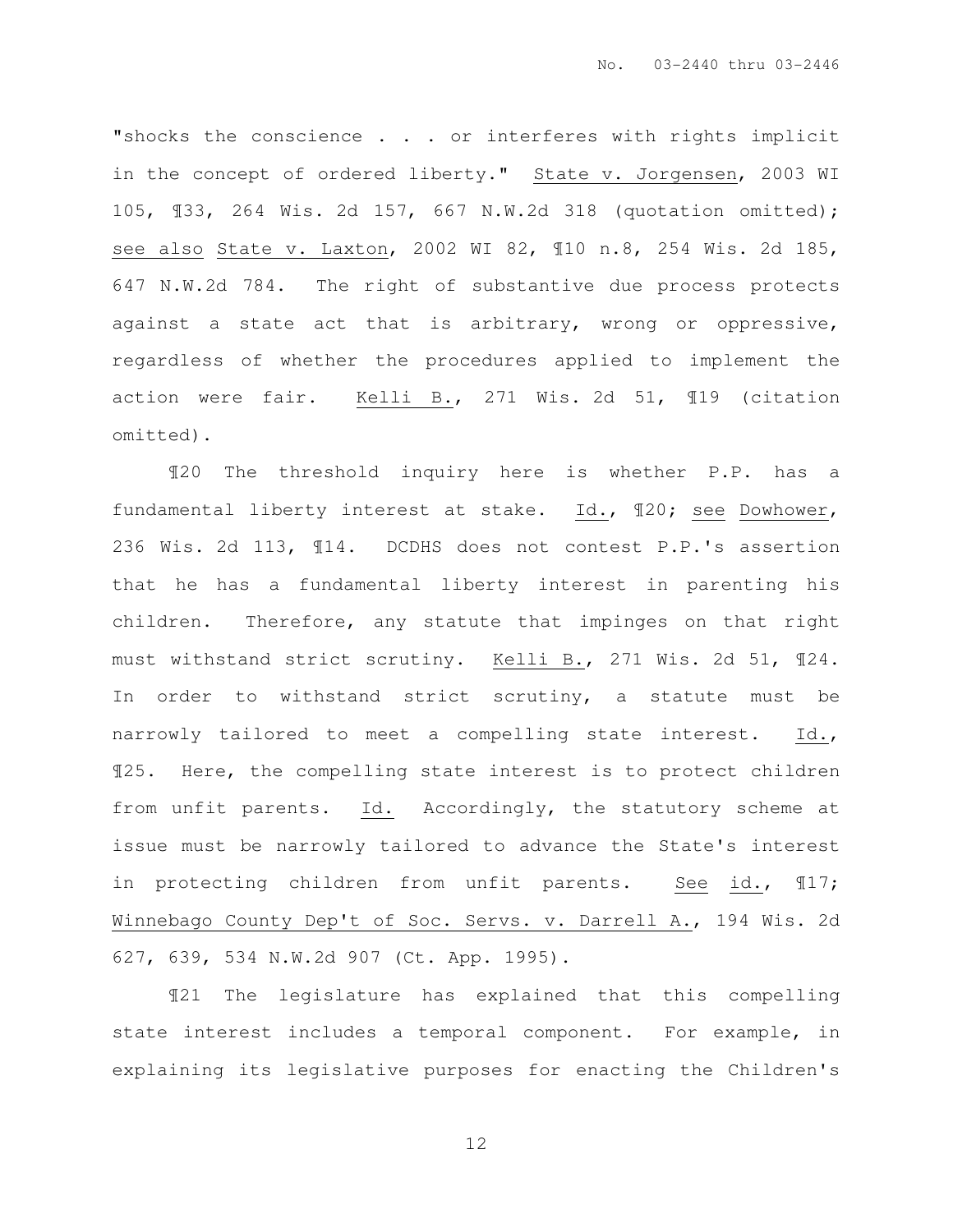Code, of which Wis. Stat. § 48.415(4) is a part, the legislature provided that:

[t]he courts and agencies responsible for child welfare should . . . recognize that instability and impermanence in family relationships are contrary to the welfare of children and should therefore recognize the importance of eliminating the need for children to wait unreasonable periods of time for their parents to correct the conditions that prevent their safe return to the family.

Wis. Stat. § 48.01(a) (emphasis added). The legislature further explained that one of the Children's Code's purposes is "[t]o promote the adoption of children into safe and stable families rather than allowing children to remain in the impermanence of foster . . . care." Wis. Stat. § 48.01(1)(gg).

D. Narrowly Tailored Statutory Scheme

 $\overline{a}$ 

¶22 This case requires us to examine Wis. Stat. § 48.424(4), which provides that a finding under Wis. Stat. § 48.415(4) is sufficient to prove a parent is unfit.<sup>5</sup> Because findings under § 48.415(4) are not possible without significant earlier findings, our examination must focus more broadly than simply on the specifically challenged statutes. Accordingly, we review the underlying statutory scheme, as well.

¶23 We begin where P.P. has, with the requirements of Wis. Stat. § 48.415(4), which provides that a "[continual] denial of periods of physical placement or visitation" is a ground for

<sup>5</sup> A parent's fundamental right to the care and society of his or her child may not be terminated absent a finding that the parent is unfit. Stanley v. Illinois, 405 U.S. 645, 649 (1972).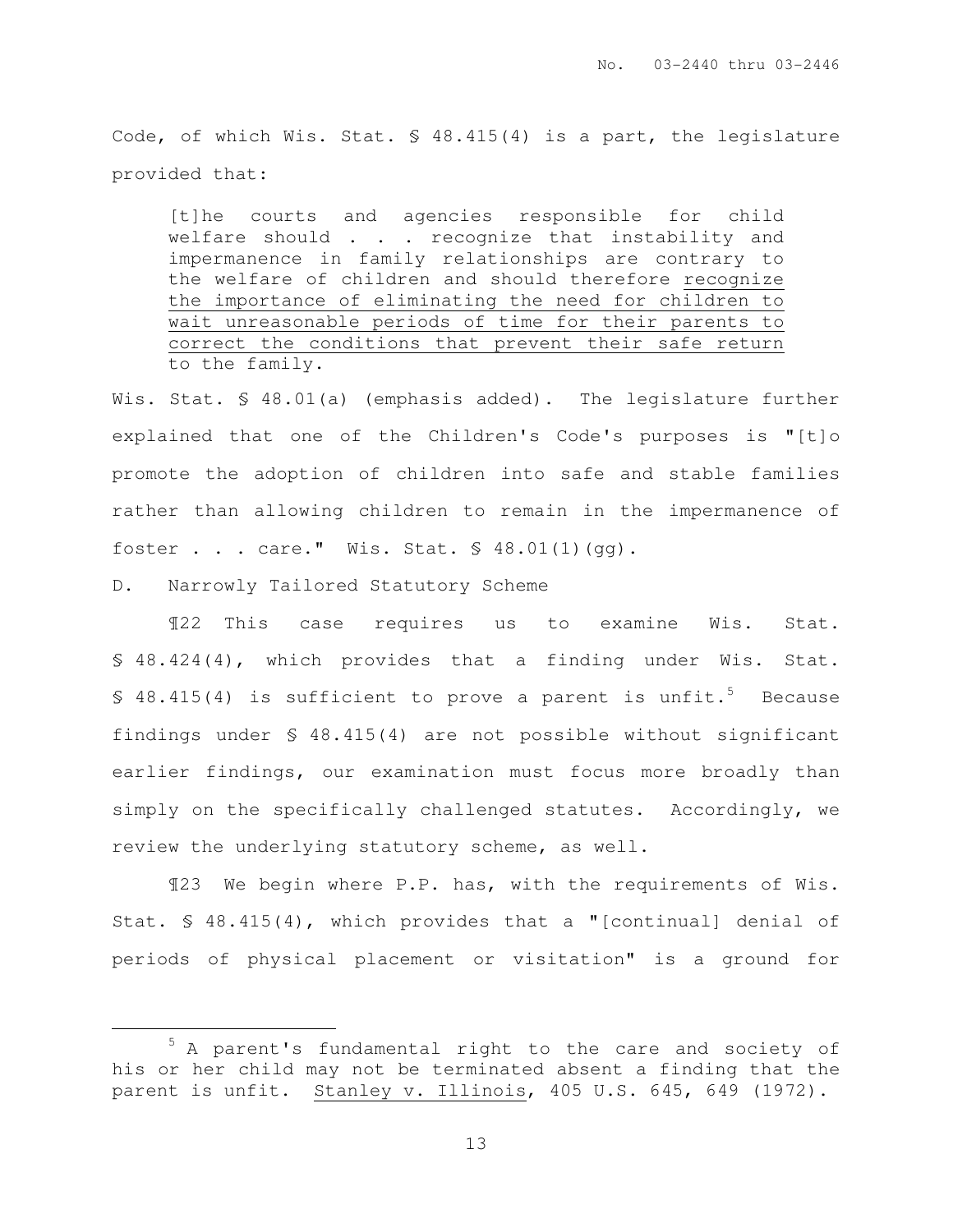terminating parental rights. A finding under § 48.415(4) requires that all of the following must be proved:

(a) That the parent has been denied periods of physical placement by court order in an action affecting the family or has been denied visitation under an order under s. 48.345, 48.363, 48.365, 938.345, 938.363 or 938.365 containing the notice required by s. 48.356(2) or 938.356(2).

(b) That at least one year has elapsed since the order denying periods of physical placement or visitation was issued and the court has not subsequently modified its order so as to permit periods of physical placement or visitation.

Wis. Stat. § 48.415(4).

¶24 Having explained above that Wis. Stat. § 48.415(4) serves a compelling state interest, we next determine whether § 48.415(4) is narrowly tailored to advance this interest. P.P. asserts that § 48.415(4) violates substantive due process because "it does not require any evidence of parental unfitness." It is his contention that no-contact orders denying physical placement or visitation, such as have been in effect here, are based on the "best interest of the child," pursuant to Wis. Stat. § 48.355(3), rather than on a finding that the parent is unfit. Therefore, he contends that because these orders are the sole basis for a finding that grounds exist for terminating his parental rights pursuant to § 48.415(4), the statute is not narrowly tailored to meet a compelling state interest and violates his substantive due process right.

¶25 At oral argument, P.P. also argued that Wis. Stat. § 48.415(4) should require the court to make a finding as to the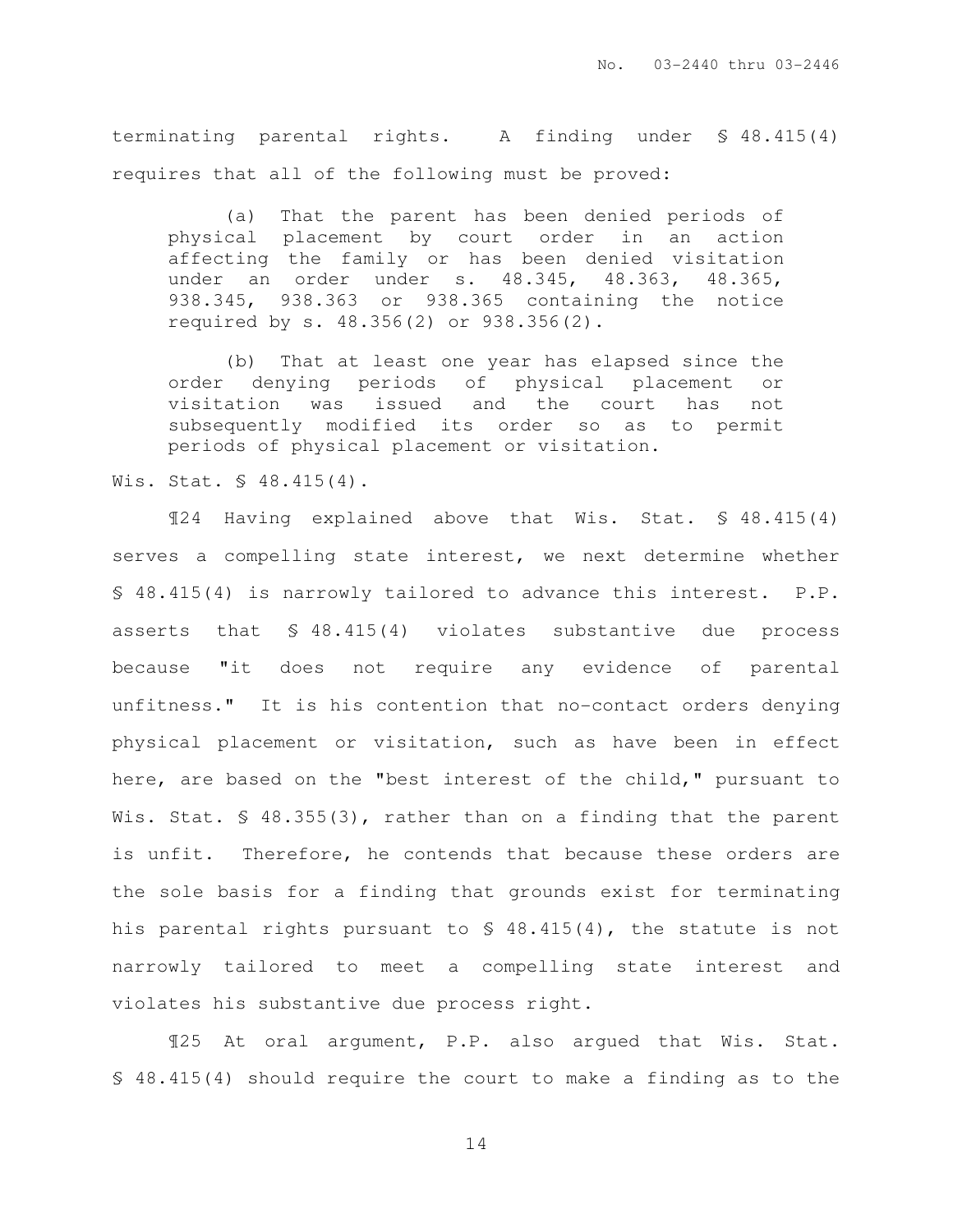reasons a parent failed to have the order modified during the one year, or more, when it has been in effect. However, § 48.415(4) is not facially invalid on this basis because we do not preclude an as-applied substantive due process challenge to the statutory scheme underlying § 48.415(4) so that the reasons for failing to modify the order denying visitation or physical placement may be explored, in a proper case. However, P.P. pled no contest to the ground asserted to terminate his parental rights, and in so doing, he relinquished his right to test the validity of the order that denied him visitation and periods of physical placement with his children. Accordingly, we do not reach the question of whether an as-applied challenge to the validity of a  $$$  48.415(4) order will lie.<sup>6</sup>

¶26 Further, in regard to the statutory scheme being narrowly tailored, DCDHS and the amicus curiae argue that there

l.

 $6$  In his brief, P.P. cites Steven V. v. Kelley H., 2004 WI 47, 271 Wis. 2d 1, 678 N.W.2d 856, for the proposition that there is "no defense to § 48.415(4) based on [a] parent's explanation for noncompliance with the order." However, the Steven V. decision was grounded in procedural due process rights, not a substantive due process right. Steven V., 271 Wis. 2d 1,  $\text{M123}$ , 40 n.6. Thus, in Steven V., we were not addressing whether Wis. Stat. § 48.415(4) was narrowly tailored sufficient to satisfy substantive due process in an individual case. See id. Here, P.P.'s constitutional challenge is based on substantive due process grounds. Had he chosen to raise a defense to the ground set out in § 48.415(4) in circuit court, he may have put himself in a position to raise an as-applied challenge to § 48.415(4) on a substantive due process basis on appeal. However, he chose to plead no contest to the petition to terminate his parental rights, thereby admitting the ground alleged. However, neither Steven V., nor this decision, forecloses the possibility of an as-applied substantive due process challenge to § 48.415(4) in the future.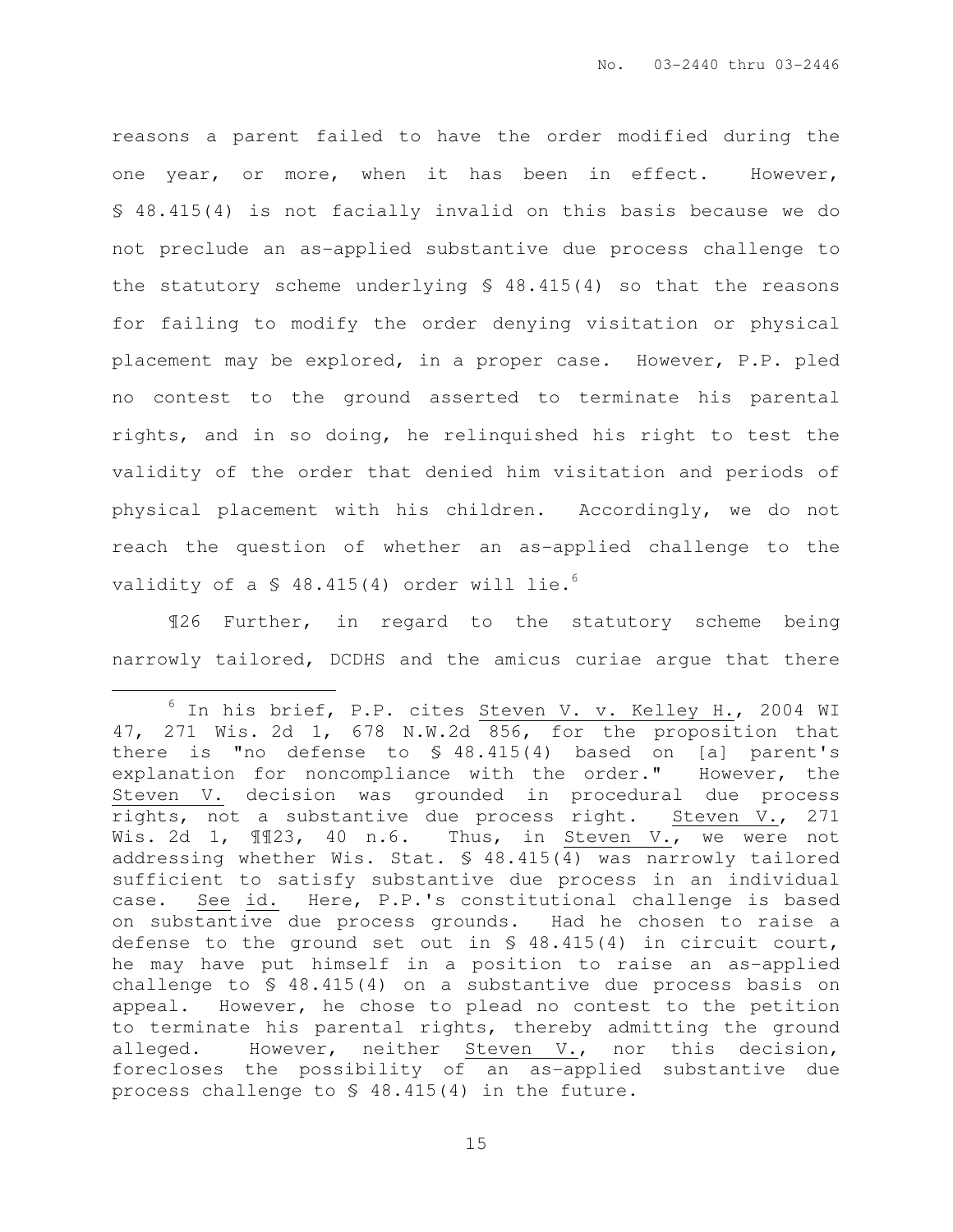are required steps that must be taken before reaching the application of Wis. Stat. § 48.415(4) in a termination of parental rights case and those steps form the foundation for the ultimate finding in subsection (4). They cite the following step-by-step process: (1) there is an initial decision to hold a child in governmental custody; (2) if the child is held in custody, then there must be a factual determination that the child is in need of protection or services before the next step will be reached; (3) if a child is found in need of protection or services, then the decision about whether to place the child outside the parental home is made; (4) if the child is placed outside the home, only after finding that parent–child visitation or physical placement would be harmful to the child may a parent be denied visitation and physical placement; and (5) if an order denying visitation and physical placement is entered, it must contain conditions that when met will permit the parent to request a revision of the order to afford visitation or periods of physical placement. DCDHS and the amicus curiae submit that at each of these steps, findings must be made that reflect on the parent's fitness. We agree that the statutory step-by-step process that underlies § 48.415(4) is sufficient to show that subsection (4) is narrowly tailored to advance the State's compelling interest of protecting children against unfit parents, and to demonstrate this, we outline how this scheme was applied in P.P.'s case.

¶27 In the first step, a petition was filed, alleging probable cause to believe that the children were in need of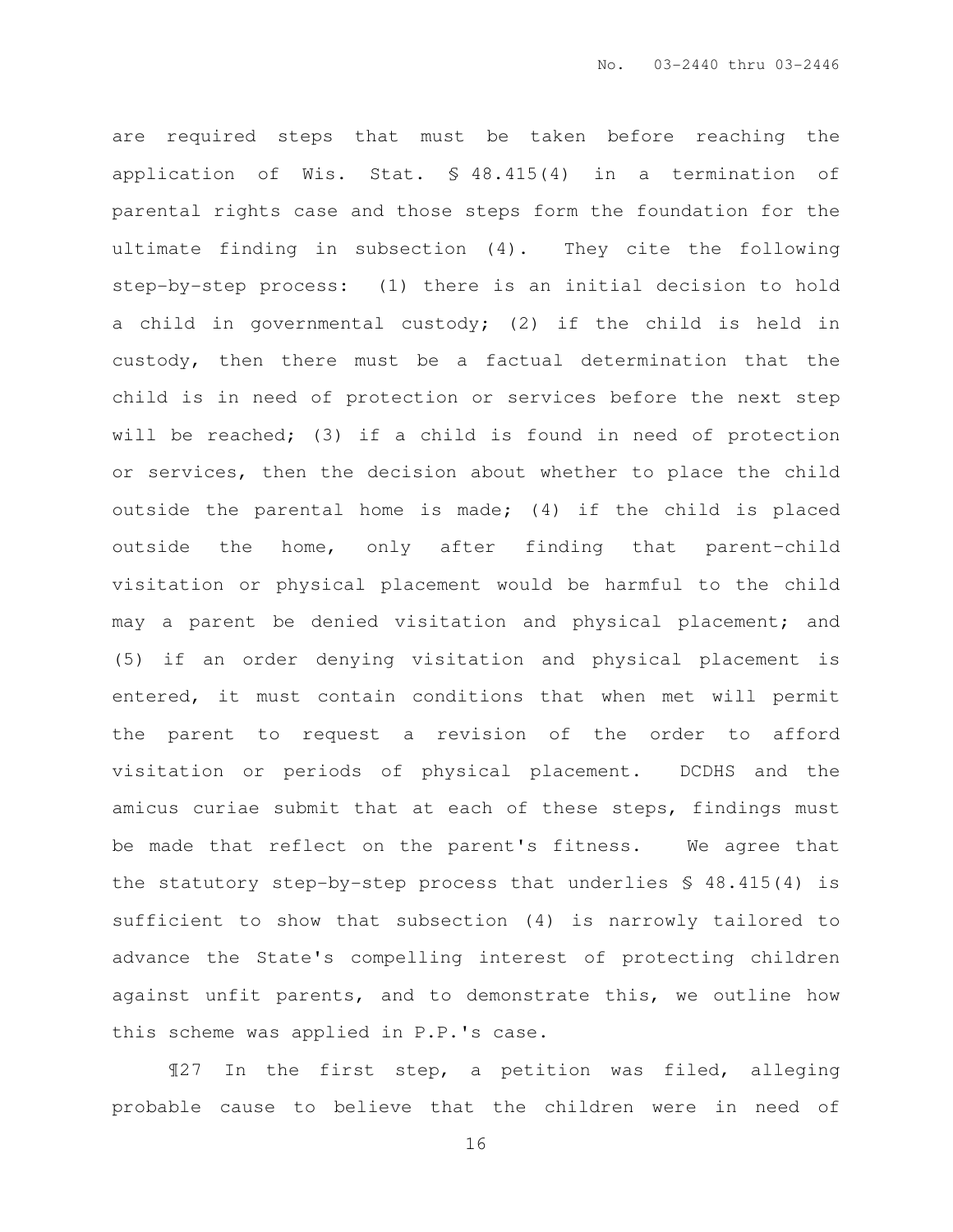protection or services (CHIPS). It claimed neglect and severe abuse of the children. The children were placed in foster care on March 21, 2001, after P.P.'s arrest for sexually assaulting one of the children.<sup>7</sup>

¶28 Because the children were not released after they were initially taken into custody,  $8$  a hearing was held to find whether the children should remain in custody, based upon whether probable cause existed, sufficient to prove one of the criteria listed in Wis. Stat.  $\frac{1}{2}$  48.205(1).<sup>9</sup> While not every ground listed at § 48.205(1) necessarily goes to a parent's unfitness, the present case would appear to fit squarely within the criteria listed at  $\frac{1}{5}$  48.205(1)(a)-(am),<sup>10</sup> requiring that probable cause

 $^7$  A child may initially be held in governmental custody, which Wis. Stat. § 48.207(1)(c) explains includes foster care, only when there is probable cause to believe that one of the criteria enumerated under Wis. Stat. § 48.205(1) exists.

 $8$  Wisconsin Stat. § 48.205(1) provides that an intake worker determine whether a child may be held based on probable cause to believe that the child is within the court's jurisdiction and probable cause to believe that one of several enumerated grounds exists. These grounds include concerns for the safety of the child.

 $9$  This hearing must be held within 48 hours of the decision to hold a child, exclusive of Saturdays, Sundays and legal holidays. Wis. Stat. § 48.21(1)(a).

 $10$  Wisconsin Stat.  $\frac{10}{5}$  48.205(1), 48.205(1)(a), and 48.205(1)(am) state:

<sup>(1)</sup> A child may be held under s.  $48.207(1)$  . . . if the intake worker determines that there is probable cause to believe the child is within the jurisdiction of the court and: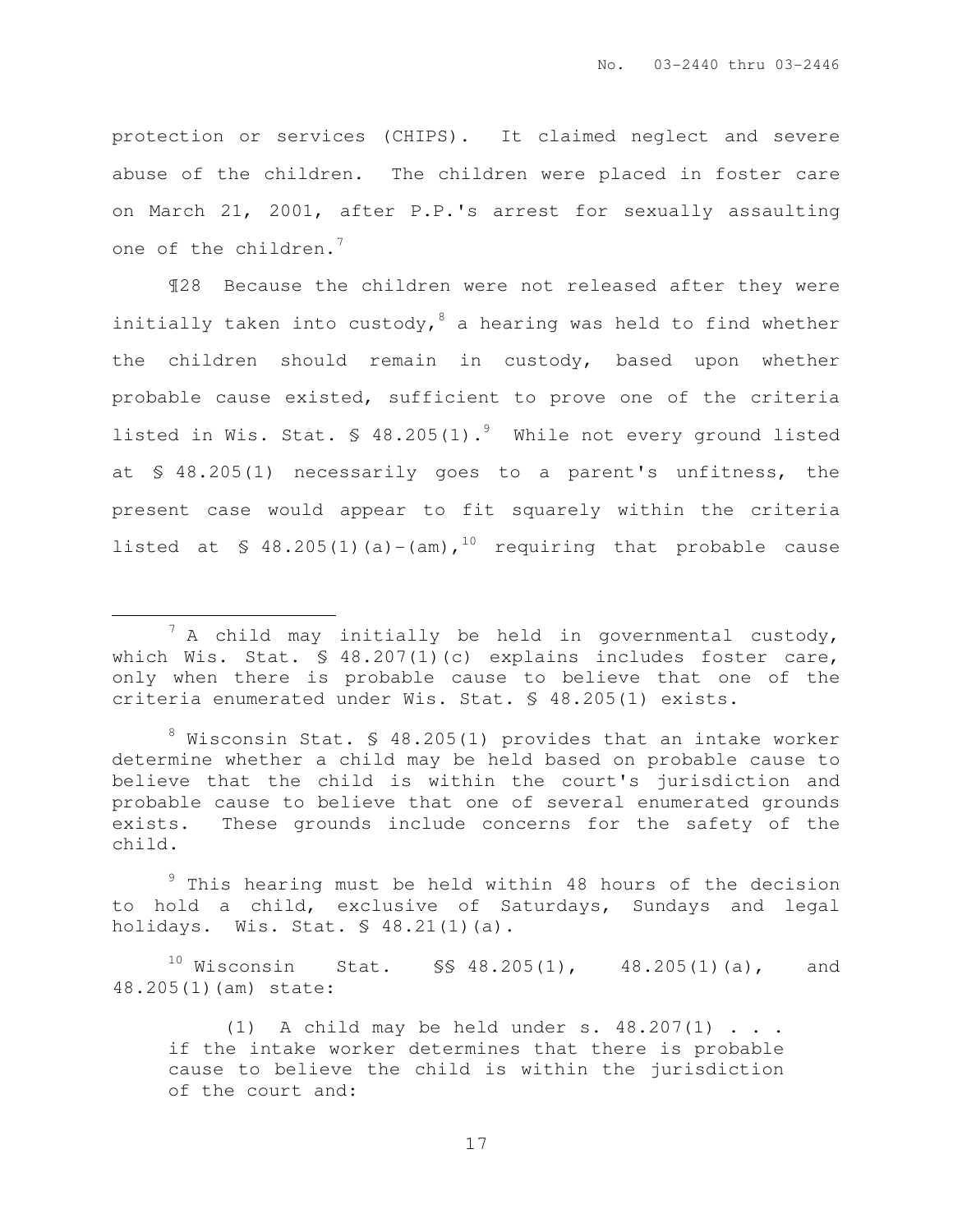exists that the child will be subject to injury if not held in governmental custody. There is nothing in the record to indicate that P.P. contested the determination that his children be placed outside his home for their safety.

¶29 P.P.'s children were adjudicated CHIPS on July 18, 2001, which required that a fact-finding hearing have been held under Wis. Stat. § 48.31. Wisconsin Stat. § 48.27 requires that parents be provided notice of the hearing. A CHIPS determination may not be made unless one of the 14 grounds described in Wis. Stat. § 48.13 is found. Each of those grounds defines some type of parental abandonment, abuse, neglect, or inability to care for the child. These allegations have to be proven by clear and convincing evidence. Wis. Stat. § 48.31(1). Again, the record does not indicate that P.P. challenged the factual findings that were made.

¶30 P.P.'s children remained in foster care after the CHIPS adjudication, due to a subsequent dispositional hearing held pursuant to Wis. Stat. § 48.335. At the dispositional hearing in a CHIPS case, the court may order that placement of a child be transferred outside the parental home "only when there

(a) Probable cause exists to believe that if the child is not held he or she will cause injury to himself or herself or be subject to injury by others.

l.

<sup>(</sup>am) Probable cause exists to believe that if the child is not held he or she will be subject to injury by others, based on a determination under par. (a) or a finding under 48.21(4) that if another child in the home is not held that child will be subject to injury by others.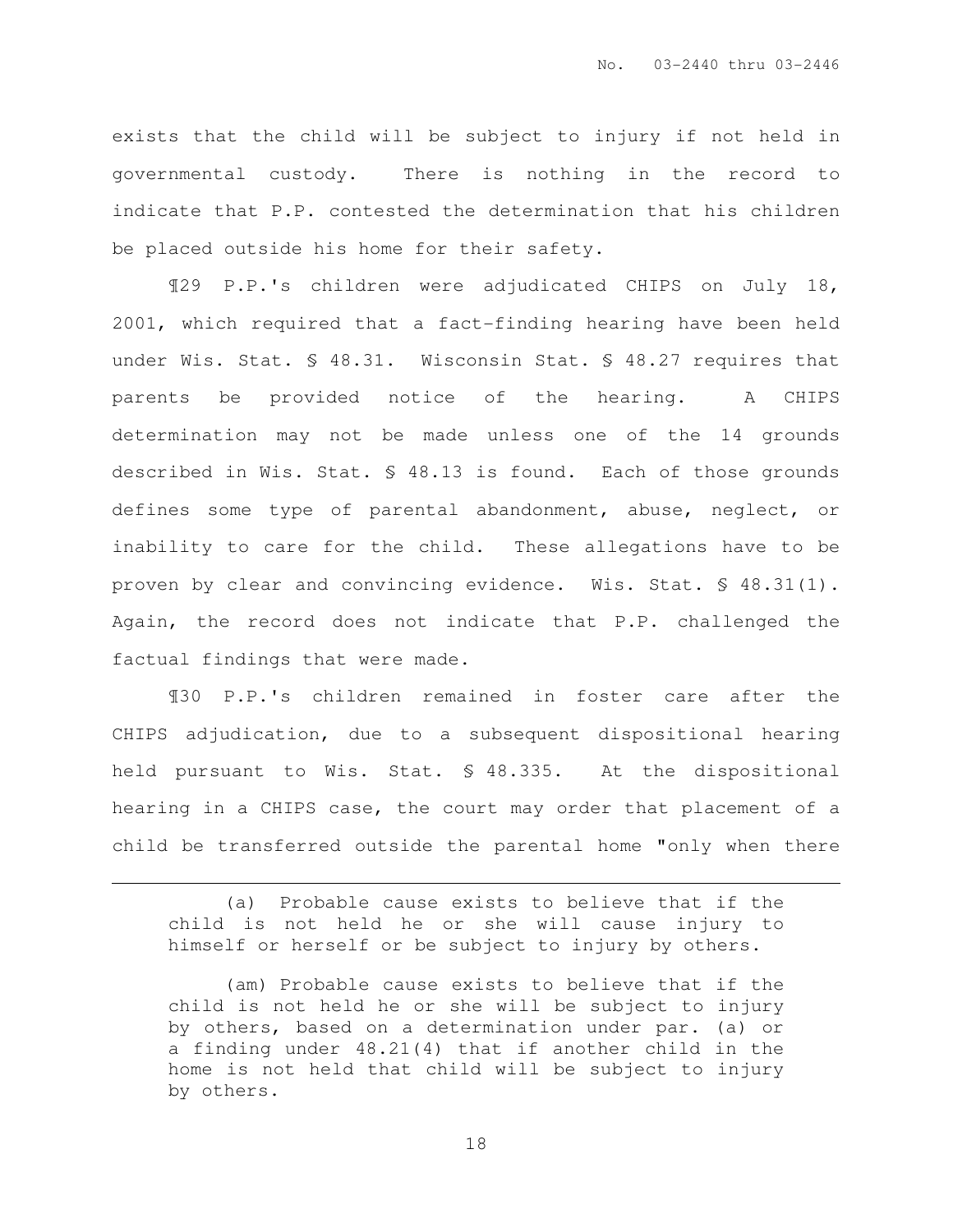is no less drastic alternative." Wis. Stat. § 48.355(1). A dispositional order that places a child outside the home must contain a finding that placing the child in the parental home would be "contrary to the welfare of the child" and, unless limited circumstances exist that are not present in this case, a finding that the relevant social service agency made reasonable efforts to prevent the child's removal from the home. Wis. Stat. § 48.355(2)(b)6. In P.P.'s case, the October 31, 2002 revised and extended dispositional order indicated that the children were removed from their parents' home because of physical and sexual abuse by P.P. and severe neglect by both parents. The order also required that the name and address of each child's placement be withheld from P.P., which may be done only if the court finds that such a disclosure would result "in imminent danger" to the child or foster parents, Wis. Stat. § 48.355(2)(b)2. While Justice Butler's dissent is correct that this finding was made during a hearing where the best interest of the child is the controlling standard, Justice Butler's dissent, ¶88, it was also grounded in a lack of fitness on the part of P.P. Here, the finding was based on P.P.'s sexual assault and extreme abuse of his own children. Therefore, this finding supports the ultimate determination that P.P. was an unfit parent. However, once again, the record does not indicate that P.P. contested these determinations.

¶31 Because an out-of-home placement of the children was ordered, the issue of parental visitation arose. Except under enumerated circumstances, a visitation determination may be made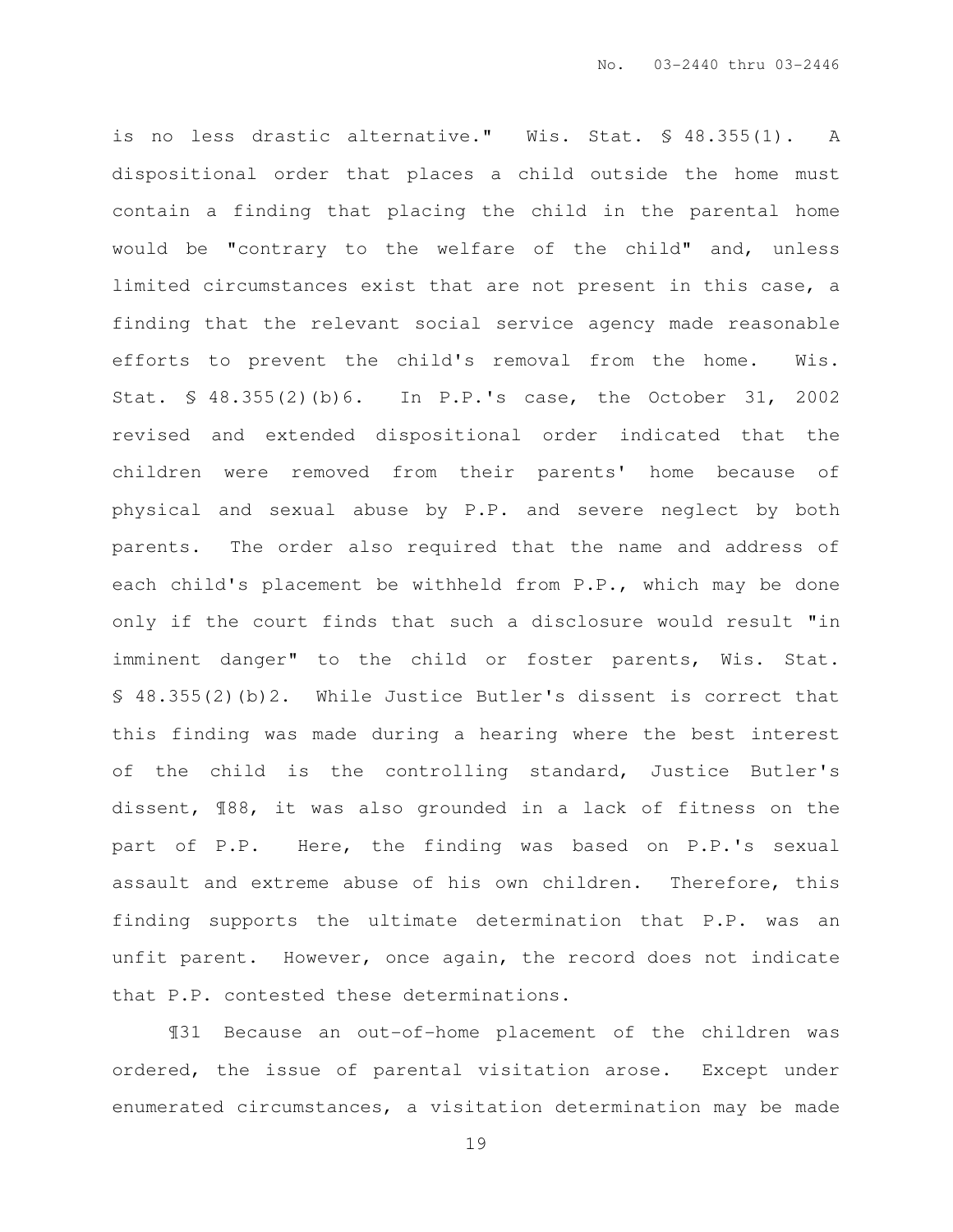only after a hearing with due notice to the parent. Wis. Stat. § 48.355(3). The court has the discretion, based on the best interests of the child, to set reasonable rules regarding parental visitation within the dispositional order. Wis. Stat. § 48.355(3)(a). In the present case, the court denied P.P. visitation with the children, and the court provided conditions that had to be met before visitation could be granted. Under Wis. Stat. § 48.363(1)(a), a parent may request a revision of the dispositional order, which would include a revision of the court-imposed rules regarding visitation. The record does not show that P.P. contested the denial of visitation or the conditions imposed, or that he moved the court to revise these visitation rules.<sup>11</sup>

¶32 Only after all the above described steps took place, was P.P. faced with a fact-finding hearing on whether a ground for terminating his parental rights existed under Wis. Stat. § 48.415(4). The findings that are required for a court to proceed against a parent at each of the steps prior to the final step under § 48.415(4) involve an evaluation of a parent's fitness. It is the cumulative effect of the determinations made

l.

 $11$  One of the conditions for the resumption of visitation was that P.P. not be incarcerated. Justice Butler's dissent asks, "Will this now become an independent ground to terminate the rights of parents convicted of felonies with sentences in excess of a year?" Justice Butler's dissent, ¶91 n.8. The grounds for termination are established by the legislature. However, the order requiring that a parent not be incarcerated is set by a court; this same court can modify that order on the motion of a parent. Wis. Stat. § 48.363(1)(a).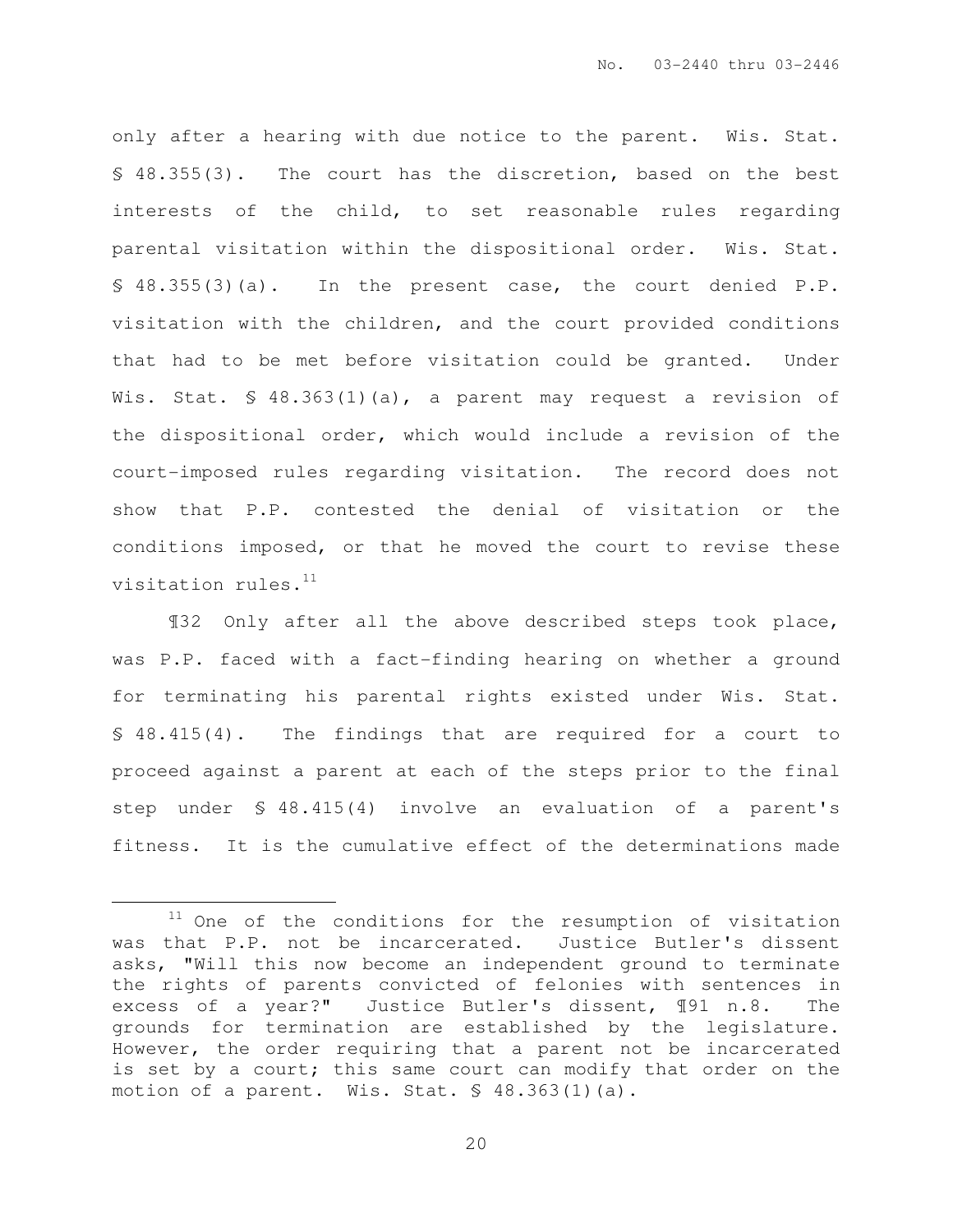at each of the previous steps that causes the finding made under § 48.415(4) to amount to unfitness. Looked at another way, this series of steps acts as a funnel, making smaller and smaller the group of parents whose relationships with their children are affected at each step, until only a very small number of parents would be affected by  $\$ 48.415(4)$ . Accordingly,  $\$ 48.415(4)$ cannot be evaluated for a claimed constitutional infirmity in isolation. The full statutory scheme that precedes the implementation of § 48.415(4) must be evaluated as well. Therefore, it is with consideration of this statutory scheme underlying the ground stated in  $\frac{1}{5}$  48.415(4), that we conclude that on its face § 48.415(4) is narrowly tailored to serve the State's compelling interest of protecting children from unfit parents, including the temporal component in this interest that promotes children's welfare through stability and permanency in their lives. In our view, P.P. has not proved beyond a reasonable doubt that the statutory scheme either shocks the conscience or interferes with a right implicit in the concept of ordered liberty.

¶33 Further, the application of Wis. Stat. § 48.415(4) to P.P.'s case demonstrates that there is at least one possible interpretation and application of the statute that is constitutional, as we have described above, in its application to P.P. Accordingly, we have been provided with further evidence that § 48.415(4), on its face, is not unconstitutional beyond a reasonable doubt. See Cole, 264 Wis. 2d 520, ¶30 (concluding that when there is an application or interpretation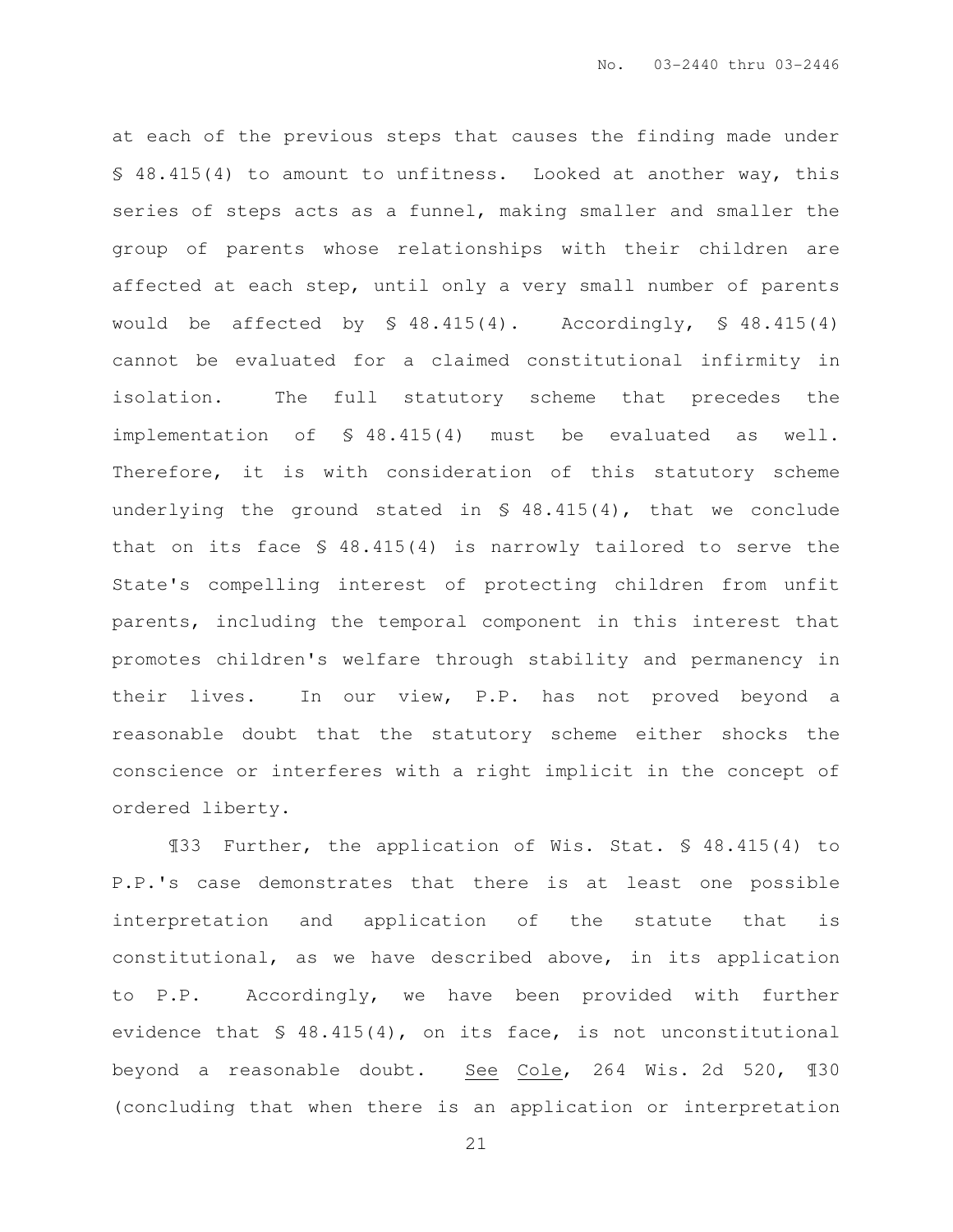of the statute that is constitutional, the statute is not unconstitutional on its face).

¶34 P.P. had multiple opportunities to contest the determinations made at each fact-finding stage in the statutory scheme that was employed in advance of the termination of his parental rights. He chose not to contest any of these predicate steps. Instead, he pled no contest to the allegation that Wis. Stat. § 48.415(4) provided a ground for terminating his parental rights. Accordingly, the record supports the conclusion of Wis. Stat. § 48.424(4) that P.P. is an unfit parent.

#### III. CONCLUSION

¶35 Because we conclude that P.P.'s parental rights were terminated by use of a statutory scheme that does require a showing of unfitness before termination of parental rights can occur, that such a showing was made and that P.P. did not contest the validity of the order that formed the basis for the State's petition, we affirm the decision of the court of appeals.

By the Court.—The decision of the court of appeals is affirmed.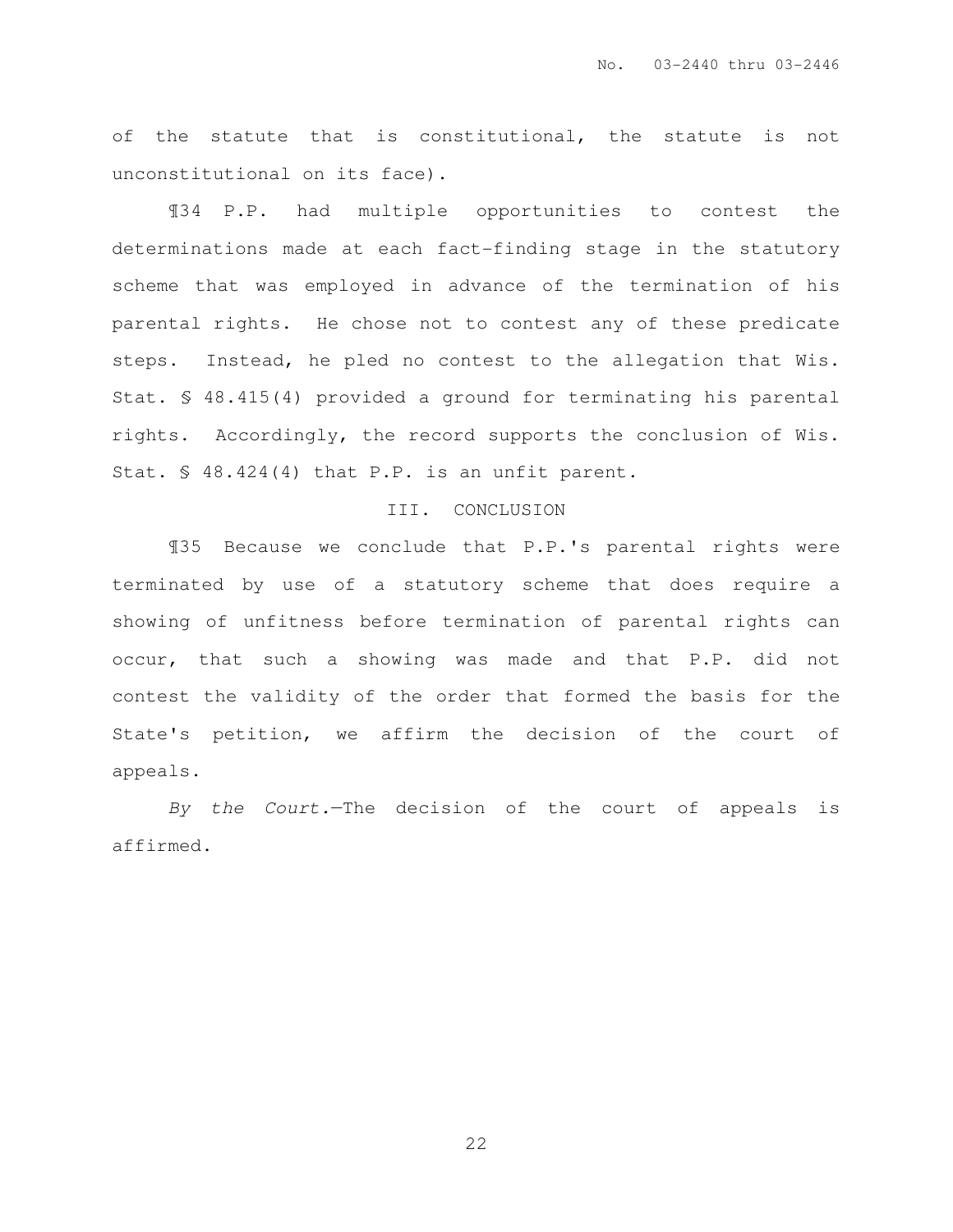¶36 DAVID T. PROSSER, J. (concurring). I substantially agree with the analysis in the majority opinion. I write separately to address the two dissents and to disavow judicial efforts to tamper with the termination of parental rights (TPR) statutes.

#### I. BACKGROUND

¶37 In his brief, the petitioner states the issue as whether Wis. Stat.  $$ 48.415(4)$  is unconstitutional on its face "because it does not require any evidence of parental unfitness," and this hypothesis attracts the two dissents. In my view, the hypothesis is mistaken because the statutory scheme is designed to expose and establish parental unfitness.

¶38 In Wisconsin, the definition of "unfitness" is not up for interpretation on a case-by-case basis. The legislature has defined unfitness by establishing multiple statutory "grounds" for the termination of parental rights. See Wis. Stat. § 48.415. These grounds include abandonment, child abuse, failure to assume parental responsibility, and commission of a serious felony against one of the parent's children. Some of the grounds in the statute, such as child abuse, are selfevident; others require close examination of the requisite elements in the context of the overall statutory scheme.

¶39 The termination of P.P.'s parental rights was based on Wis. Stat. § 48.415(4), "Continuing Denial of Periods of Physical Placement or Visitation." The majority opinion carefully explains the basis for this ground and the elements that the government must prove at a fact-finding hearing. The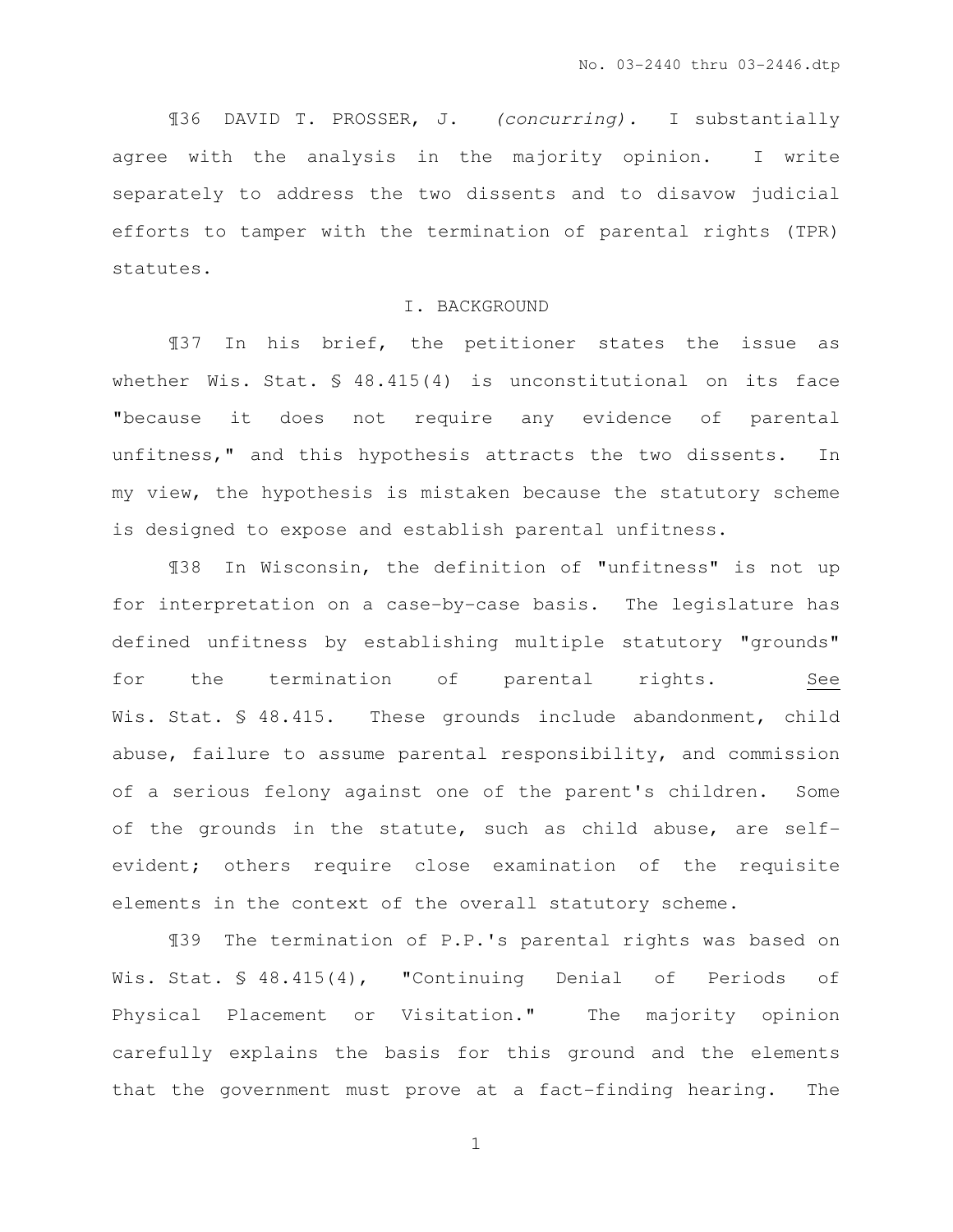opinion correctly observes that "findings under § 48.415(4) are not possible without significant earlier findings," majority op., ¶22, and it recounts the steps leading up to the factfinding hearing on that ground. See Wis. Stat. § 48.424.

¶40 The record in this case illuminates the basic points of government interaction with a parent prior to a termination proceeding. A TPR case usually unfolds in the following manner.

¶41 First, a child is taken into custody under a judicial order made upon a satisfactory showing that "the welfare of the child demands that the child be immediately removed from his or her present custody," Wis. Stat. § 48.19(1)(c), or by a law enforcement officer who "believes on reasonable grounds . . . that [t]he child is suffering from illness or injury or is in immediate danger from his or her surroundings and removal from those surroundings is necessary." Wis. Stat. § 48.19(1)(d)5. The person taking the child into custody "shall immediately attempt to notify the parent," and this effort must be continued by one person or another until the parent is notified. Wis. Stat. § 48.19(2). The parent is told of the reasons for holding the child in custody and informed of the time and place of a detention hearing. Wis. Stat. § 48.20(8). The parent is told of the possible consequences of that hearing and of the right to present and cross-examine witnesses. Id. The purpose of notification is to alert the parent to the forthcoming opportunity to review and dispute government action.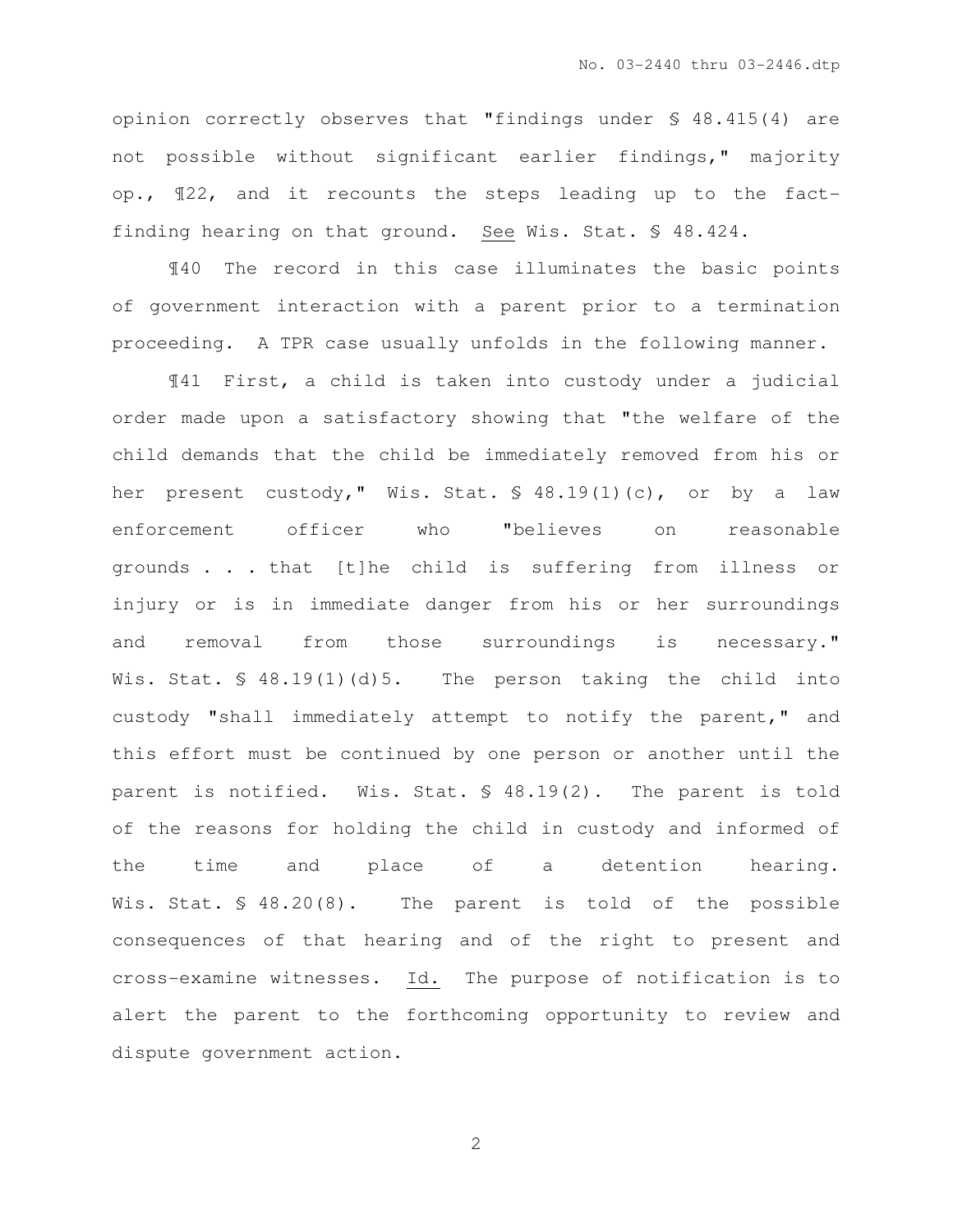¶42 Second, the court conducts a detention hearing for a child in custody. Wis. Stat. § 48.21. This hearing is preceded by a petition that identifies the purpose of the hearing, especially a claim that the child is in need of protection or services. Wis. Stat. § 48.21(3). At the hearing, the court must find probable cause to continue custody on one of the bases listed in Wis. Stat. § 48.205. Wis. Stat. § 48.21(4). "Reasonable restrictions may be placed upon the conduct of the parent . . . which may be necessary to ensure the safety of the child." Wis. Stat. § 48.21(4)(a). A judicial decision to maintain custody of the child must list the reasons and criteria forming the basis for the decision and a finding "that continued placement of the child in his or her home would be contrary to the welfare of the child." Wis. Stat. § 48.21(5)(a) and (b)1.

¶43 Third, the court eventually holds a more complete fact-finding hearing to determine whether the allegations in the petition——that a child is in need of protection or services——are proved by clear and convincing evidence. Wis. Stat. § 48.31(1). The child's parent may demand a jury for this hearing. Wis. Stat. § 48.31(2).

¶44 Fourth, if the fact-finder determines by clear and convincing evidence at the fact-finding hearing that the child is in need of protection or services, the court then conducts a "dispositional" hearing to determine disposition. Wis. Stat. § 48.335(1). This hearing follows the preparation of a court-ordered report that provides recommendations to the court from an appropriate agency. Wis. Stat. § 48.33. The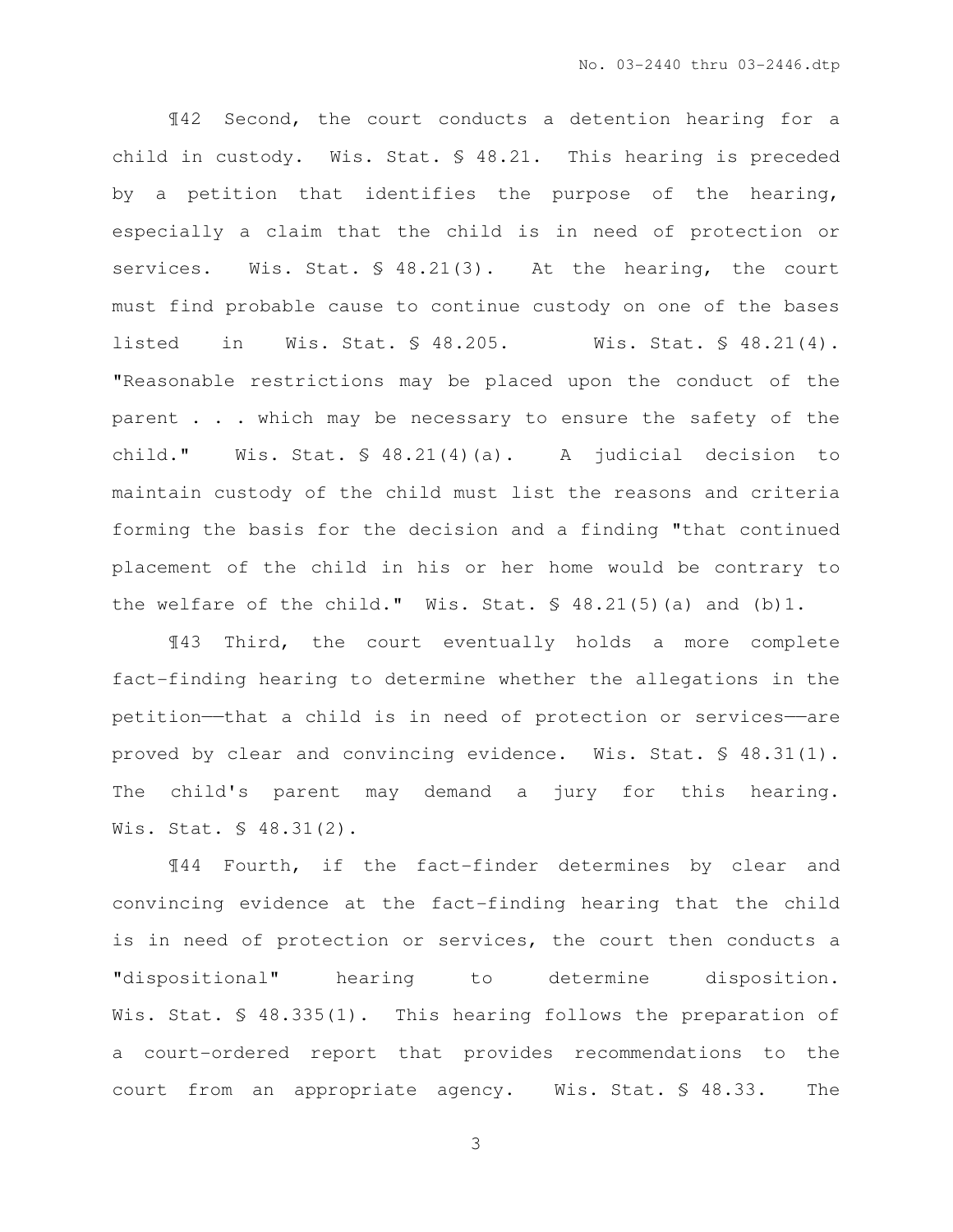report must address, in detail, any recommendation that the child be placed outside the home. Wis. Stat. § 48.33(4). At the dispositional hearing, the parent may present evidence to challenge the recommendation and may make alternative recommendations. Wis. Stat. § 48.335(3).

¶45 Fifth, the court makes a disposition. Wis. Stat. § 48.345. If the government shows that the rehabilitation or treatment of the child "cannot be accomplished by means of voluntary consent of the parent," the court may transfer custody of the child to a relative, a county department, or a licensed child welfare agency. Wis. Stat. § 48.345(4). "When appropriate . . . the family unit shall be preserved and there shall be a policy of transferring custody of a child from the parent . . . only where there is no less drastic alternative." Wis. Stat. § 48.355(1).

¶46 Sixth, a disposition order shall include written findings of fact and conclusions of law based on the evidence presented to the court. Wis. Stat. § 48.355(2). If the child is placed outside the home, the court shall make a written finding "that continued placement of the child in his or her home would be contrary to the welfare of the child." Wis. Stat. § 48.355(2)(b)6. "The court shall make the findings specified in this subdivision on a case-by-case basis based on circumstances specific to the child and shall document or reference the specific information on which those findings are based in the court order." Id.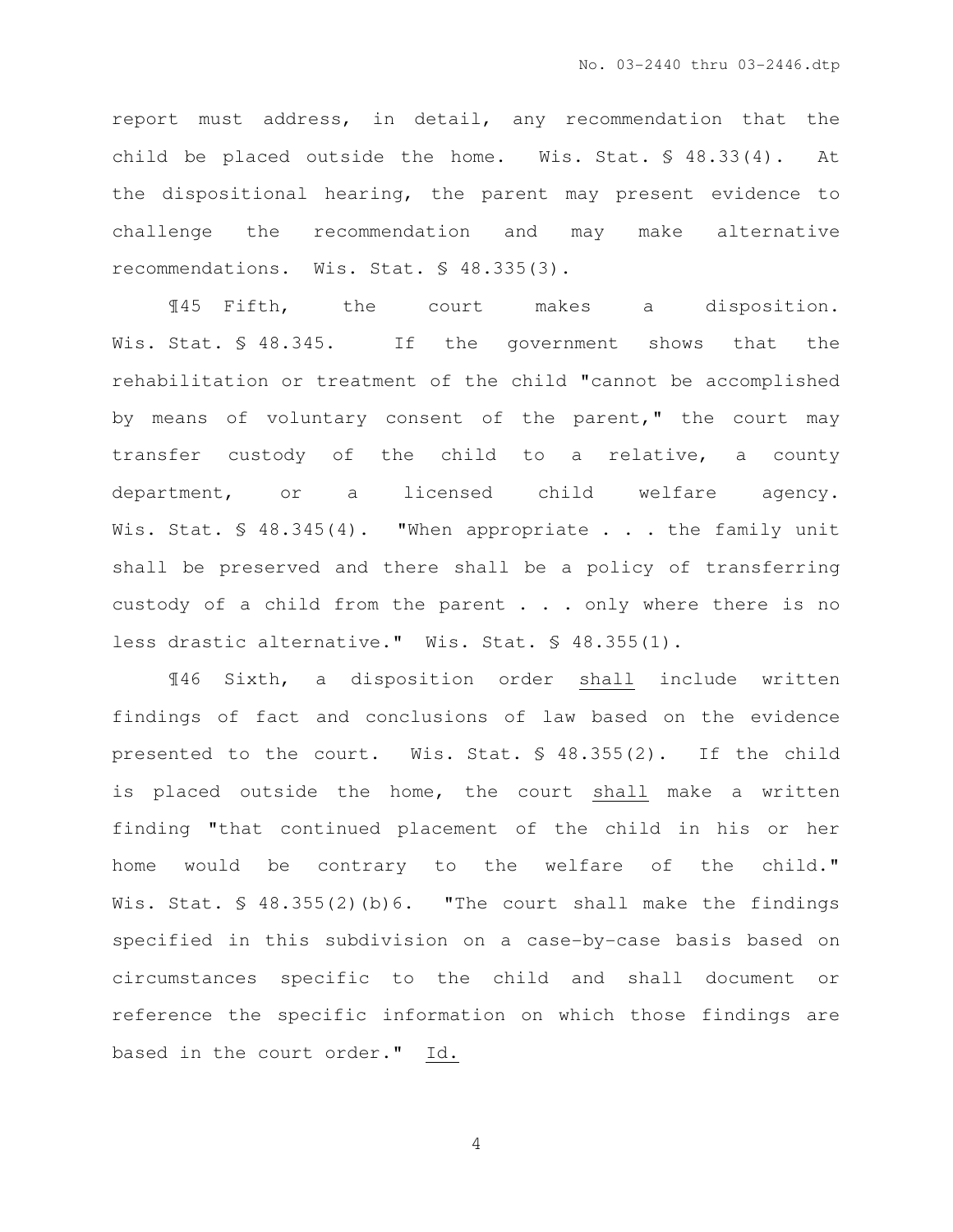¶47 Seventh, in most circumstances, the court must make a finding that the government agency responsible for providing services under a court order "has made reasonable efforts to prevent the removal of the child from his or her home, while assuring . . . the child's health and safety," or has made reasonable efforts to achieve the goal of the child's permanency plan. That goal may be to return the child to the home. Id.; Wis. Stat. § 48.355(2c).

¶48 Eighth, when a child is placed outside the home, the court may deny or limit visitation. Wis. Stat.  $\S$  48.355(2c)(b), and § 48.356(1). The basis for this determination must be explained.

¶49 Ninth, the court has a duty to warn the parent of a child placed outside the home of any potential grounds for termination of parental rights under Wis. Stat. § 48.415 "and of the conditions necessary for the child . . . to be returned to the home or for the parent to be granted visitation." Wis. Stat. § 48.356(1).

# II. APPLICATION

 ¶50 In this case, the county settled on "Continuing Denial of Periods of Physical Placement or Visitation" as the ground on which it sought termination of P.P.'s parental rights. Wis. Stat. § 48.415(4).<sup>12</sup> This statute provides that a parent is

l.

<sup>&</sup>lt;sup>12</sup> Wisconsin Stat. § 48.415(4) provides:

 <sup>(4)</sup> Continuing Denial of Periods of Physical Placement or Visitation. Continuing denial of periods of physical placement or visitation, which shall be established by proving all of the following: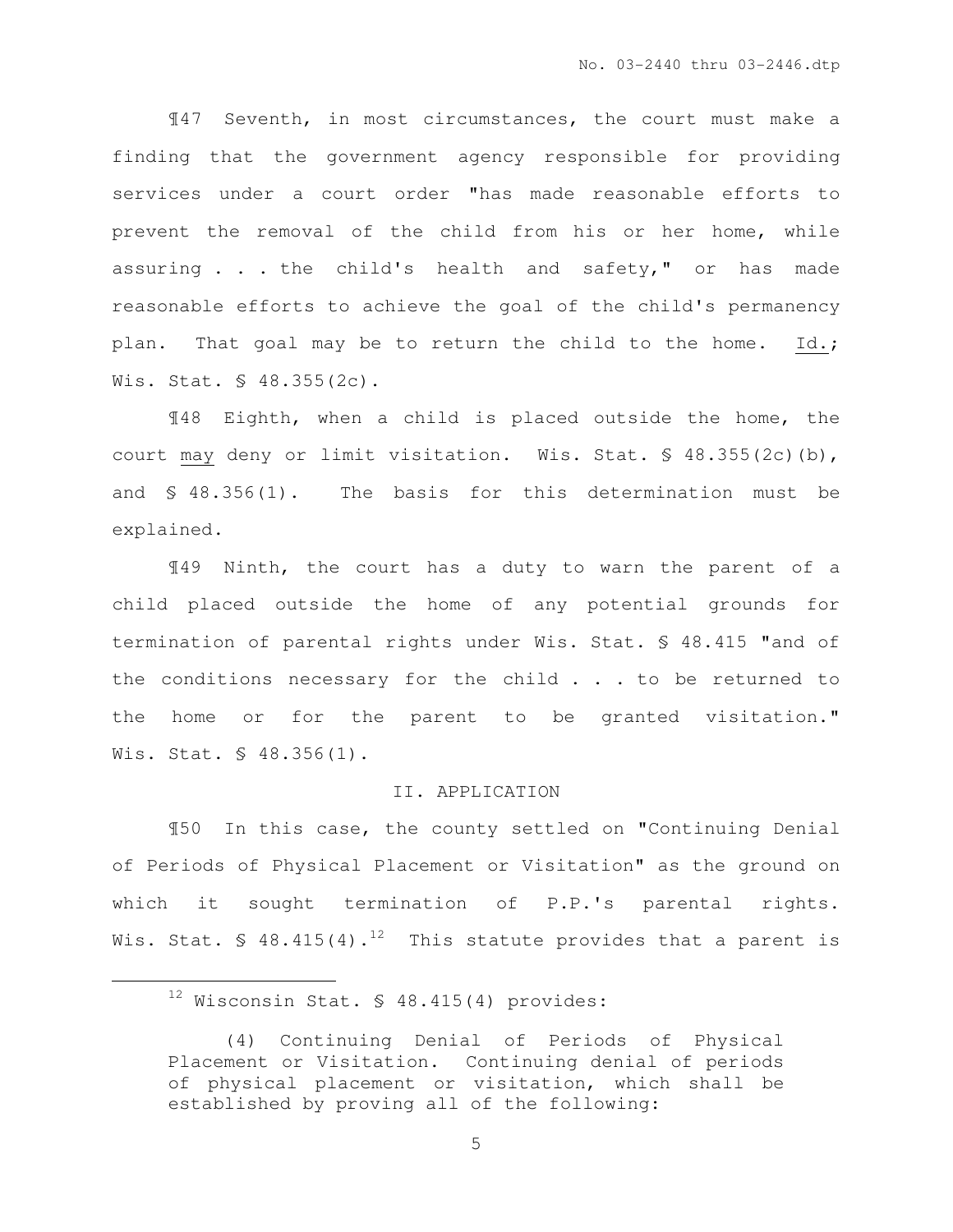unfit (1) if the parent has been denied physical placement of the child or visitation with the child by court order; (2) at least one year has elapsed since the court issued the order; and (3) the court has not modified the order so as to permit periods of physical placement or visitation. Wis. Stat. § 48.415(4).

 ¶51 As noted in ¶¶41-49, the steps leading up to a petition under § 48.415(4) are elaborate. P.P. does not contend that these steps were not followed in his case. All steps outlined above preceded the petition to terminate P.P.'s parental rights, and all steps would have preceded a factfinding hearing on the termination petition under Wis. Stat. § 48.424, if P.P. had not entered a no contest plea and admitted the asserted ground.

 ¶52 It should be obvious that the statutes entitle a parent to notice of virtually every step in the lengthy proceedings. The statutes also afford a parent the right to challenge in court a child's continued custody, a child's placement outside the home, and any restrictions on the parent's visitation. P.P. does not allege that the government failed to inform him of any step in the proceedings, or prevented him from

 (a) That the parent has been denied periods of physical placement by court order in an action affecting the family or has been denied visitation under an order under s. 48.345, 48.363, 48.365, 938.345, 938.363 or 938.365 containing the notice required by s. 48.356(2) or 938.356(2).

 $\overline{a}$ 

 (b) That at least one year has elapsed since the order denying periods of physical placement or visitation was issued and the court has not subsequently modified its order so as to permit periods of physical placement or visitation.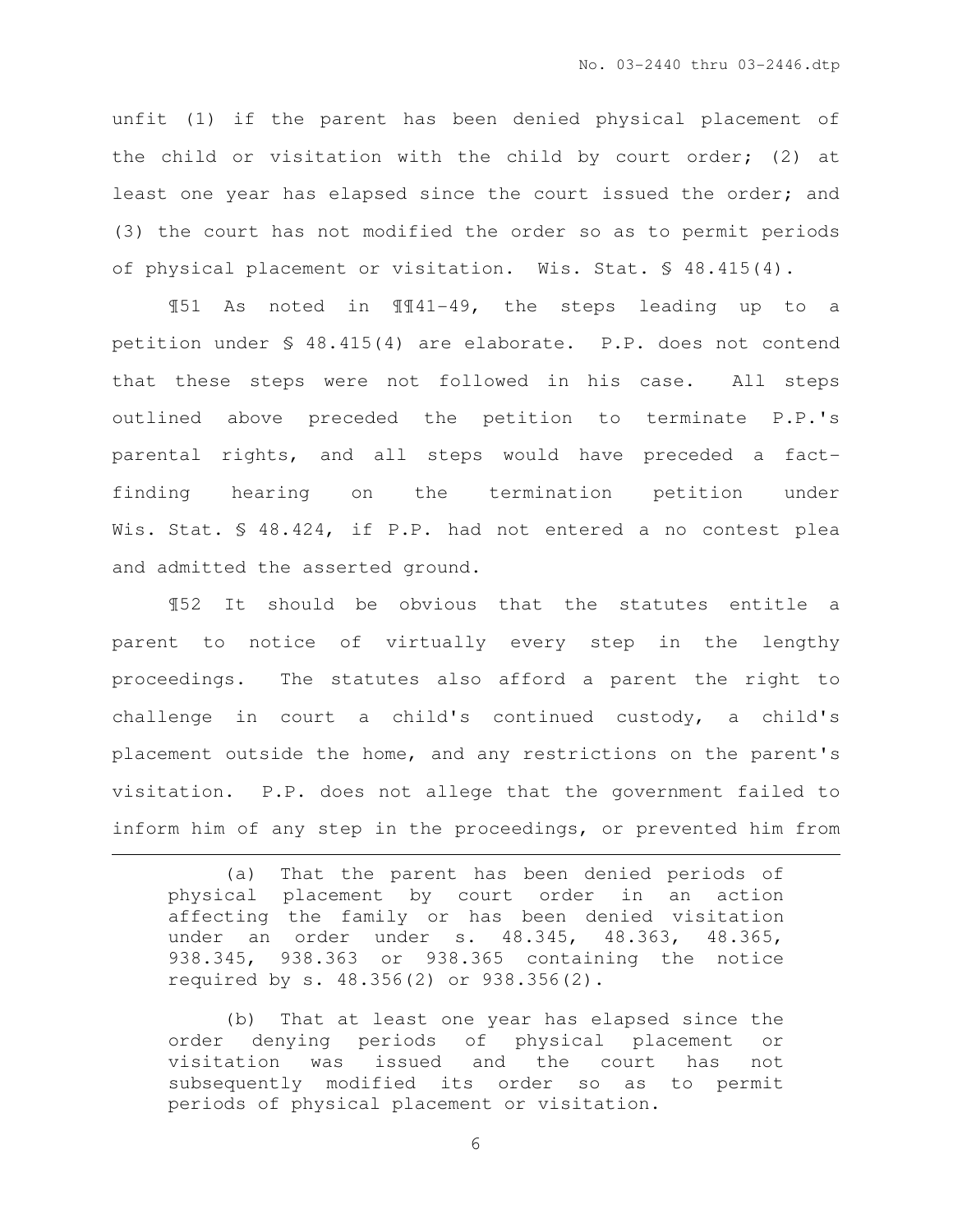challenging government action at any point. He did not invoke his right to a jury trial when that right was afforded; he failed to ask for reconsideration or modification of any judicial order; and he did not seek judicial review.

¶53 If a parent fails to exercise his or her rights to challenge government action, how can the parent complain that an unchallenged court-ordered separation of parent and child for at least a year does not provide evidence of the parent's unfitness? The reasons for the separation are in the record, and the failure to seek a change in circumstances is proof of the parent's unfitness. $^{13}$  The parent has no legitimate complaint unless the parent can point to some specific procedural deficiency such as a failure to provide timely notice, some fundamental unfairness in a condition set by the court, or some excusable error, explainable inadvertence, or impossibility in making a timely challenge or in meeting the conditions for placement or visitation. A year is a long time for a fit parent to do nothing.

¶54 If a parent has in fact exercised his or her right to challenge one or more of the prior judicial determinations, then the record will show why those efforts did not succeed.

<sup>13</sup> Chief Justice Abrahamson's dissent states that this concurrence "infers" a finding of unfitness. Chief Justice Abrahamson's dissent, ¶73. This is not correct. In Wis. Stat. § 48.415 the legislature has explicitly defined the grounds meriting a finding of unfitness, and the circuit court explicitly found P.P. unfit under § 48.415(4) after he pled no contest. Having made a finding in line with the statute, the circuit court had no obligation to make a duplicative finding of unfitness apart from the statute.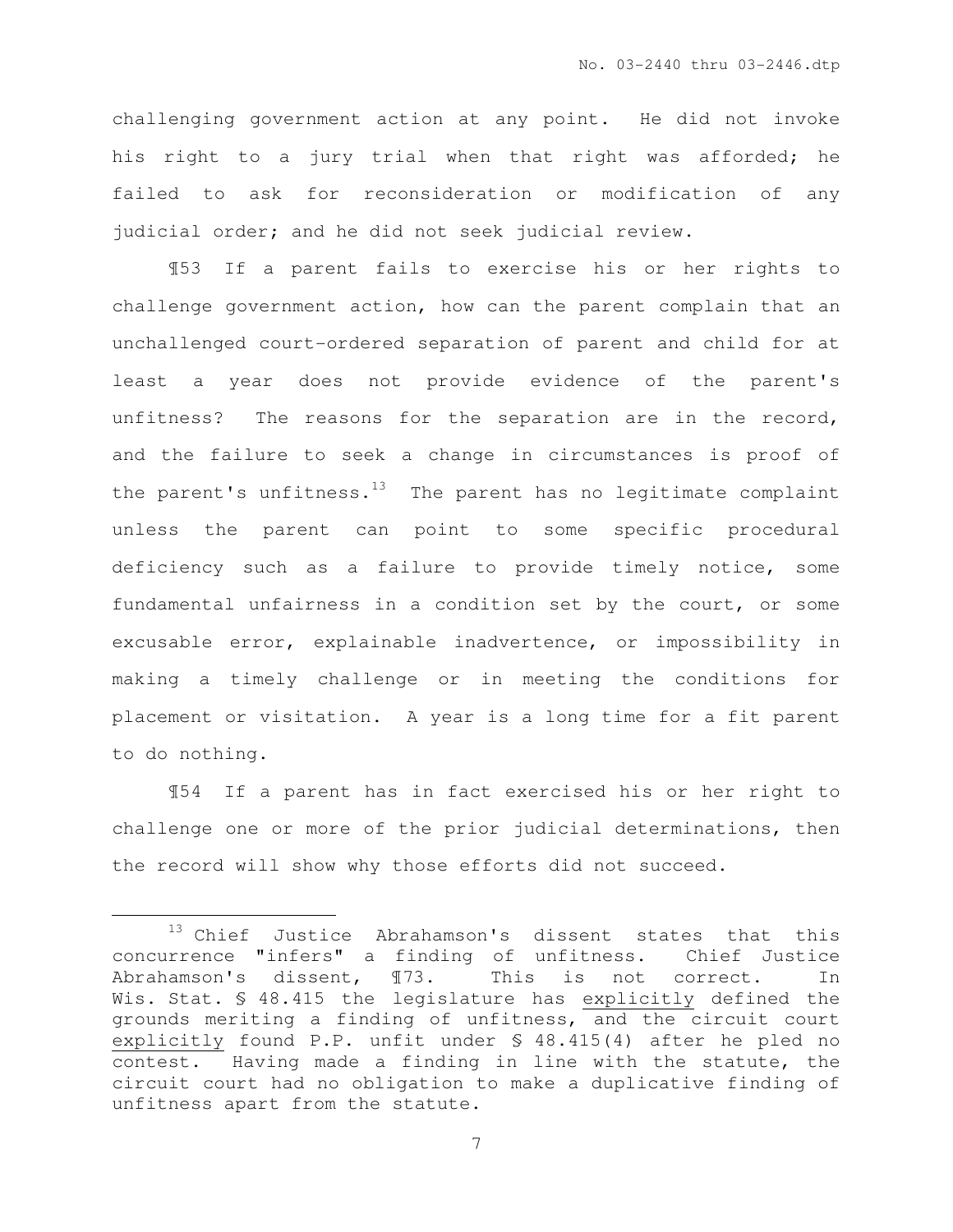¶55 The statutory scheme is replete with procedural safeguards. As the majority opinion explains, a child is entitled to parental involvement and support. The legislature has determined that a parent's unwillingness or inability to be involved with a child, after a necessity-based court order to separate the child from the parent, is compelling evidence of the parent's unfitness.

## III. STATUTORY INTERPRETATION

¶56 The statutory scheme is sound. What is troublesome are judicial interpretations that (1) deprive a parent of the right to a jury trial in circumstances where a circuit judge determines that no material facts are in dispute; or (2) preclude the parent from ever offering any factual defense at the fact-finding hearing on a § 48.415(4) ground.

¶57 The first concern was discussed in my dissent in Steven V. v. Kelley H., 2004 WI 47, ¶¶63-100, 271 Wis. 2d 1, 678 N.W.2d 856 (Prosser, J., dissenting). My view was that a parent had the right to a jury trial at the hearing to establish grounds for termination of parental rights, not because the constitution requires it but because the legislature had always made the right to trial by jury in termination cases a fundamental part of the prescribed procedure. To conclude otherwise, this court disregarded more than a century of statutory law and overruled Walworth County Department of Human Services v. Elizabeth W., 189 Wis. 2d 432, 525 N.W.2d 384 (Ct. App. 1994).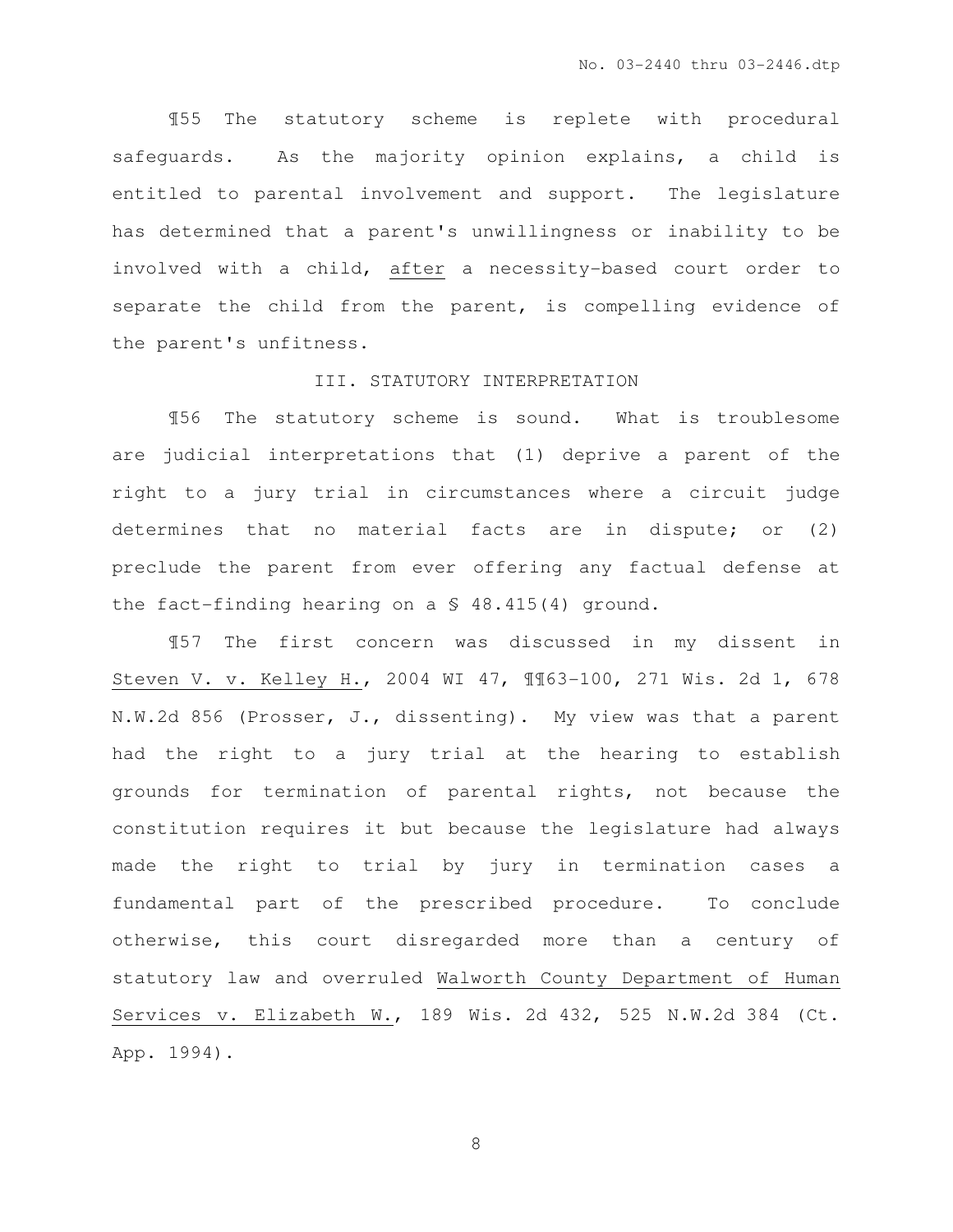¶58 The second concern was also discussed in my Steven V. dissent at ¶¶93-98. The majority concluded that unfitness determinations could conclusively flow from "certain existing court orders." Steven V., 271 Wis. 2d 1, ¶39. The Chief Justice added in her concurrence that the termination court could not consider reasons why the disposition court did not modify an order denying placement or visitation. Steven V., 271 Wis. 2d 1, 156 (Abrahamson, C.J., concurring).

¶59 There appears to be a relationship between summary judgment replacing trial by jury and the court-created barrier to offering a factual defense to a § 48.415(4) ground. It is much easier to deny a jury trial on the basis that no material facts are in dispute when one first concludes that the legislature has insisted that a court may not consider any facts, explanations, or defenses to a § 48.415(4) ground "to defeat the determination of unfitness once [that] ground has been found." Id. Of course, I disagree with this interpretation of the legislature's intent.

¶60 As I see it, if a parent is able to show a fundamental flaw in the procedure leading up to a termination petition under § 48.415(4), the parent must have an opportunity to bring that flaw to the attention of the termination court before the court or jury makes a finding on this ground for unfitness. If a parent is able to show that it was impossible or completely unreasonable to comply with the court order, the parent must have an opportunity to present that evidence. Failure to provide such an opportunity is not only unfair but also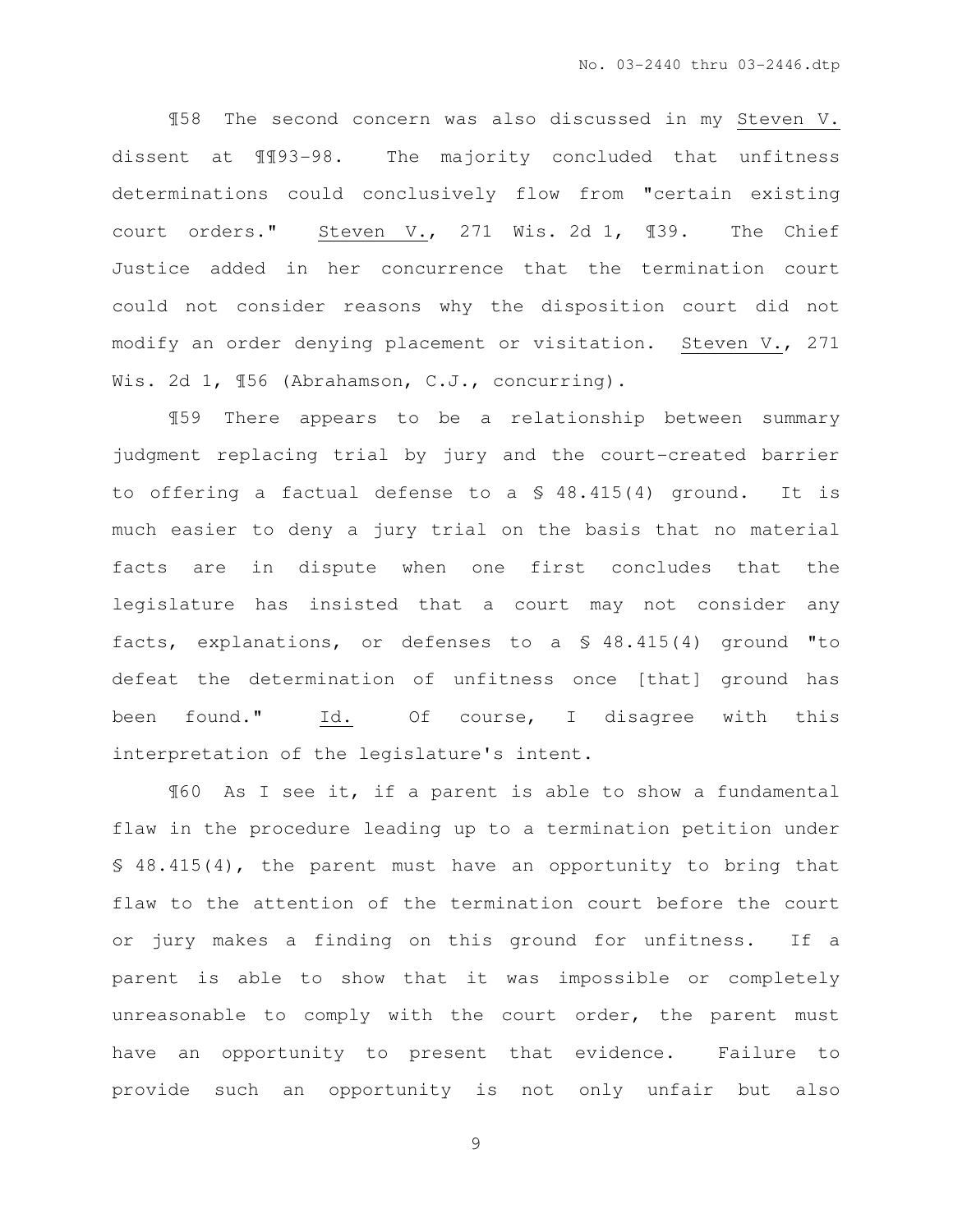implicates the parent's due process right to present a defense. Washington v. Texas, 388 U.S. 14, 19 (1967); see also State v. Heft, 185 Wis. 2d 288, 303, 517 N.W.2d 494 (1994). While it is true that the "strict constitutional safeguards afforded to criminal defendants are not applicable to civil cases," basic due process rights often apply in civil proceedings. BMW of N. Am. v. Gore, 517 U.S. 559, 574-75 n.22 (1996) (protection against judgment without notice applies in civil proceedings); Reed v. Cleveland Bd. of Educ., 607 F.2d 749, 750 (6th Cir. 1979). The Supreme Court has also characterized the due process right as "an opportunity to be heard at a meaningful time and in a meaningful manner." Mathews v. Eldridge, 424 U.S. 319, 333 (1976). The fact-finding hearing on unfitness is certainly a "meaningful time."

¶61 The majority apparently recognizes that a parent with a factual defense must be heard in some way because it allows the parent to bring an as-applied constitutional challenge to the statute. Majority op., ¶25 n.6. But an as-applied challenge is an inadequate remedy. At the termination proceeding, the county must prove unfitness by clear and convincing evidence. Wis. Stat. § 48.415; see also Santosky v. Kramer, 455 U.S. 745, 769-70 (1982). By contrast, in an asapplied constitutional challenge, this court "begin[s] with the presumption that the statute is constitutional and resolve[s] any doubt [in favor] of upholding its constitutionality." Monroe County Dep't of Human Servs. v. Kelli B., 2004 WI 48,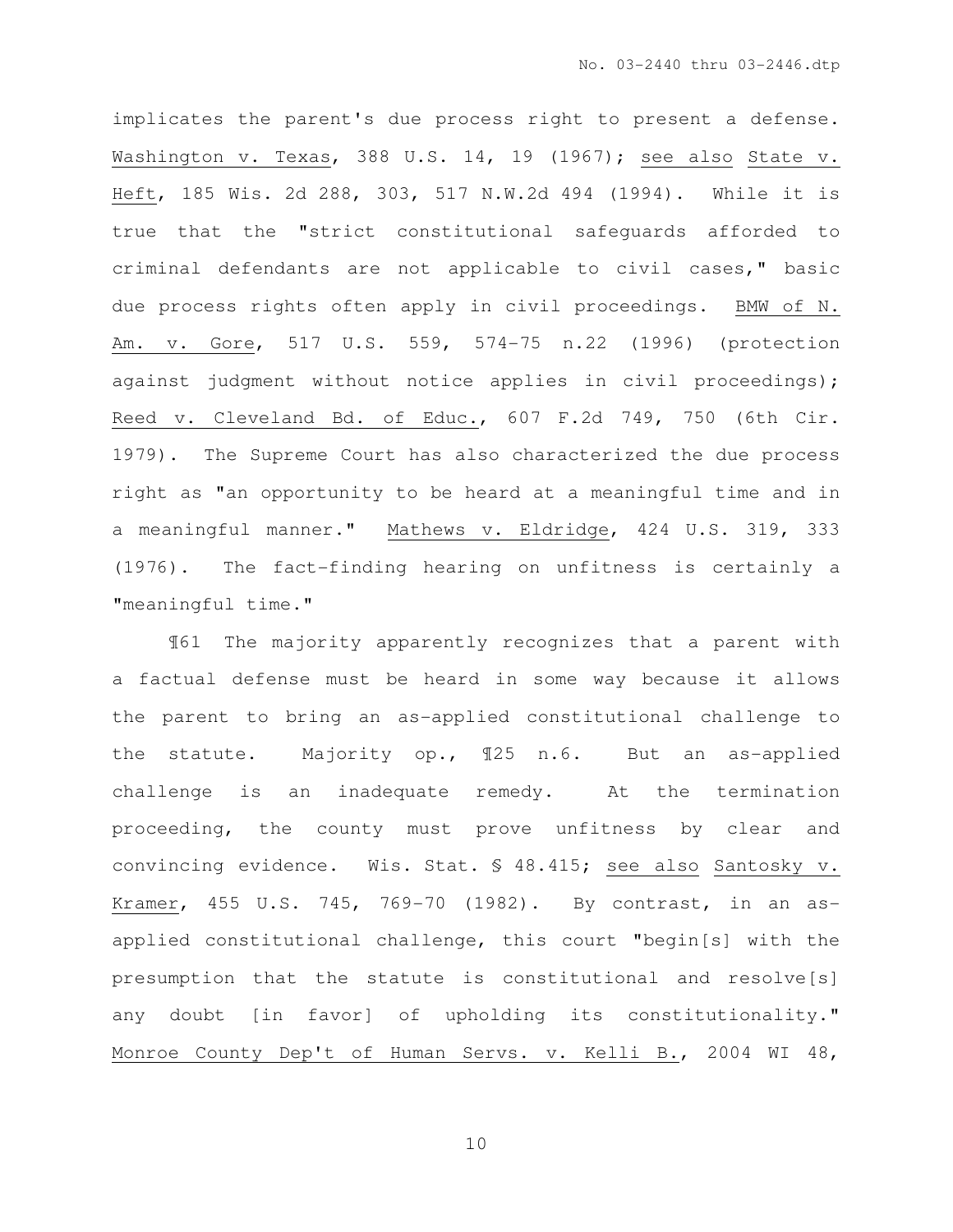¶16, 271 Wis. 2d 51, 678 N.W.2d 831. This shift in the burden of proof is not fair to the parent.<sup>14</sup>

¶62 The court's continued insistence on denying the parent an opportunity to present a factual defense to a  $$48.415(4)$ petition is also bad policy. It is not good practice to invite as-applied constitutional challenges. Writing in another context, Justice Blackmun once criticized the Supreme Court's characterization of an attack on a statute as an "as-applied challenge" because, he said, "the Court risks misdirecting the litigants and the lower courts toward piecemeal litigation continuing indefinitely throughout the life of the [statute]." Bowen v. Kendrick, 487 U.S. 589, 627-28 (1988) (Blackmun, J., dissenting). I fear a similar outcome here. This court should not encourage satellite litigation. It could avoid doing so by allowing a parent to present at the termination hearing factual evidence relevant to the parent's prior failure to challenge an order denying placement or visitation rights. This evidence could be tightly screened rather than absolutely excluded.

¶63 In addition, reasonable people agree that "persons faced with forced dissolution of their parental rights have a more critical need for procedural protections than do those

<sup>14</sup> In Monroe County Department of Human Services v. Kelli B., 2004 WI 48, ¶1, 271 Wis. 2d 51, 678 N.W.2d 831, the court held Wis. Stat. § 48.415(7) unconstitutional as applied. Part of my concern in that case was that this court made certain assumptions about the facts, relieving the parent challenging the statute of her burden of proof and disregarding the facts in the record, including the circuit court's findings. Compare the procedure outlined in State v. Hamdan, 2003 WI 113, ¶¶86-88, 264 Wis. 2d 433, 665 N.W.2d 785.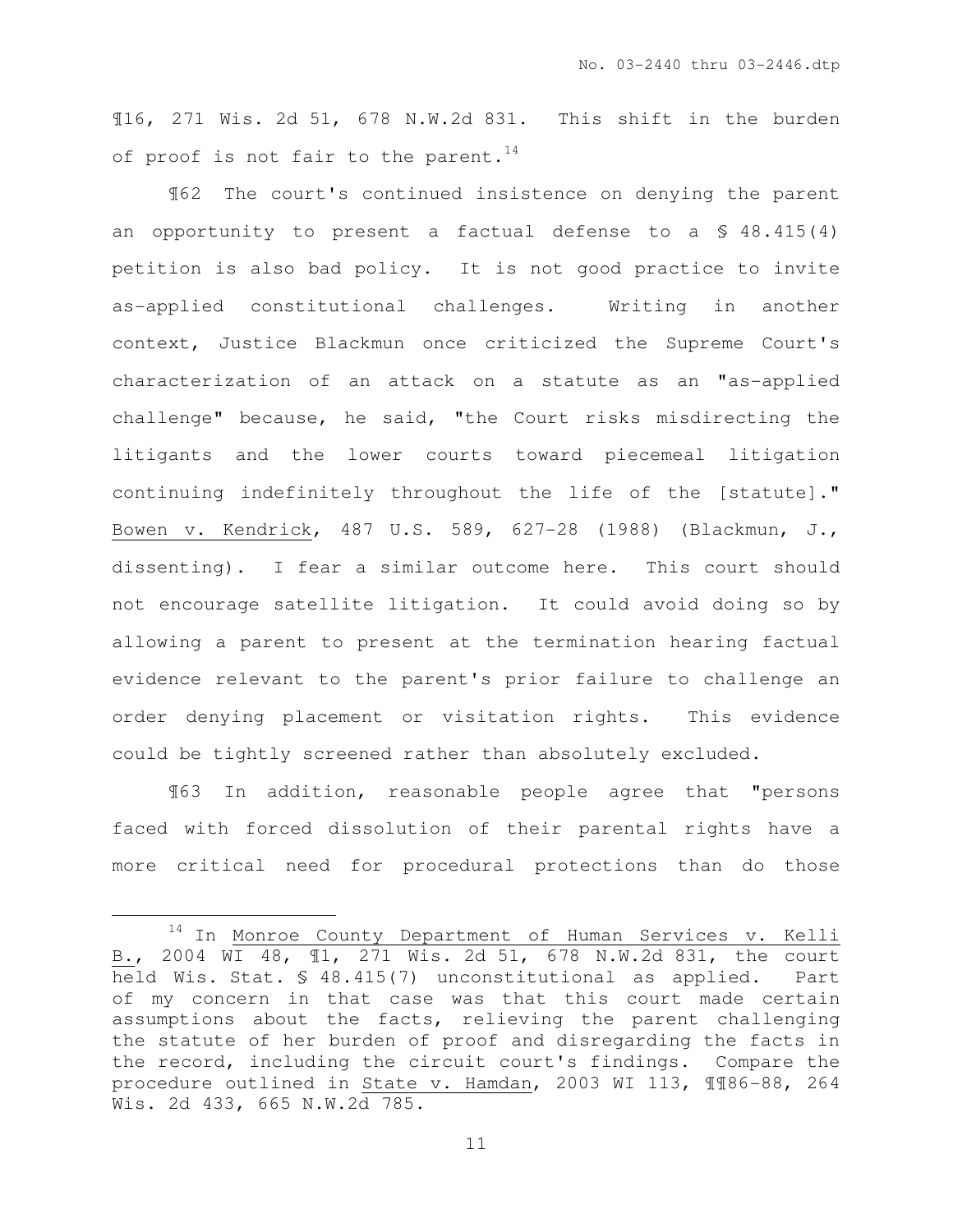resisting state intervention into ongoing family affairs. When the State moves to destroy weakened familial bonds, it must provide the parents with fundamentally fair procedures." Santosky, 455 U.S. at 753-54. The inconvenience—if such it is-—of allowing the parent to present evidence why he or she could not challenge or comply with the court order pales in comparison to this fundamental right.

¶64 My interest in writing is to protect parents and to sustain the TPR statutes. Interpretations that curtail parental protections can only hurt the statutes in the long run. I therefore respectfully concur.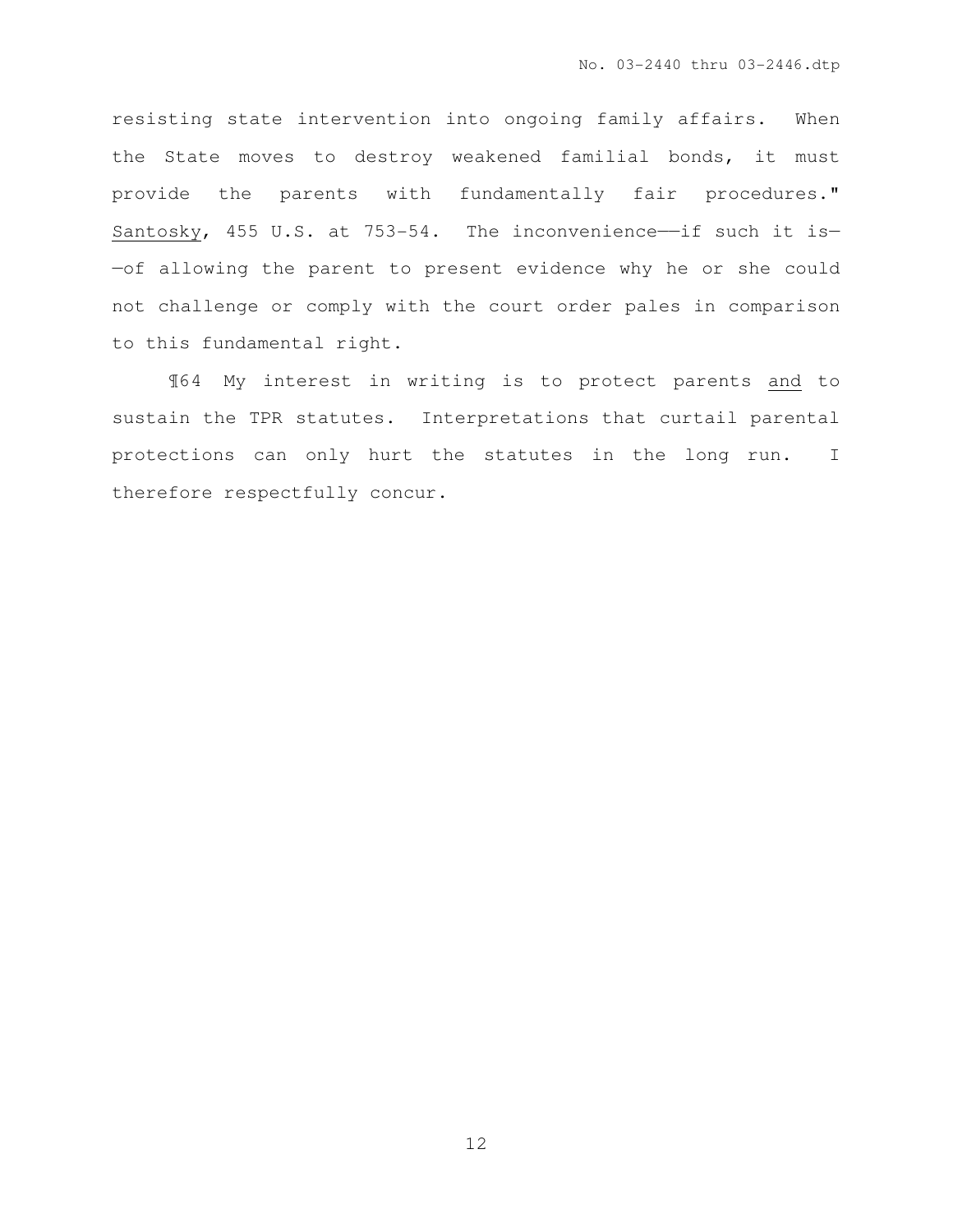¶65 PATIENCE DRAKE ROGGENSACK, J. (concurring). While I join in the majority opinion in all respects, I write separately to explain the use of language that appears to have originated in United States v. Salerno, 481 U.S. 739 (1987), and has continued through many of Wisconsin's appellate cases where a constitutional challenge is made on a facial, rather than an asapplied, basis. We have said, "A 'facial' challenge to the constitutionality of a statute means that the 'challenger must establish, beyond a reasonable doubt, that there are no possible applications or interpretations of the statute which would be constitutional.'" State v. Cole, 2003 WI 112, ¶30, 264 Wis. 2d 520, 665 N.W.2d 328.<sup>15</sup>

¶66 A number of Wisconsin appellate opinions have described constitutional challenges that are made on a facial basis in the same way as we did in Cole. See State v. Radke, 2002 WI App 146, ¶4, 256 Wis. 2d 448, 647 N.W.2d 873; State v. Wanta, 224 Wis. 2d 679, 690, 592 N.W.2d 645 (Ct. App. 1999); State v. Ruesch, 214 Wis. 2d 548, 556, 571 N.W.2d 898 (Ct. App. 1997). However, some commentators, such as Michael Dorf, have seen the language from Salerno as imposing an impossible burden on the challenger, essentially one that cannot be met. See Michael C. Dorf, Facial Challenges to State and Federal Statutes, 46 Stan. L. Rev. 235, 236-40 (1994) (questioning whether the United States Supreme Court has consistently applied

 $\overline{a}$ 

<sup>15</sup> State v. Cole, 2003 WI 112, ¶30, 264 Wis. 2d 520, 665 N.W.2d 328, cites State v. Wanta, 224 Wis. 2d 679, 690, 592 N.W.2d 645 (Ct. App. 1999), and Wanta cites United States v. Salerno, 481 U.S. 739, 745 (1987).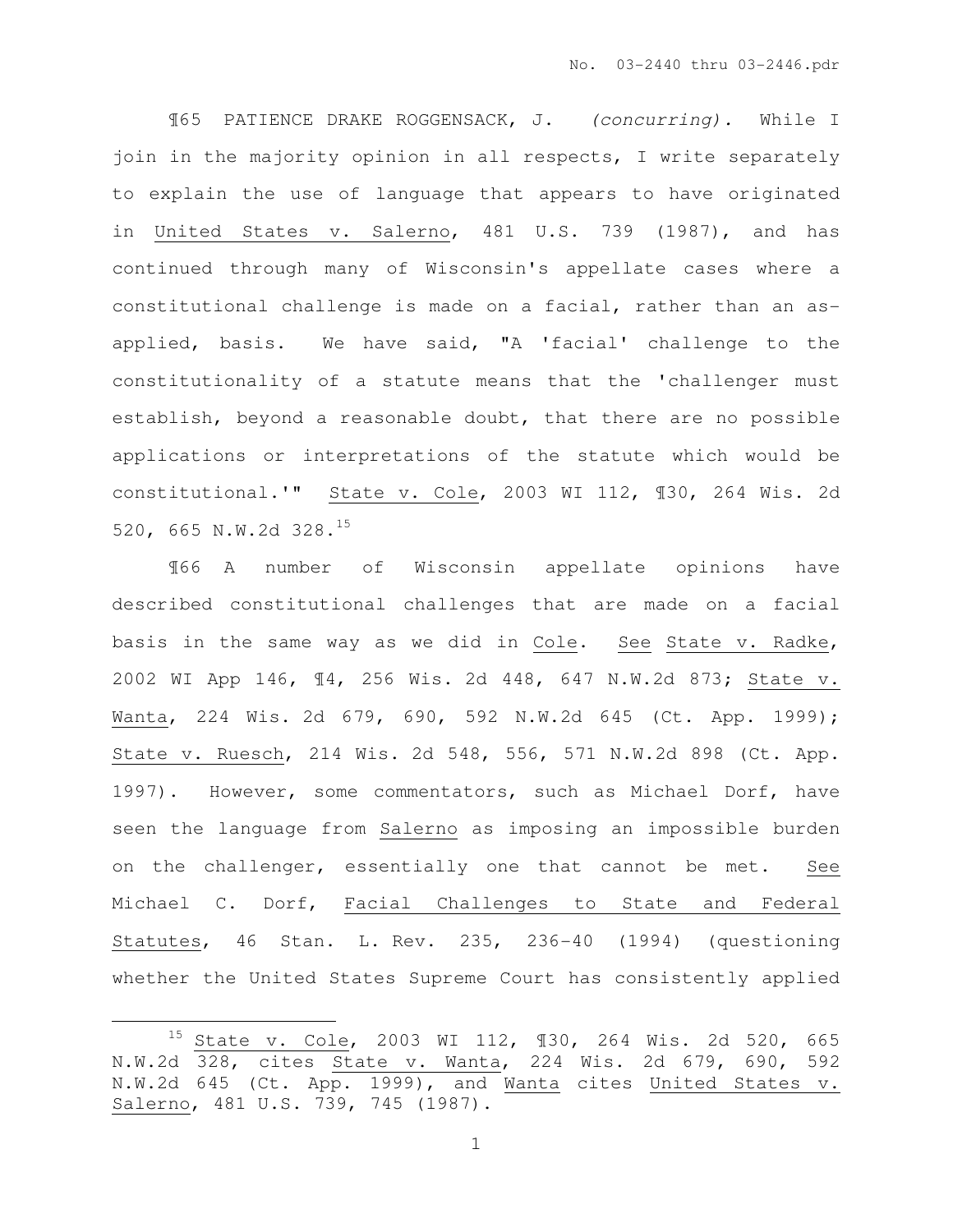this standard from Salerno and questioning what the Supreme Court actually meant). However, other writers question Dorf's reasoning and analysis of the language from Salerno. See Alfred Hill, Some Realism About Facial Invalidation of Statutes, 30 Hofstra L. Rev. 647, 677 (2002).

¶67 In the context of a facial challenge to the constitutionality of a statute, Wisconsin courts have echoed, or in some cases ignored, the Salerno statement, without attempting to explain what the Supreme Court requires by way of analysis when a facial challenge to a statute is made under the provisions of the United States Constitution.<sup>16</sup> However, I conclude that these differing approaches can be reconciled. In that regard, I find persuasive Marc E. Isserles' comparison of the oft-quoted language from Salerno with the position of its critics. Marc E. Isserles, Overcoming Overbreadth: Facial Challenges and the Valid Rule Requirement, 48 Am. U. L. Rev. 359 (1998). Isserles explains that: (1) claiming a statute is unconstitutional in all applications necessarily includes the conclusion that it is unconstitutional as applied to the party before the court; and (2) Salerno does not set out a methodology under which a court is precluded from holding that a statute is unconstitutional unless the court determines that every possible statutory application is unconstitutional; rather, Salerno is descriptive of a statute that, when examined under the relevant

 $\overline{a}$ 

<sup>&</sup>lt;sup>16</sup> See Cole, 264 Wis. 2d 520, 130, where Salerno-type language is employed, but not explained, and State v. Hamdan, 2003 WI 113, ¶¶5, 44, 264 Wis. 2d 433, 665 N.W.2d 785, where Salerno-type language is not employed and not explained.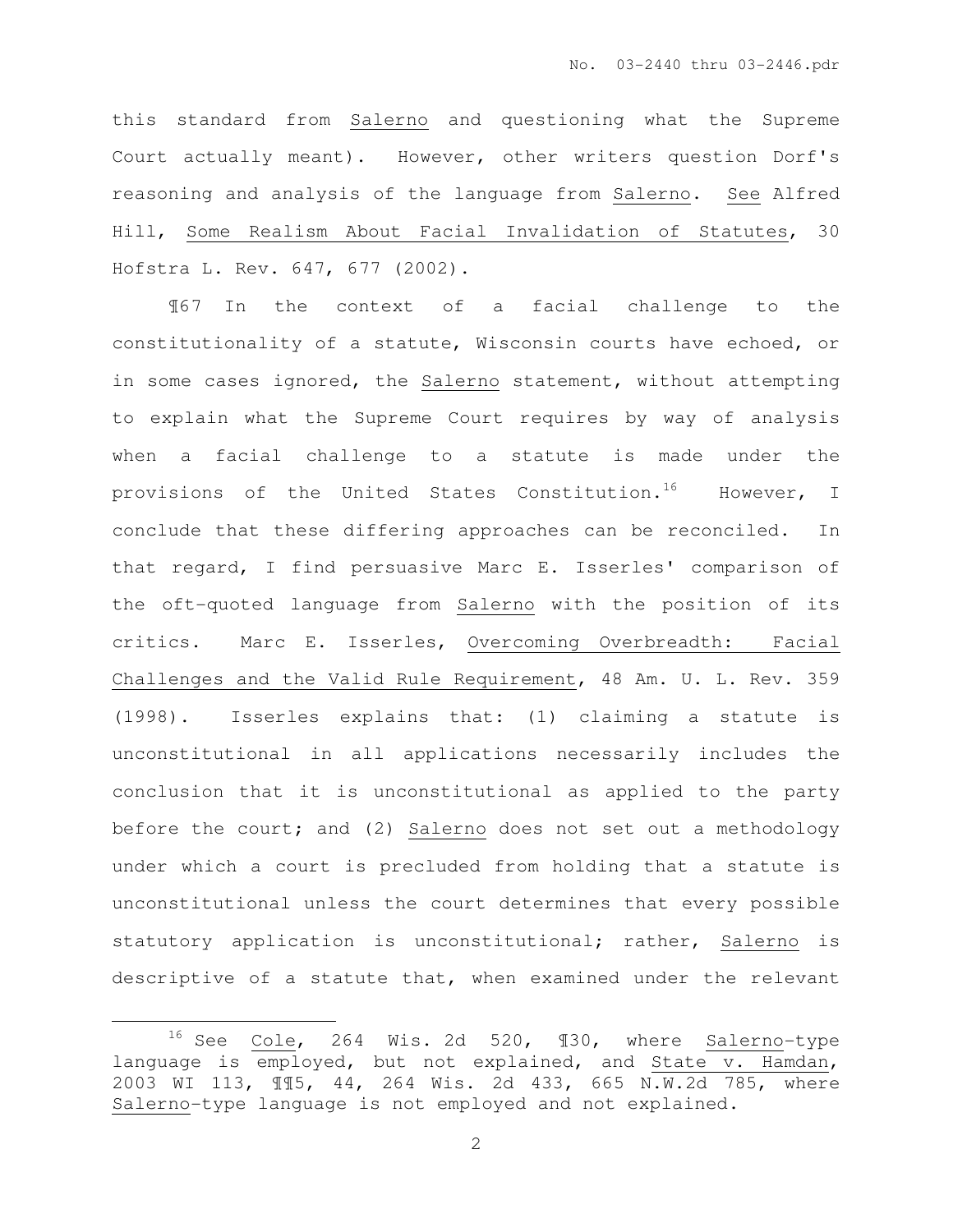constitutional doctrines, but independent of particular factual applications, states an invalid rule of law. Id. at 398-407. In my view, when Salerno is seen as descriptive of the end product of a court's reasoning, rather than as a test that rigidly sets the analysis that must be undertaken, the actual tasks engaged in by a court in a facial challenge are better understood.

¶68 Therefore, the conclusion of the court that P.P. has not satisfied his burden to prove the statute unconstitutional beyond a reasonable doubt, i.e., that it is an invalid rule, is supported in part because P.P. has not shown that as to him the statute is unconstitutionally applied and in part because there is a reasonable construction of the statute as a part of a narrowly tailored statutory scheme that causes it to be a valid rule to protect children from unfit parents.

¶69 Because I believe this explanation of Salerno's oftquoted language may help future litigants and courts analyze facial constitutional challenges, I have chosen to write separately.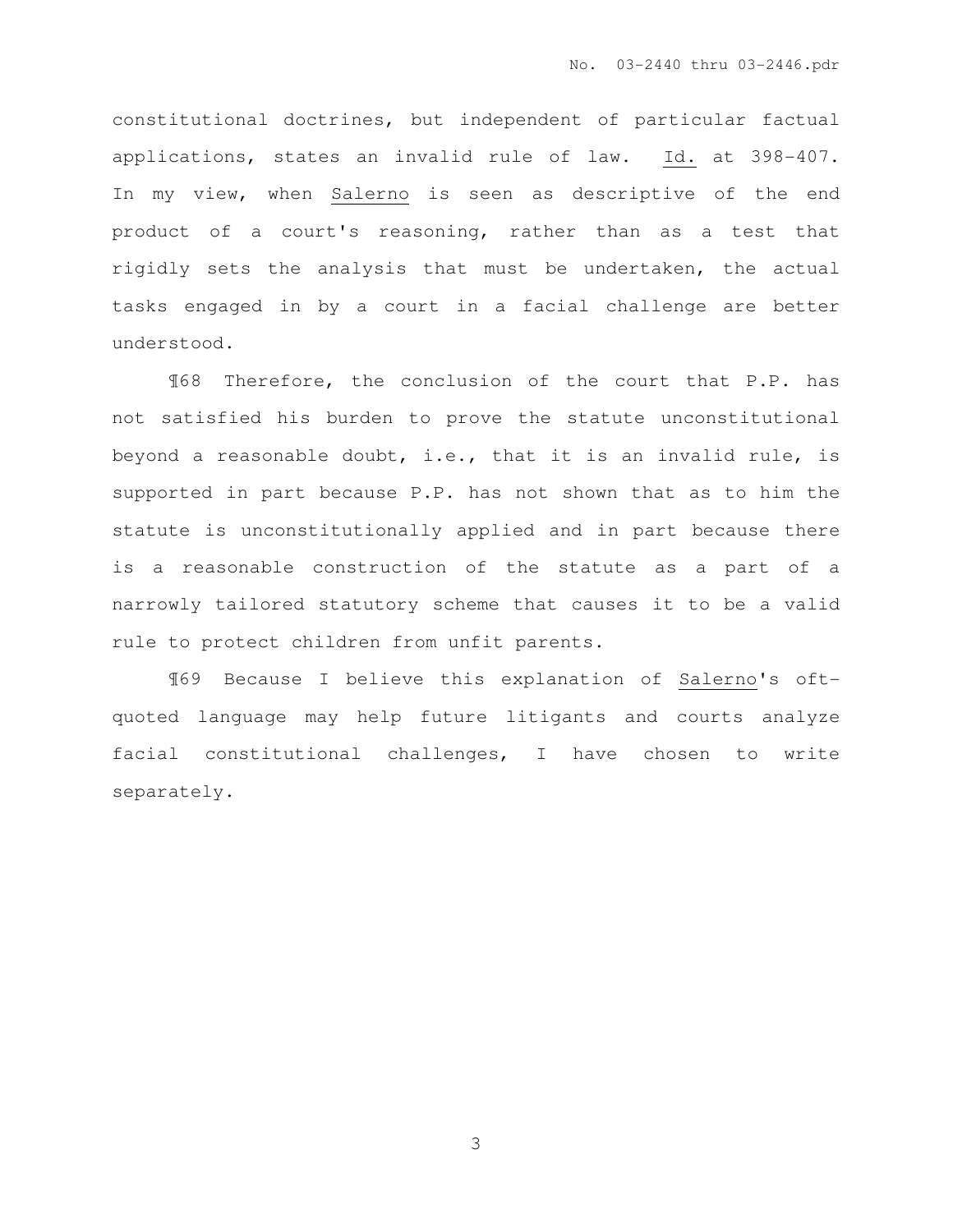¶70 SHIRLEY S. ABRAHAMSON, C.J. (dissenting). Hard cases make bad law. This is a hard case because P.P. is a bad actor; he was convicted of child abuse of his children. Chances are high that under the proper procedures he would be found an unfit parent.

¶71 Nevertheless, P.P., like all other parents in termination of parental rights proceedings, is entitled to due process. Due process is afforded to bad guys and good guys. That's our system. When we deviate from the requirements of due process, all parents are harmed.

¶72 Due process requires that before termination of parental rights, a circuit court must find by clear and convincing evidence that the parent is an unfit parent. In Wisconsin, the legislature requires a court to find a parent unfit on proof of a statutory ground. As I have stated previously, there may be situations when one of the statutory grounds for termination is met, but the facts do not justify a finding of parental unfitness.<sup>17</sup> There's the problem.

¶73 The circuit court found the statutory ground was met, but the circuit court did not otherwise explicitly determine P.P. to be an unfit parent.<sup>18</sup> The majority opinion and Justice Prosser's concurring opinion infer such an individualized finding of this parent's unfitness from the "use of a statutory

 $\overline{a}$ 

<sup>&</sup>lt;sup>17</sup> Steven V. v. Ke $\underline{11y}$  H., 2004 WI 47, ¶54, 271 Wis. 2d 1, 678 N.W.2d 856 (Abrahamson, C.J., concurring).

 $18$  Majority op.,  $132$ ; Justice Prosser's concurrence,  $153$ .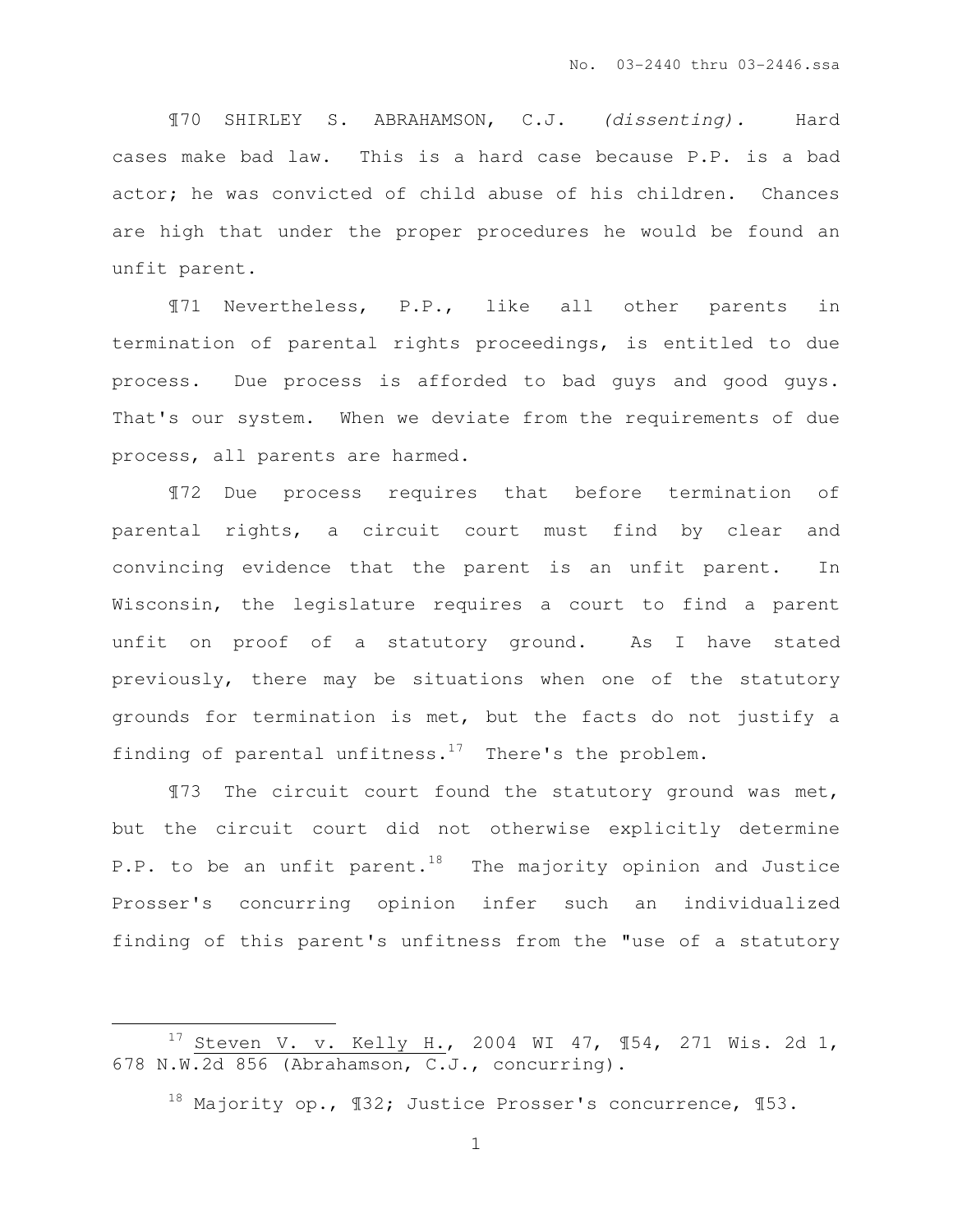scheme. $1^{19}$  Thus the majority opinion weakly concludes that "it is the cumulative effect of the determinations made at each of the previous steps that causes the finding under § 48.415(4) to amount to unfitness. "20

¶74 No matter how you slice and dice the statutory scheme used in the present case, nowhere can be found a circuit court's finding of the parent's individualized unfitness, aside from a finding that a statutory ground has been met.

¶75 Like Justice Prosser, I too disavow judicial tampering with the TPR statutes $^{21}$  in an effort to save them from being unconstitutional. The majority opinion and Justice Prosser's concurring opinion present two such examples of tampering. The majority opinion infers unfitness when there has not been an explicit finding of unfitness aside from a finding of a statutory ground. Justice Prosser's concurring opinion would engraft a requirement that parents be allowed to present "evidence relevant to the parent's prior failure to challenge an order denying placement or visitation rights" in order to ensure the constitutionality of the TPR scheme.<sup>22</sup> P.P. was denied this opportunity under the current TPR scheme, and both the majority opinion and Justice Prosser's concurring opinion tinker with the

<sup>19</sup> Majority op., ¶¶1, 35; Justice Prosser's concurrence, ¶¶41-49, 53.

<sup>&</sup>lt;sup>20</sup> Majority op.,  $\sqrt{132}$  (emphasis added); <u>see also</u> Justice Prosser's concurrence, ¶¶41-49.

 $21$  Justice Prosser's concurrence, 136.

 $22$  Justice Prosser's concurrence, 162.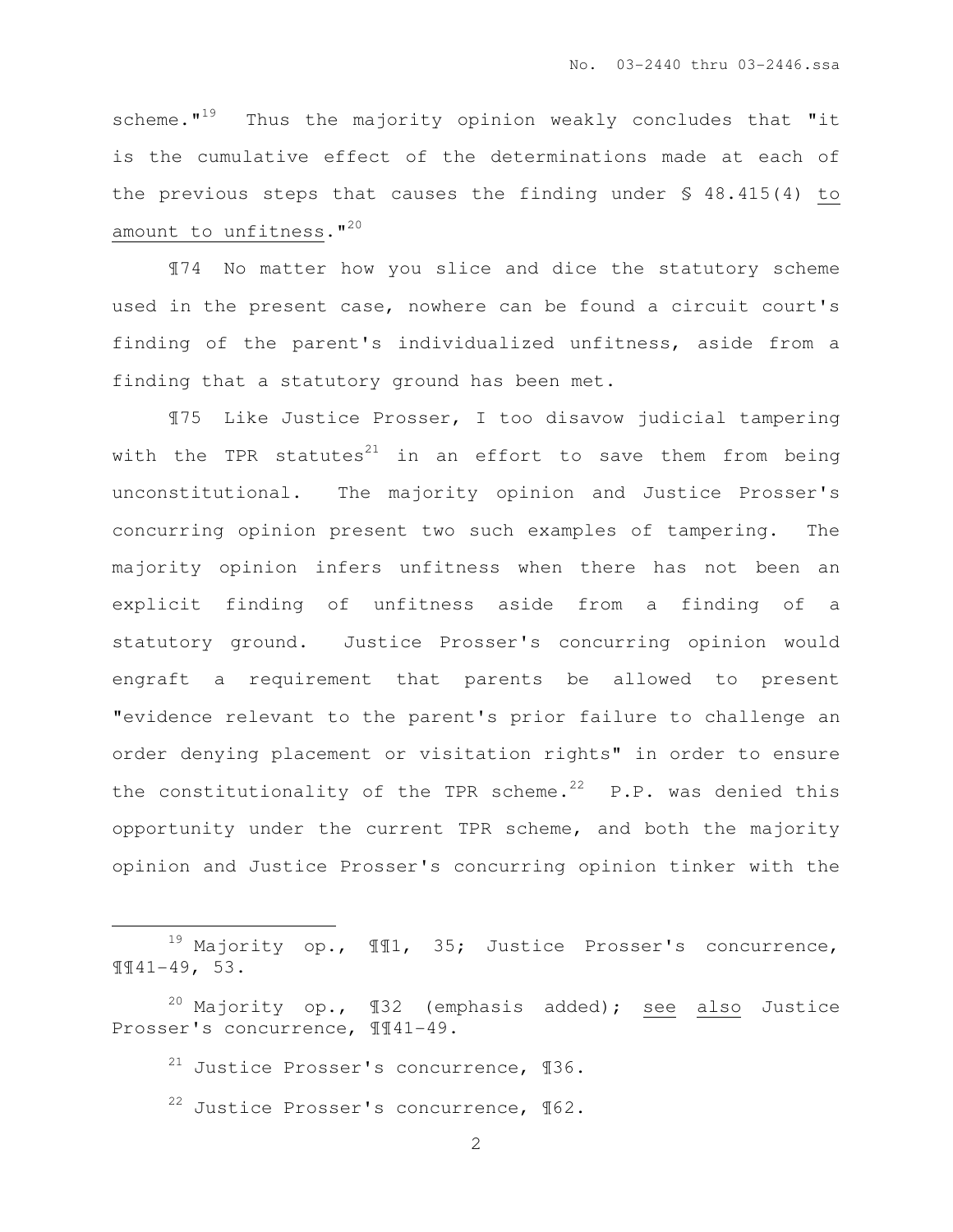TPR statutes in order to reach a constitutionally required individualized finding of unfitness.

¶76 As I explained in my concurrence in Steven V. v. Kelley H., 2004 WI 47, ¶¶54-62, 271 Wis. 2d 1, 678 N.W.2d 856, and as the instant case further demonstrates,  $23$  the legislature should revisit the statutes to ensure the legitimacy and constitutionality of the process for terminating parental rights.<sup>24</sup>

¶77 With these comments, I join the dissent of Justice Louis B. Butler, Jr.

¶78 I am authorized to state that Justice LOUIS B. BUTLER, JR. joins this dissent.

 $23 \text{ See}$ , e.g., majority op.,  $125 \text{ n.6}$ , indicating other challenges to § 48.415(4) a parent may bring in the future.

 $24$  See Wis. Stat. § 13.83(1), 13.93(2)(d).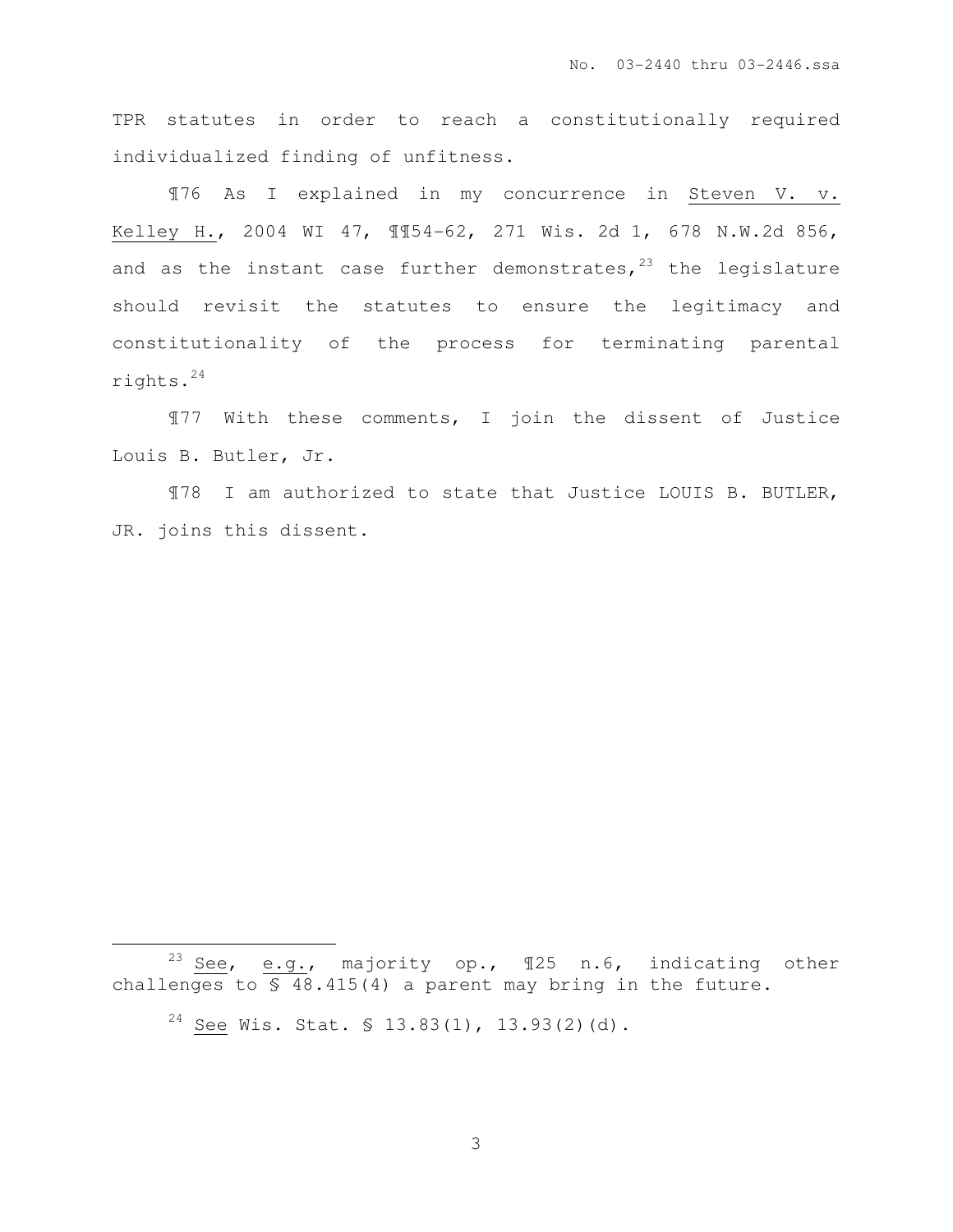¶79 LOUIS B. BUTLER, JR., J. (dissenting). The majority concludes that the record supports a finding that P.P. is an unfit parent. P.P. may actually be an unfit parent, but what he has not had is an individualized judicial determination that he is an unfit parent. Under this statutory scheme, not only is such a determination unnecessary, P.P. is now precluded from having a determination on that very issue. While this state has a compelling interest to protect children from unfit parents, Wis. Stat. § 48.415(4) is not narrowly tailored to achieve that interest. Accordingly, I dissent.

 $\mathsf{T}$ 

¶80 On August 12, the County filed a petition to terminate P.P.'s parental rights, alleging abandonment, see Wis. Stat. § 48.415(1), the children were in continuing need of protection or services, see § 48.415(2), and failure to assume parental responsibility, see § 48.415(6). P.P. first appeared in court on September 6, 2002, for an initial hearing on the TPR petition, but because he does not speak or understand English, and because an interpreter did not appear, the court continued the hearing for cause. P.P. did not attend the continued initial hearing on October 2, given his incarceration in Dodge County<sup>25</sup> and a failure to provide sufficient time to arrange for him to appear by telephone. The court again continued the hearing for cause.

¶81 On October 29, P.P. appeared by telephone with an interpreter. P.P. indicated he wanted counsel, and although

 $25$  P.P.'s incarceration for felony child abuse may have affected the decisions on how to proceed below.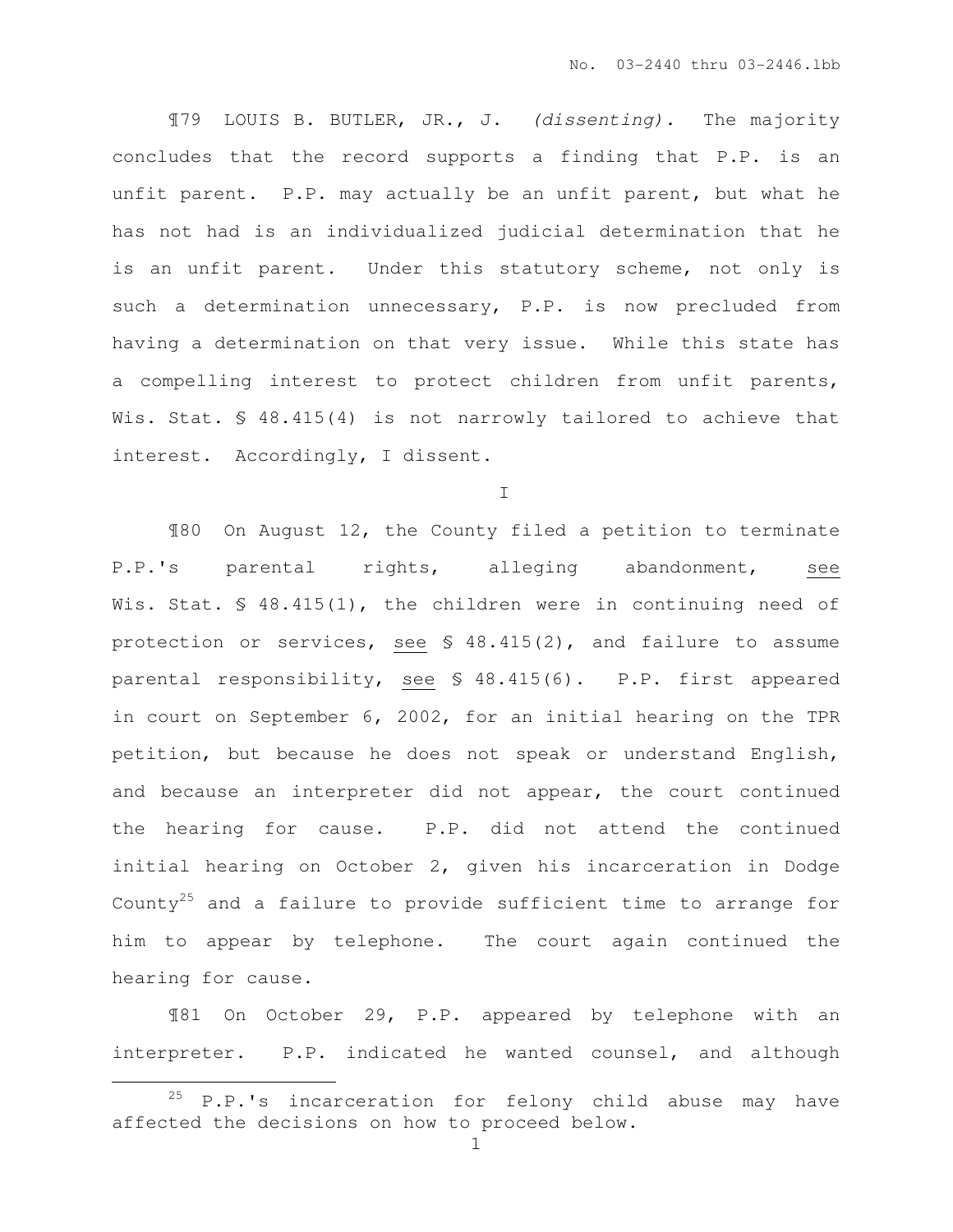P.P. qualified for public defender representation, he had yet to be appointed counsel due to the non-availability of private bar attorneys in the county who accepted TPR appointment cases. The court yet again adjourned the cases for cause until December 11. Meanwhile, P.P. was released from his incarceration on November 12.

¶82 At the December 11 plea hearing, P.P. appeared by counsel,  $26$  contested the petition's allegations, and requested a jury trial. The court set a trial date for February 13 and 14, 2003.

¶83 On January 27, 2003, however, the County motioned the court to continue the trial date to February 25, asserting:

It is in the interests of judicial economy to set an adjourned date for trial on the basis that trial would be greatly truncated after February 27, 2003. On February 27, 2003, one year will have elapsed since the court issued a denial of visitation for each parent which has not subsequently been modified to permit visitation. Such an occurrence will establish an additional ground for termination of parental rights to be pled. Proof to establish the ground of continuing denial of visitation, Wis. Stat. § 48.415(4), is almost perfunctory in nature, requiring only proof that the order was issued and a year has elapsed. There is no affirmative defense to this ground. (Emphasis added.)

. . . .

If the jury finds that the current petition was not proven, I would then file a new petition after 2/27/03, pleading the continuing denial of visitation.

. . . .

 $\overline{a}$ 

 $26$  P.P. was in a halfway house and did not attend court because his probation agent was not given enough notice to arrange for transportation.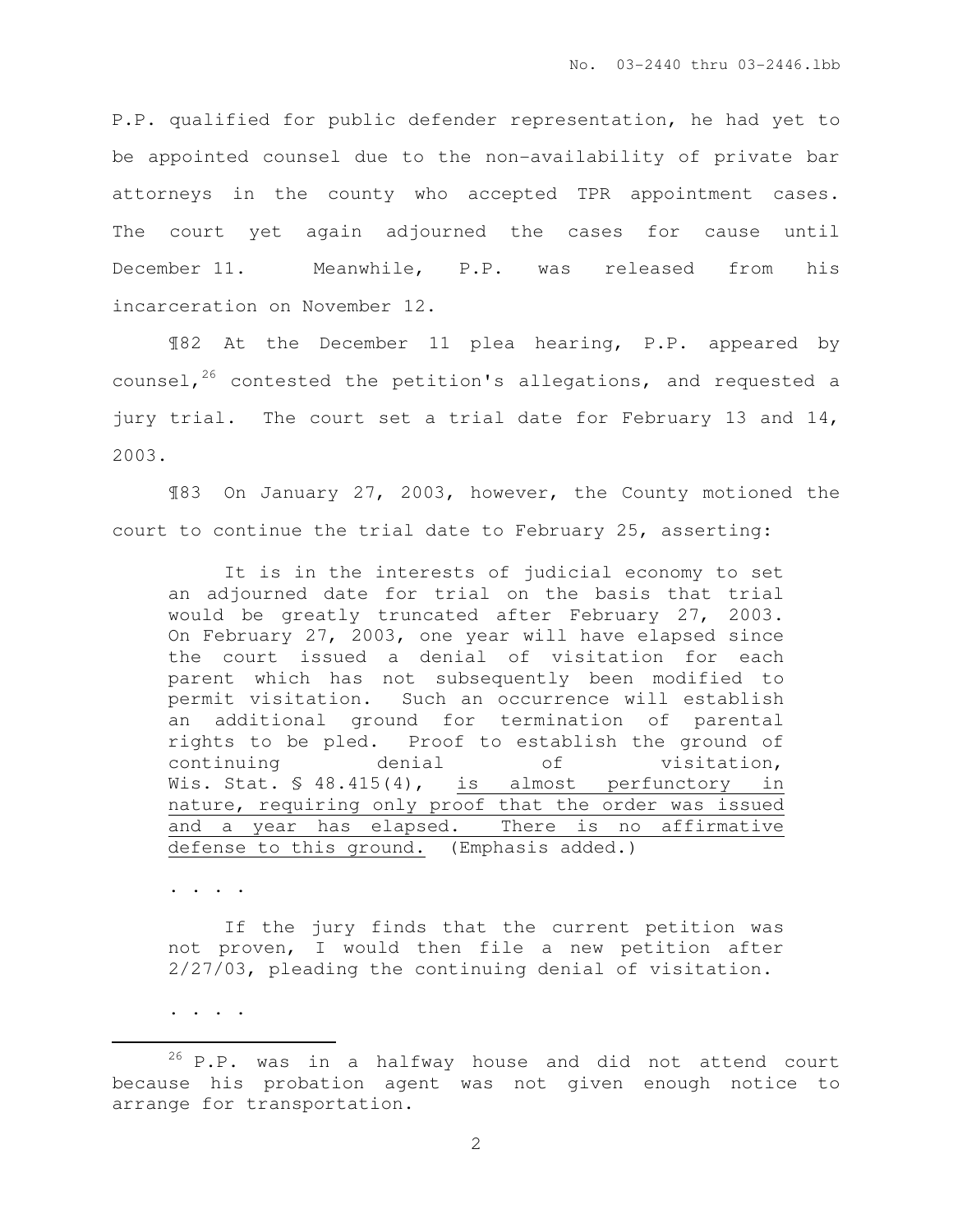No. 03-2440 thru 03-2446.lbb

The requested leave to amend requires only approximately 3 weeks and would not adversely impact the interests of the public in the prompt disposition of cases. It will, in fact, enhance the interests of the public in the prompt disposition of cases as well as reduce expenses and time to the public by requiring only one day of trial. (Emphasis added.)

At the continued hearing on January 29, P.P.'s counsel advised the court he explained to P.P. that even if the continuing needs ground could be defeated, the County would file this new continuing denial of visitation ground in less than a month. Counsel indicated P.P. agreed that it made sense to adjourn the trial to concurrently contest both grounds. The trial court adjourned the trial date for cause and placed the trial date outside the one-year marker to accommodate the State's impending amendment to the petition to include an allegation of continuing denial of visitation. See Wis. Stat. § 48.415(4)

¶84 On March 3, four days after the one-year anniversary of the trial court's order denying P.P. visitation rights, the County filed an amended petition, which dropped the abandonment charge, retained the allegation that the children were in continuing need of protection and services, and included the "perfunctory" continuing denial of visitation ground. A hearing on the amended petition was continued on March 11, due to the unavailability of an interpreter, and on March 25, again due to the unavailability of an interpreter and because P.P. had been taken into custody by Immigration and Naturalization Services.

¶85 On April 16, P.P.'s attorney denied the amended petition's allegations and requested a jury trial. The court set a trial date for June 4. The County represented it would be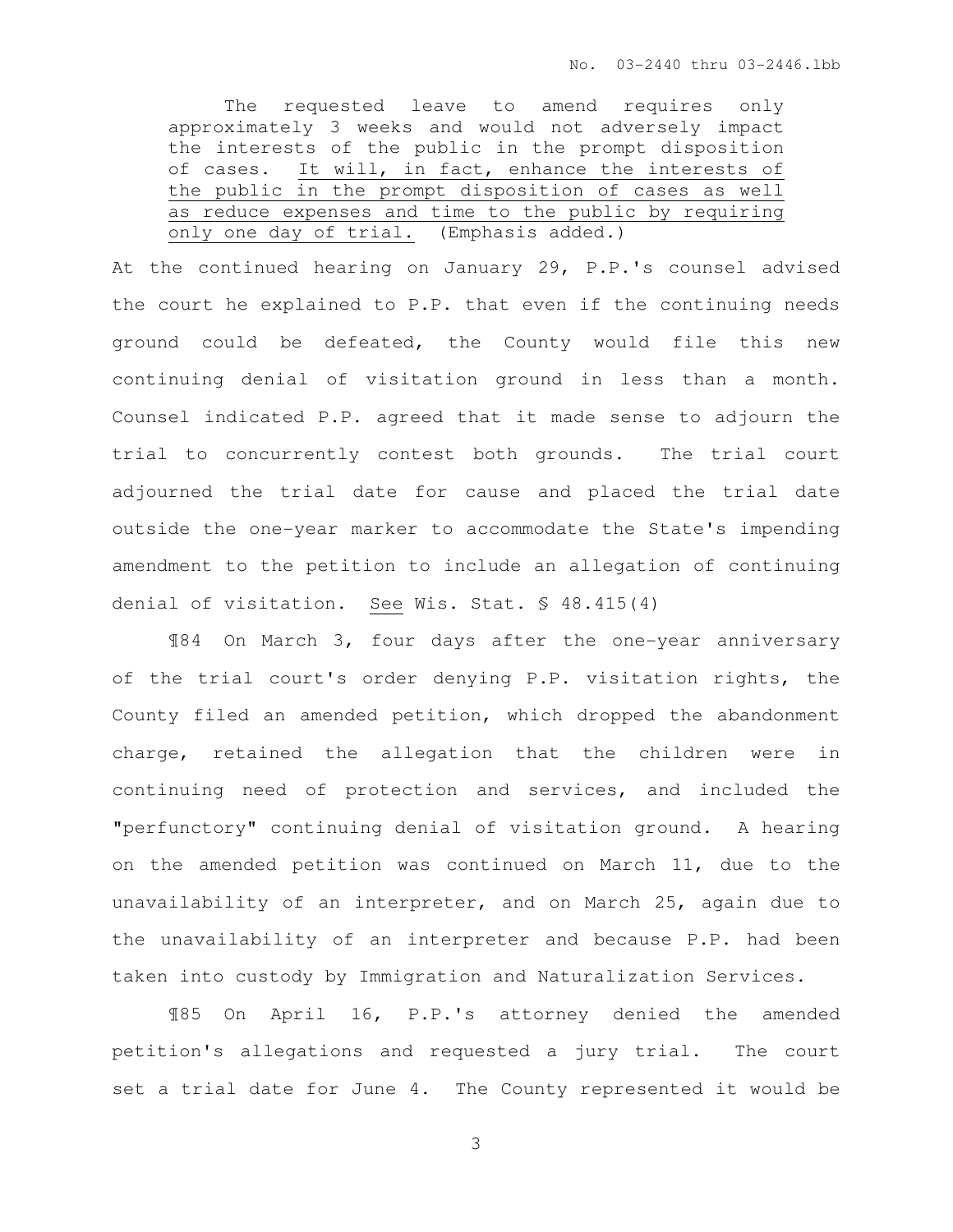proceeding only on the continuing denial of visitation and placement because it was the "swiftest." On June 2, P.P. pled no contest to the continuing denial of visitation ground. Just over one week later, the court terminated P.P.'s parental rights.

II

¶86 The United States Supreme Court has frequently emphasized the importance of family. The rights to conceive and to raise one's children have been deemed "essential." Meyer v. Nebraska, 262 U.S. 390, 399 (1923). The private interest of a parent in his or her children undeniably warrants deference and, absent a powerful countervailing interest, protection. Stanley v. Illinois, 405 U.S. 645, 651 (1972). A parent's fundamental right to the care and custody of his or her child may not be terminated absent a finding the parent is unfit. Id. at 649. The real question presented in this case is whether a parent can have his or her parental rights terminated in the absence of an individualized determination of unfitness through the operation of a statutory scheme that works much like a statutory presumption by the way it defines unfitness.

¶87 As P.P. points out, Wis. Stat. § 48.415(4) permits a finding of unfitness to be grounded on showing first that a court order denying visitation or physical placement has been issued and, second, that such order has been in effect for at least one year without modification permitting visitation or physical placement.<sup>27</sup> Wisconsin Stat.  $\frac{1}{5}$  48.424(4), however,

 $27$  Wisconsin Stat. § 48.415(4) provides: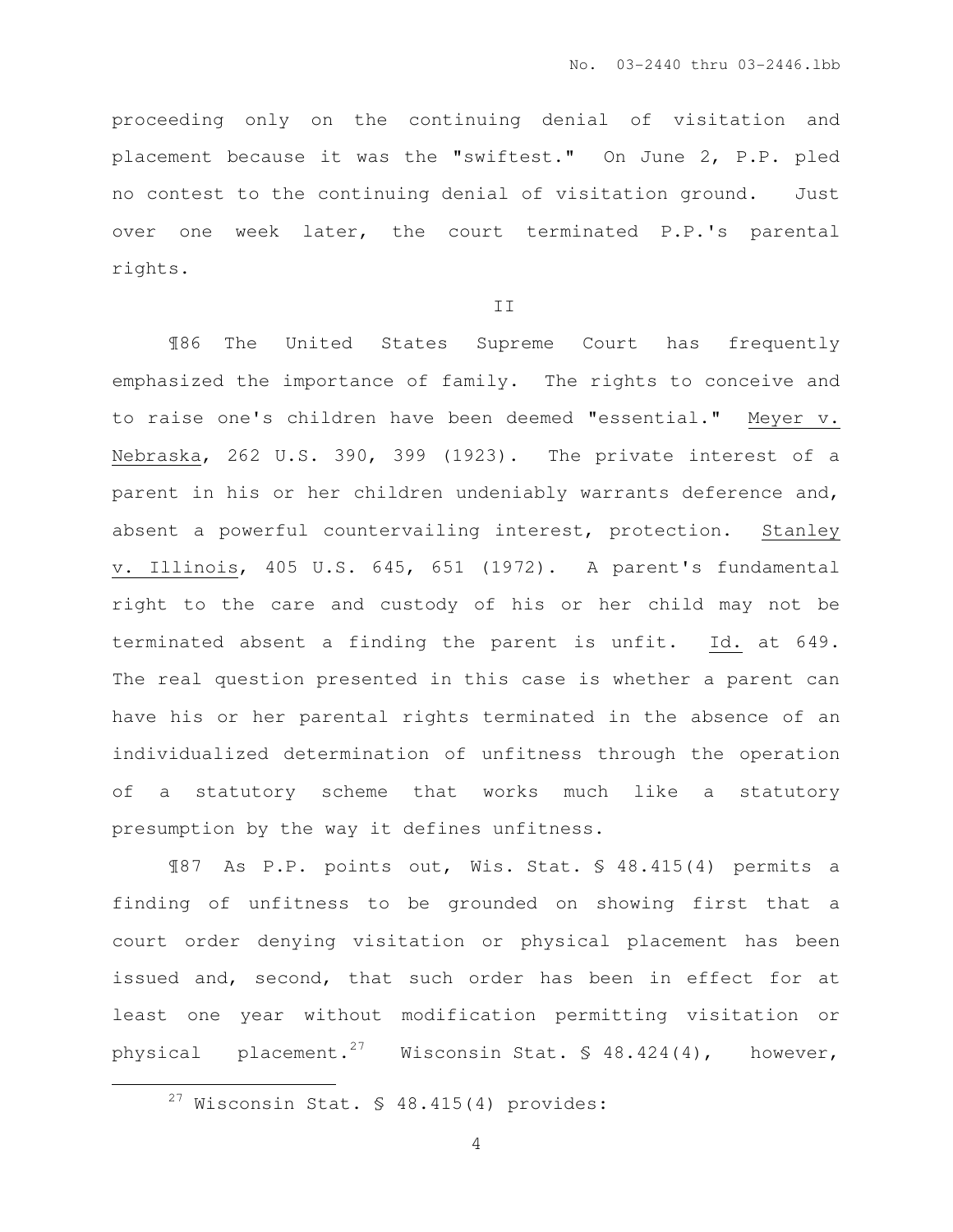states that if grounds for termination of parental rights are found by a court order or jury, the court shall find the parent unfit.<sup>28</sup> Thus, Wis. Stat. § 48.415(4) not only permits a finding of unfitness upon showing the elements in the statute, it requires a finding of unfitness. This looks like a mandatory irrebuttable presumption to me.<sup>29</sup>

¶88 The problem with this statutory scheme is that the grounds for denying visitation or placement are not based on the unfitness of the parent, but are instead based upon the best interests of the child. No finding or evidence of unfitness is required for these visitation decisions. This becomes important because there may be reasons the court did not modify the order

Continuing denial of periods of physical placement or visitation, which shall be established by proving all of the following:

l.

(a) That the parent has been denied periods of physical placement by court order in an action affecting the family or has been denied visitation under an order under s. 48.345, 48.363, 48.365, 938.345, 938.363 or 938.365 containing the notice required by s. 48.356 (2) or 938.356 (2).

(b) That at least one year has elapsed since the order denying periods of physical placement or visitation was issued and the court has not subsequently modified its order so as to permit periods of physical placement or visitation.

<sup>28</sup> Wisconsin Stat.  $$48.424(4)$  reads, "If grounds for the termination of parental rights are found by the court or jury, the court shall find the parent unfit.  $\ldots$ ."

 $29$  Indeed, just last term, this court in Steven V. v. Kelley H., 2004 WI 47, ¶39, 271 Wis. 2d 1, 678 N.W.2d 856, concluded that a continuing denial of visitation can be "conclusively" determined "from certain existing court orders that satisfy the statutory requirements."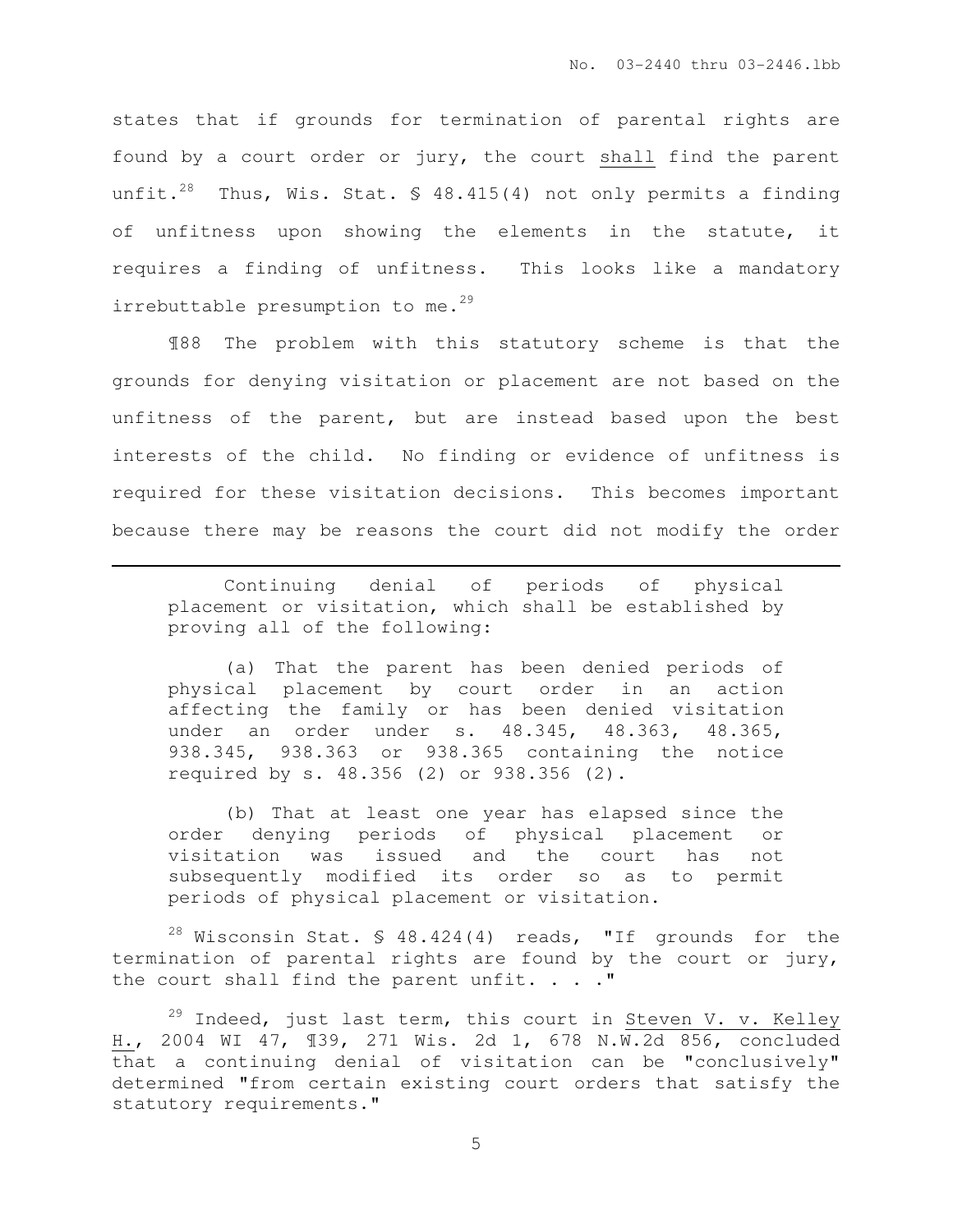denying placement and visitation, including serious illness, temporary incarceration or involuntary absence from the jurisdiction, or a judge's illness or death, that have little or nothing to do with the unfitness of a parent. See Steven V. v. Kelley H., 2004 WI 47, ¶56, ¶¶96-97, 271 Wis. 2d 1, 678 N.W.2d 856 (Abrahamson, J. concurring) and (Prosser, J. dissenting).

¶89 Wisconsin Stat. § 48.13 provides the grounds that need to be established to show that a child is in need of protection or services. Again, the court views these grounds with the focus on the best interest of the child. Assessing parental unfitness is irrelevant. Wisconsin Stat.  $\frac{1}{5}$  48.13(8) and (9)<sup>30</sup> may involve issues of a parent's unfitness, but on the other hand they may not. $31$  The long and the short of it is that a parent may ultimately be found to be unfit even though the

l.

(8) Who is receiving inadequate care during the period of time a parent is missing, incarcerated, hospitalized or institutionalized;

(9) Who is at least age 12, signs the petition requesting jurisdiction under this subsection and is in need of special treatment or care which the parent, guardian or legal custodian is unwilling, neglecting, unable or needs assistance to provide.

 $31$  In State v. Gregory L.S., 2002 WI App 101, 13, 253 Wis. 2d 563, 643 N.W.2d 890, the court of appeals held that "[w]here there is clear and convincing evidence to support a CHIPS petition, a court can properly enter a CHIPS order. Although one parent may be fit, there are times when the facts support a CHIPS order that can protect the best interests of the child."

 $30$  Wisconsin Stat. § 48.13 states as relevant here:

The court has exclusive original jurisdiction over a child alleged to be in need of protection or services which can be ordered by the court, and: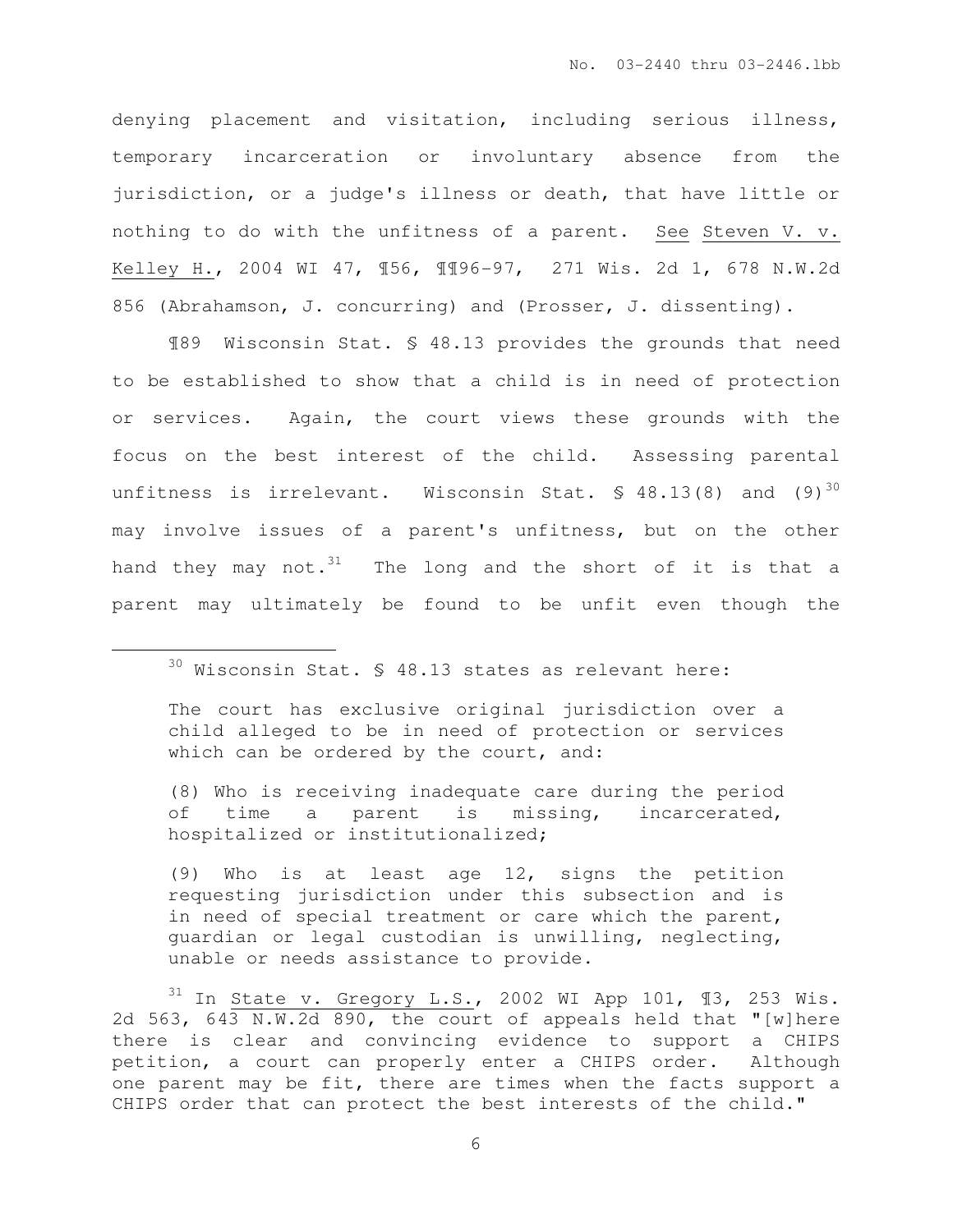parent's reasons for losing visitation and/or placement of one's child has nothing to do with whether that parent is unfit. All that need be shown is that a parent lost placement or visitation and failed to meet the conditions necessary for reinstating that placement or visitation.

¶90 Stanley, however, requires an individualized proof of a parent's unfitness "in a particular case." Stanley, 405 U.S. at 652. The Court was concerned with the statutory scheme that was based upon a presumption that an unwed parent was an unfit parent. The Court noted that procedure by presumption is always cheaper and easier than an individualized determination. Id. at 656-57. But when the procedure forecloses the determinative issues of competence and care, when it explicitly disdains present realities in deference to past formalities, it needlessly risks running roughshod over the important interests of both parent and child. Id. at 657. The Court indicated that while the establishment of prompt efficacious procedures will achieve legitimate state ends as a proper state interest worthy of cognizance in constitutional adjudication, the Court also recognized higher values than speed and efficiency. As the Court stated:

Indeed, one might fairly say of the Bill of Rights in general, and the Due Process Clause in particular, that they were designed to protect the fragile values of a vulnerable citizenry from the overbearing concern for efficiency and efficacy that may characterize praiseworthy government officials no less, and perhaps more, than mediocre ones.

Id. at 656.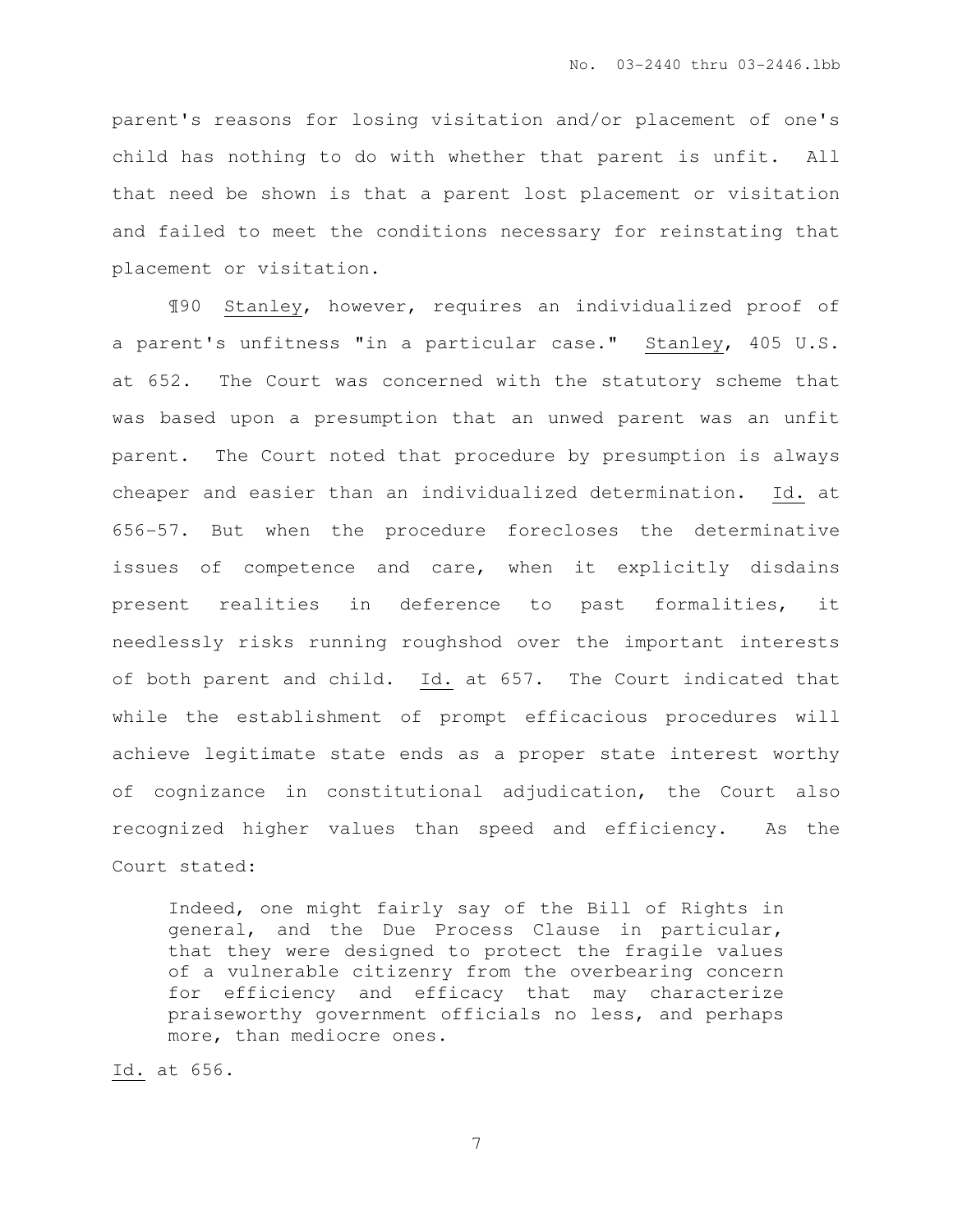¶91 What is particularly troubling in this case is that P.P. was scheduled to have his hearing on unfitness based on grounds of abandonment, continuing need of protection or need of services, and failure to assume parental responsibility. Dane County filed those petitions on August 12, 2002. After nearly five months of adjournments, on January 27, 2003, the County moved to continue the trial in order to take advantage of Wis. Stat. § 48.415(4), noting that there was "no affirmative defense" to this ground. The County was allowed to circumvent any hearing on the merits of unfitness that were alleged in the August 12, 2002, petitions. As the County conceded, it was much easier and much more convenient, indeed much more efficient, for the County to proceed in this fashion. The County had its ground without having to proceed with any evidence of unfitness that was alleged in the original petition. It no longer had to show abandonment, no longer had to show a failure to assume parental responsibility, and no longer had to show continuing need of protection or services. This is the very approach that the Court in Stanley held unconstitutional. $32$ 

¶92 The ramifications of the majority opinion in this case cannot be understated. A child may be taken away from a parent,

l.

 $32$  Even more troubling is that one of the conditions set forth in the October 31, 2002, order which revised and extended a prior dispositional order, required that each parent not be incarcerated. Will this now become an independent ground to terminate the rights of parents convicted of felonies with sentences in excess of a year? While the majority is correct that a trial court can modify an order that each parent not be incarcerated for persons convicted of felonies and sentenced to an excess of one year, majority op., ¶31 n.11, there is no requirement for a trial court to grant such a modification.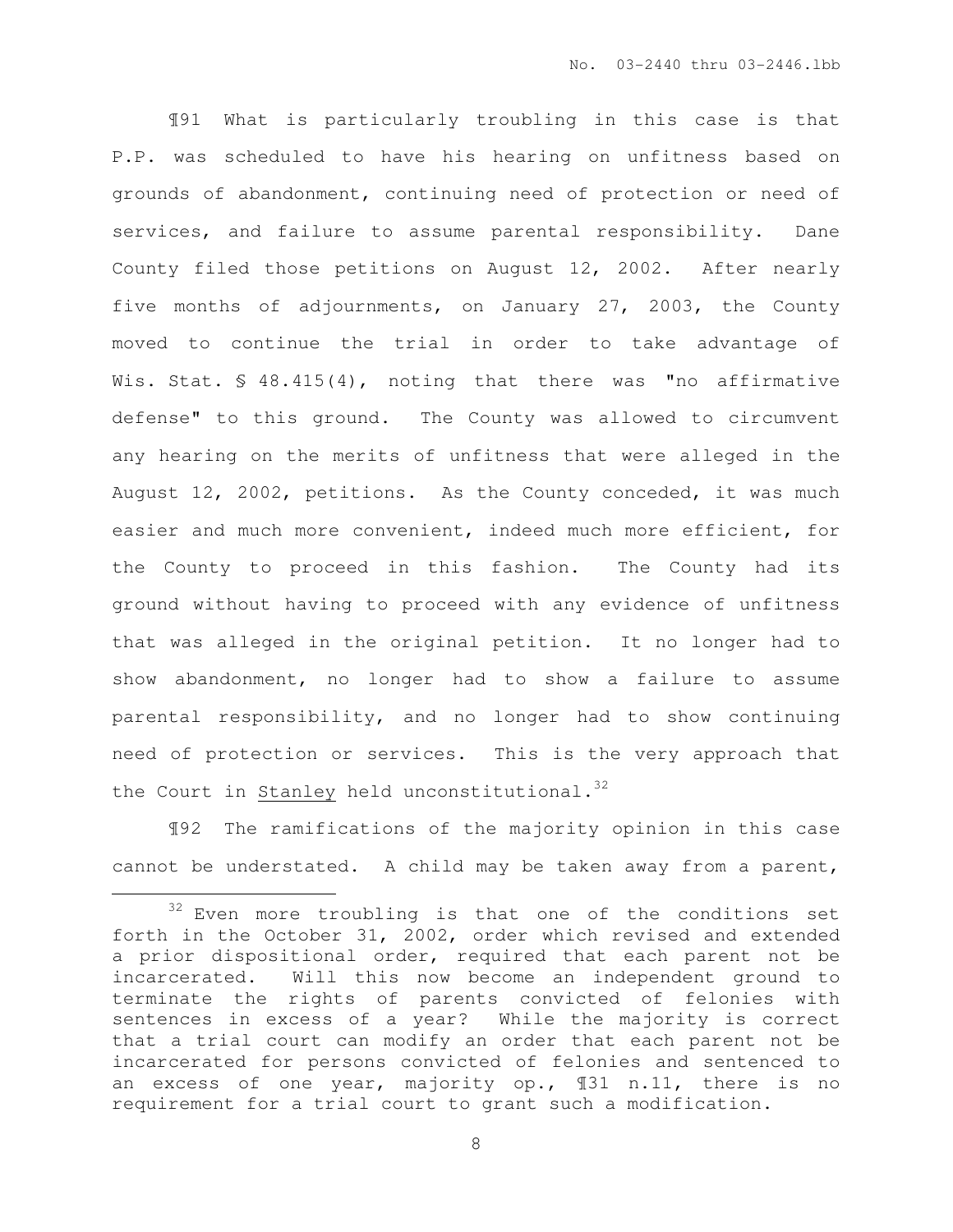in the best interests of the child and for reasons that have nothing to do with the unfitness of that parent. Conditions for return of the child can be ordered by the court, which simply cannot be met for reasons having nothing to do with the unfitness of the parent. At the expiration of one year, a parent may have his or her parental rights terminated absent any particularized showing of unfitness, simply because he or she cannot satisfy the conditions set by the trial court.<sup>33</sup> By simply waiting, the County no longer has to establish on a caseby-case basis that each parent who is in jeopardy of having his or her parental rights terminated is unfit. The County only needs to allow the statutory time period to run, and then rush

 $\overline{a}$ 

Besides shifting the burden to P.P. to show that he is a fit parent, the majority also fails to acknowledge that there is no such defense to the ground at issue in this case. One year had elapsed from the order denying physical placement and visitation and he had not satisfied the conditions. Notwithstanding the fact that a large part of the delay was caused by the County, P.P. simply had no defense to the ground that he had failed to ameliorate the conditions set forth within the time period required, as no such defense can possibly exist once the year has run. Saying that one can raise a defense when no such defense can possibly exist is an exercise in futility. Moreover, it is unreasonable to suggest that his acknowledgement that no such defense can exist should be construed as waiver in light of his initial request for a jury trial and his immediate appeal of the trial court's order terminating his parental rights.

<sup>&</sup>lt;sup>33</sup> The majority suggests that Wis. Stat.  $$48.415(4)$  is not facially invalid because there is still an as-applied substantive due process challenge to the statutory scheme so that reasons for failing to modify the order denying visitation or physical placement may be explored, in a proper case. Majority op., 125. The majority indicates that had P.P. chosen to raise a defense to the ground at issue here, he may have put himself in a position to raise an as-applied challenge in this case. Majority op., ¶25 n.6.